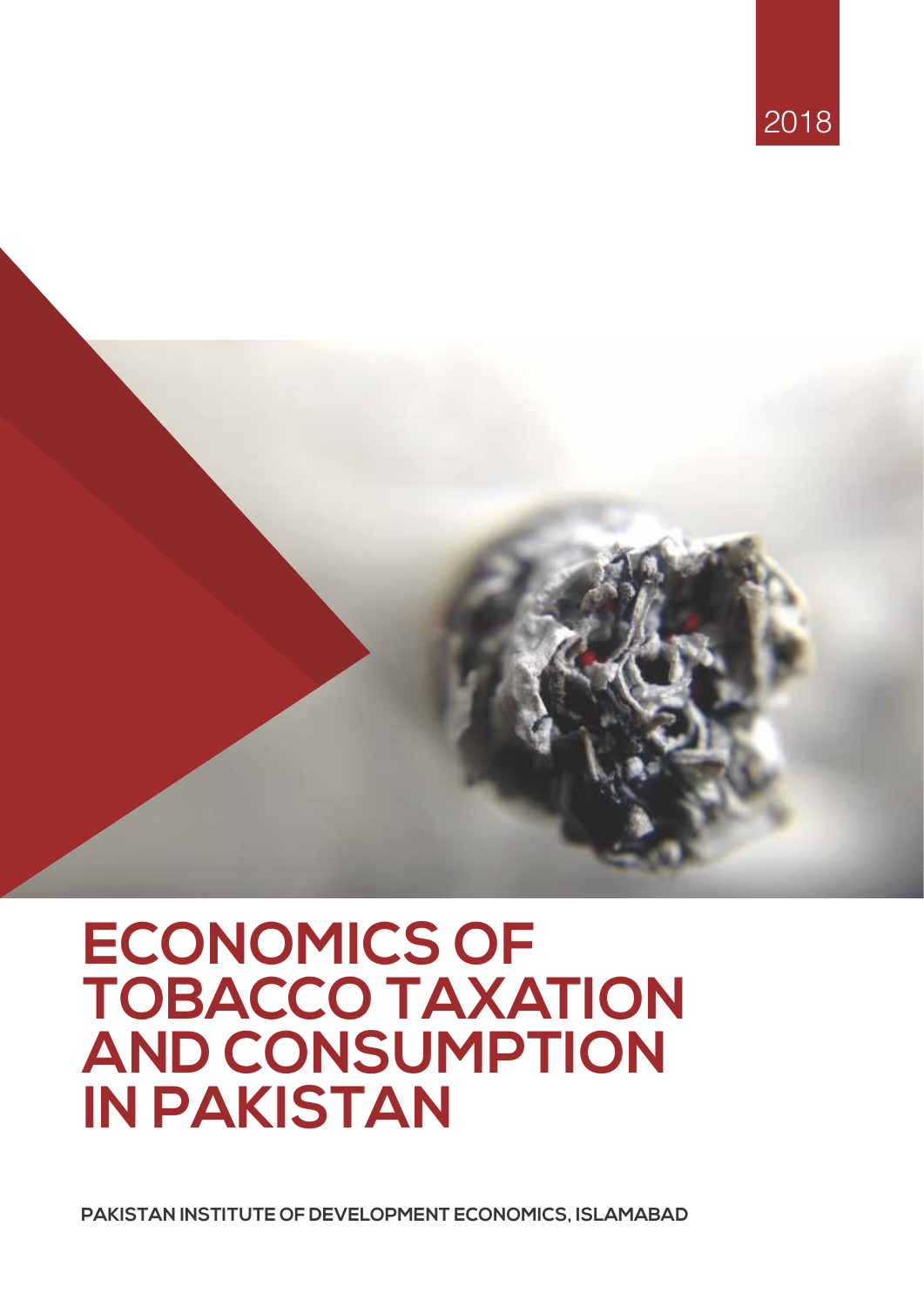This report was funded by the University of Illinois at Chicago (UIC) as a core partner of the Bloomberg Philanthropies' Initiative to Reduce Tobacco Use.

The findings, views and opinions expressed in this report are solely those of the authors and do not represent the University of Illinois at Chicago or the Bloomberg Philanthropies.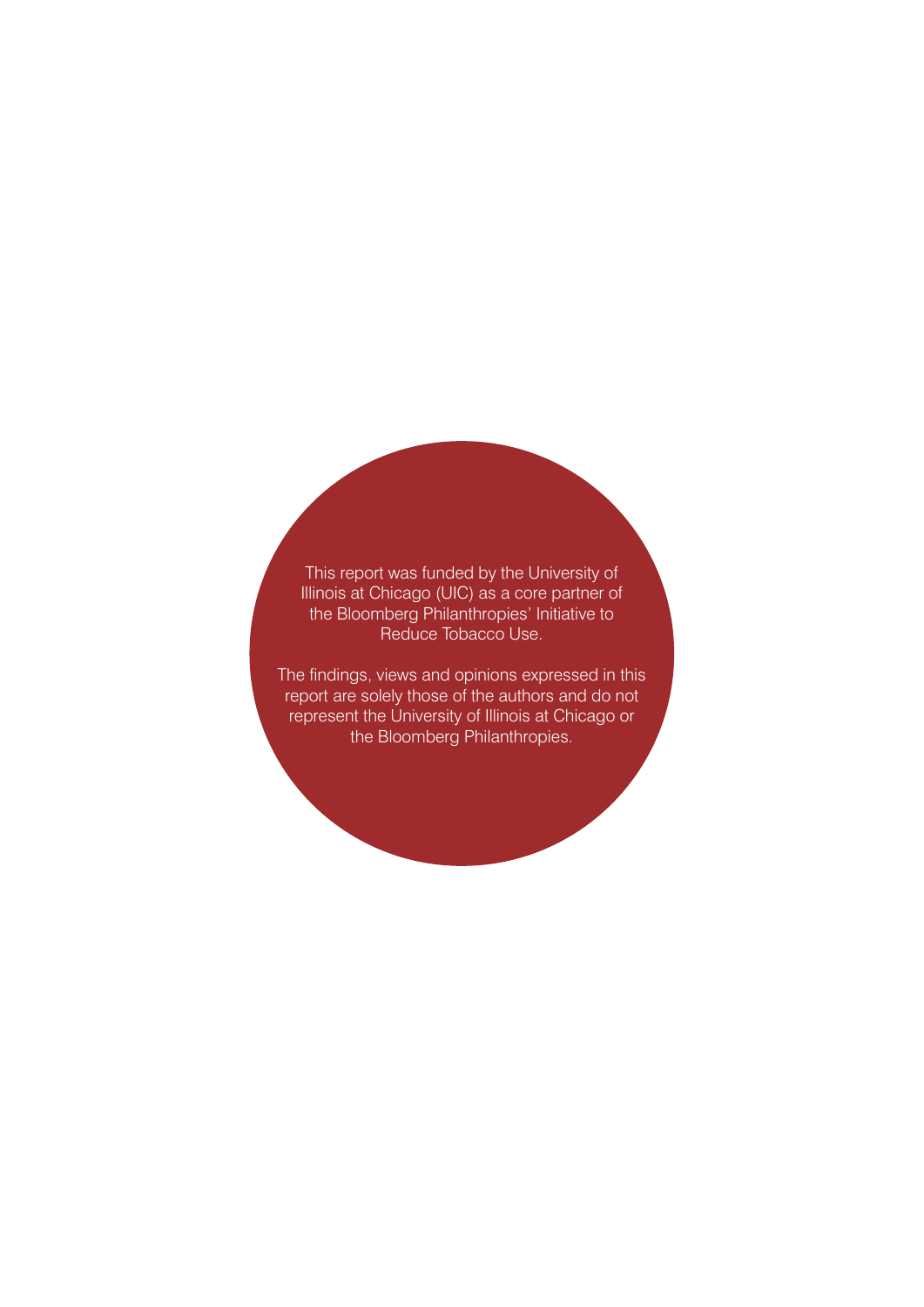

## **ECONOMICS OF TOBACCO TAXATION AND CONSUMPTION IN PAKISTAN**

**DURRE NAYAB MUHAMMAD NASIR JUNAID ALAM MEMON MAHMOOD KHALID & ANWAR HUSSAIN**



**PAKISTAN INSTITUTE OF DEVELOPMENT ECONOMICS ISLAMABAD**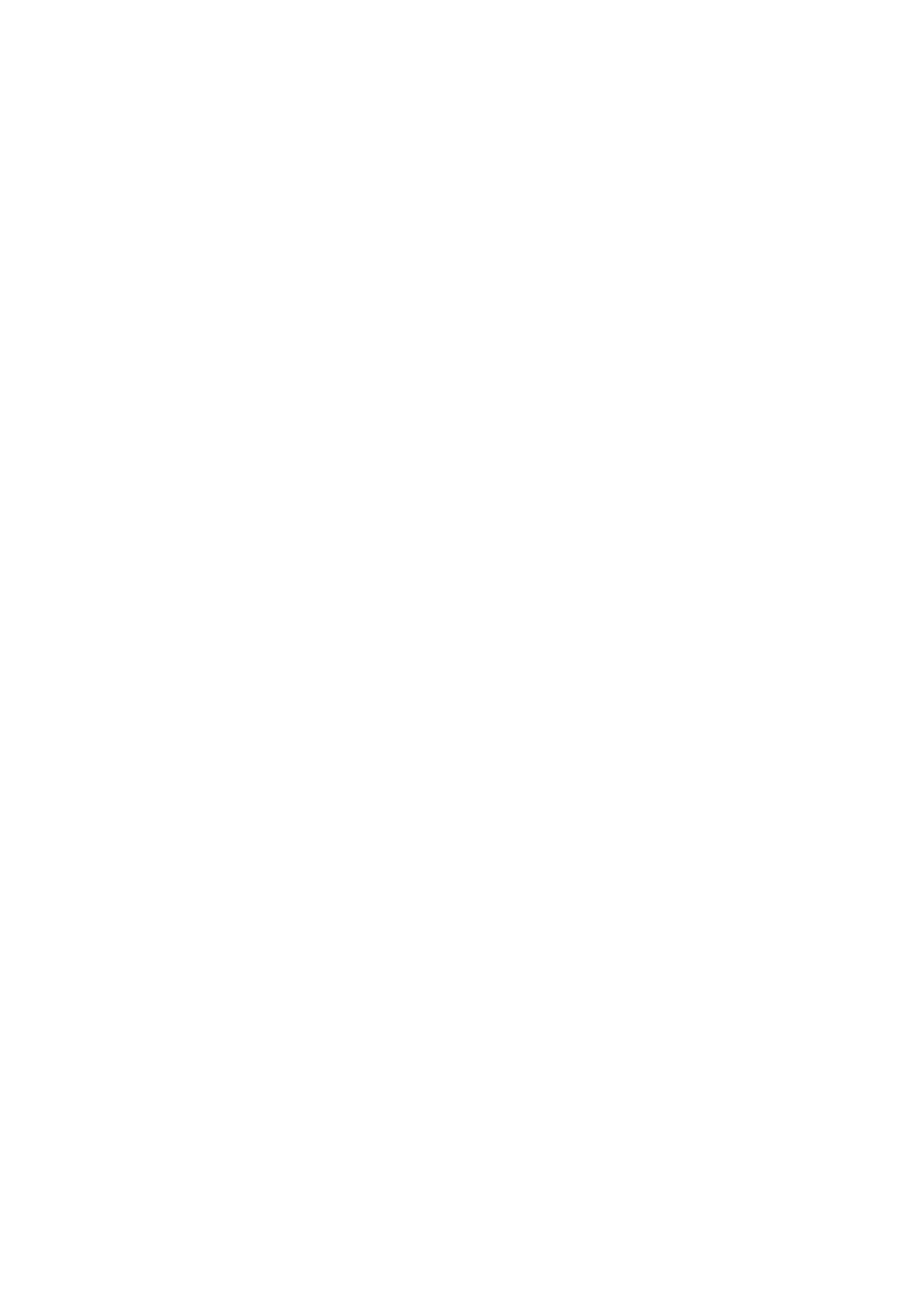# **Executive Summary**

Tobacco taxation is a major concern of health and tax policies in Pakistan. Although the tobacco industry thrives on 22 million active tobacco consumers and 100,000 premature deaths in Pakistan, it is still attractive because of a tax tag worth USD 1 billion. Nevertheless, tobacco taxation has largely been an under-researched area; thus, evidence-based policy making is lacking. This report presents an economic analysis of tobacco taxation and consumption in Pakistan and provides three distinct but interconnected analyses:

- 1. A political economy analysis of tobacco taxation and administration was conducted through qualitative analysis of in-depth interviews with tax, health and other knowledgeable informants to understand its functioning, or lack of it.
- 2. Using micro level data, HIICS 2015-2016, the study estimated price and income elasticities and conducted a heterogeneous analysis with respect to income, province and region. These estimates advance the understanding of tobacco tax changes' impact on different populations, and also provide input for the simulation modelling.
- 3. The effect of tax changes on various outcomes vis-à-vis demand for cigarettes, calculated through simulation modelling, provides a basis for recommending policies related to tax structure and administrative reforms to the Federal Board of Revenue.

## **Tobacco Tax Administration**

The political economy analysis of tobacco taxation and administration revealed that tobacco taxation suffers from the overall institutional and governance problems ingrained in Pakistan's taxation system, and these cannot be fully resolved without serious reforms in the tax structure and administration in the country. The tobacco taxation-specific findings are:

- While taxing the tobacco production in the country, health is of no concern and the FBR's success is gauged against the set revenue targets.
- Mandated to set and meet the revenue targets, the FBR does not recognize that the FED is not intended to bring revenue; instead, it is a duty aimed at reducing consumption and is thereby not the same as the VAT.
- The FBR operates within various capacities and resource constraints and has yet to establish an efficient monitoring, enforcement and compliance mechanism. The tax administration operates through a sectoral field formation where a single mid-career official is responsible for all dimensions of tax revenue, including collection, monitoring, audit and compliance, all of which he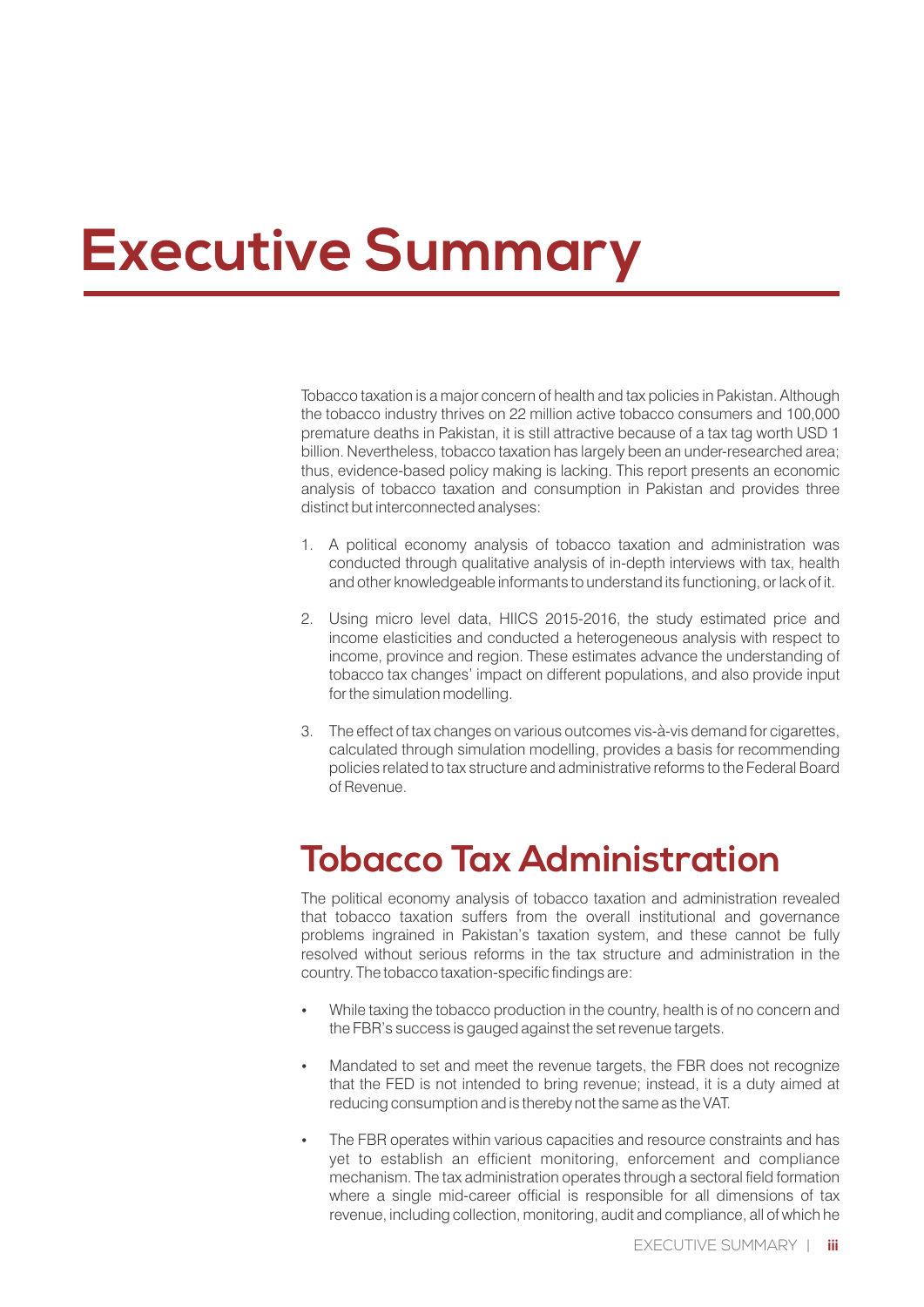can comfortably ignore if the collections meet the set revenue targets.

- With its capacity constraints and lack of independence, the FBR cannot withstand the tobacco companies' lobbying even when willing to do something that can curb the tobacco menace.
- Given the small tax base in the country, the tobacco industry, more often than not, emerges as their savior in times when they are in need to show that revenue targets are met.

### **Price Elasticity Estimations of Tobacco Use**

The price elasticity estimations of tobacco use suggest that:

- The own-price elasticities of tobacco products were found to be negative and significant for the rural region, while in the urban region it was insignificant. This could be because of the prevailing income levels in each region.
- The price elasticity was negative and significant for the lower-income households but for the higher ones, it was inelastic. Since the average income in urban areas was visibly higher than that in the rural ones, it is understandable why the elasticity was significant in rural and not in urban areas.
- Since most of the urban consumers belong to the higher income group and tobacco expenditure constitutes a small fraction of their budget, the increase in tobacco price may have a negligible effect on their demand.
- Provincial differences have also been found: KP is the only province where the own-price elasticity of cigarettes is insignificant, while for others it is negative and significant.

## **Tax Simulations**

Three tax regimes were simulated to show the impact of changes in tobacco taxation. The first regime simulates the effect of the most recent changes in the FED rates for three tiers introduced on September 18, 2018. The second scenario simulates the impact of a two-tiered system that was effective prior to the threetiered system. The third scenario equalizes the FED rate between the second and the third tier, essentially making it a two-tiered system. In this case, the FED rate in the first tier is kept unchanged as it makes the average final cigarette price account for a tax of up to 70 percent. The simulation exercise through the three projections, with a partial pass-through effect, projects scenarios to achieve improvements in tax revenues and public health outcomes. The key findings of the analysis are:

- Projections in the two-tiered system show significant improvements over the three-tiered system.
- The third projection, which effectively converts the three tiers into two tiers but with an increased tax rate, results in improving the health outcomes without affecting the revenue much. The decision is mainly reliant on the importance attributed to the two outcomes, tax collection vs. public health outcomes.

### **Recommendations:**

Based on the findings of the study, the following policy suggestions are offered:

**Reforming tax enforcement and audit mechanisms:** Severe capacity constraints in the country's tax administration are resulting in a small tax base, massive tax evasion and an overall inefficient taxation system. Within its narrow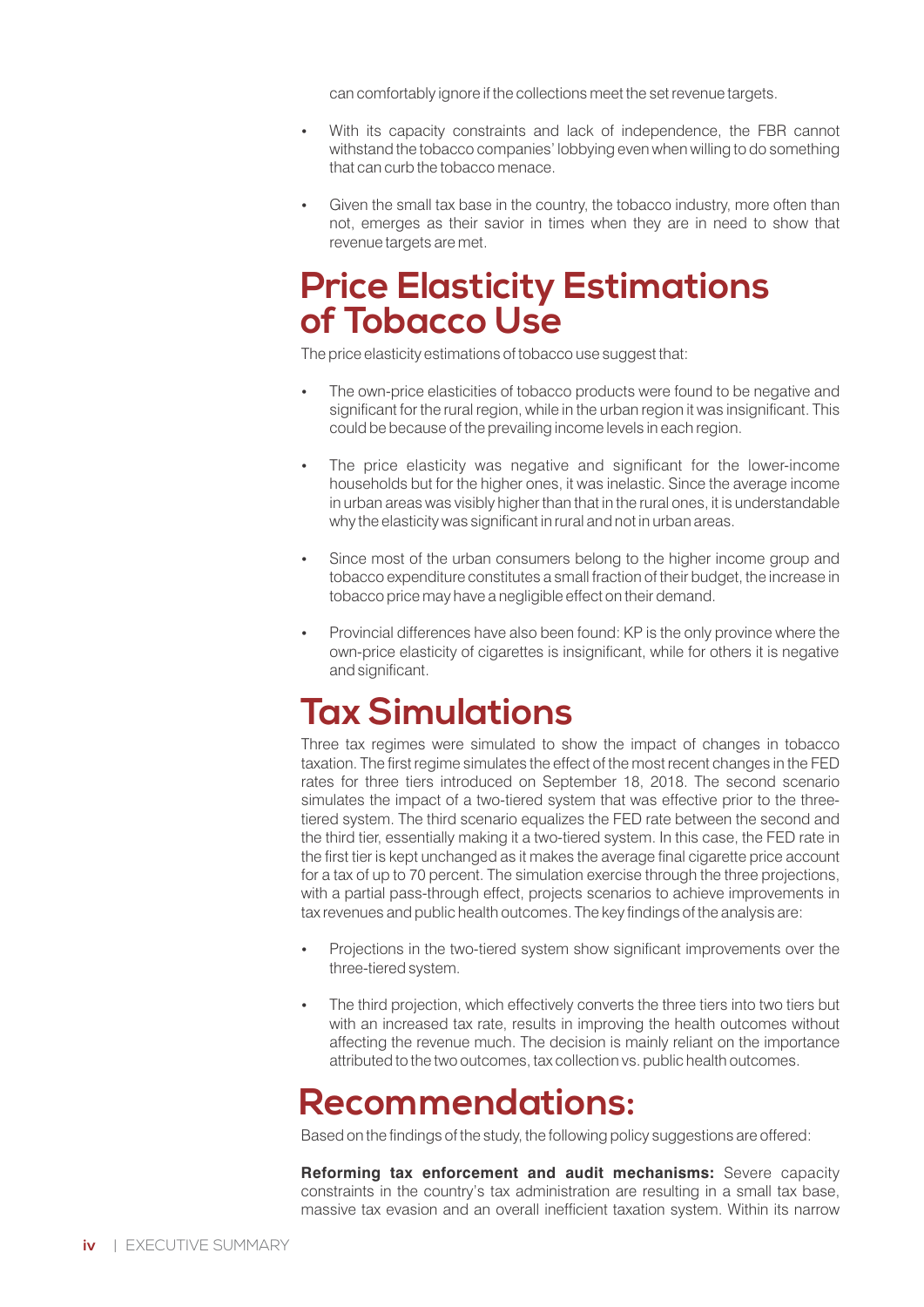fiscal space, the government has to look towards the tobacco industry for tax revenue and cannot afford to squeeze it too much. This demands introducing serious tax reforms, one that are owned by the FBR machinery. At least three broader sets of reforms are suggested:

- a. An overarching framework for reforming the tax administration in Pakistan would be breaking the existing field formation on sectoral lines and reorganizing the FBR operations along functional lines, i.e., tax revenue collection, monitoring, audit and compliance should be the responsibility of different departments. This will break the responsibility hubs, discourage discretions among field officials and introduce positive checks and rewards in the system that may result in reducing the leakages, improving efficiencies and changing reward and punishment mechanisms.
- b. Tobacco taxation should be earmarked, keeping in context the disease burden created by tobacco consumption. Revenue generated from tobacco products should be used to finance the health cost incurred by health damages caused, in turn, by tobacco consumption. Any revenue generated is offset if it leads to a mounting health cost on account of tobacco consumption. So, the FBR must be encouraged to focus on net revenues. This is against the current practice where the FBR remains satisfied if their current collections exceed the previous years' collection by a certain percentage.
- c. Generating a discourse that the FED is not the same as the Sales Tax is urgently needed. With an overall improvement in enforcement, the government would be in a better position to realize that the FED on tobacco is not the VAT and its primary purpose is to discourage tobacco consumption instead of to generate revenue.
- d. To enhance efficiency, technological solutions should be introduced for monitoring, enforcement and compliance, and these could include e-tagging and tracking systems.

**Enlarging political support for the FBR:** Breaking the political back behind the tobacco industry and building a mechanism of social compliance, including value promotion that discourages tax evasion, public demand for tax invoices, and refusal to purchase smuggled goods need to be encouraged through strategic leadership and effective communication. Until these issues are addressed, the FBR's performance, like any other institution's, will remain sub-optimal.

**Simplifying tax structures:** Ideally, a single-tier tax structure should be in place, which would lower the administrative effort required for implementation as well as give fewer incentives to tobacco companies for tweaking prices and increasing the overall tax rate, but it may entail a high probability of enhancing the illicit trade, thus affecting both health and revenue outcomes. Aiming for such a system in the long run, efforts should be made to reduce illicit trade. In the short term, however, a twotiered tax structure, with increased tax rates, is recommended.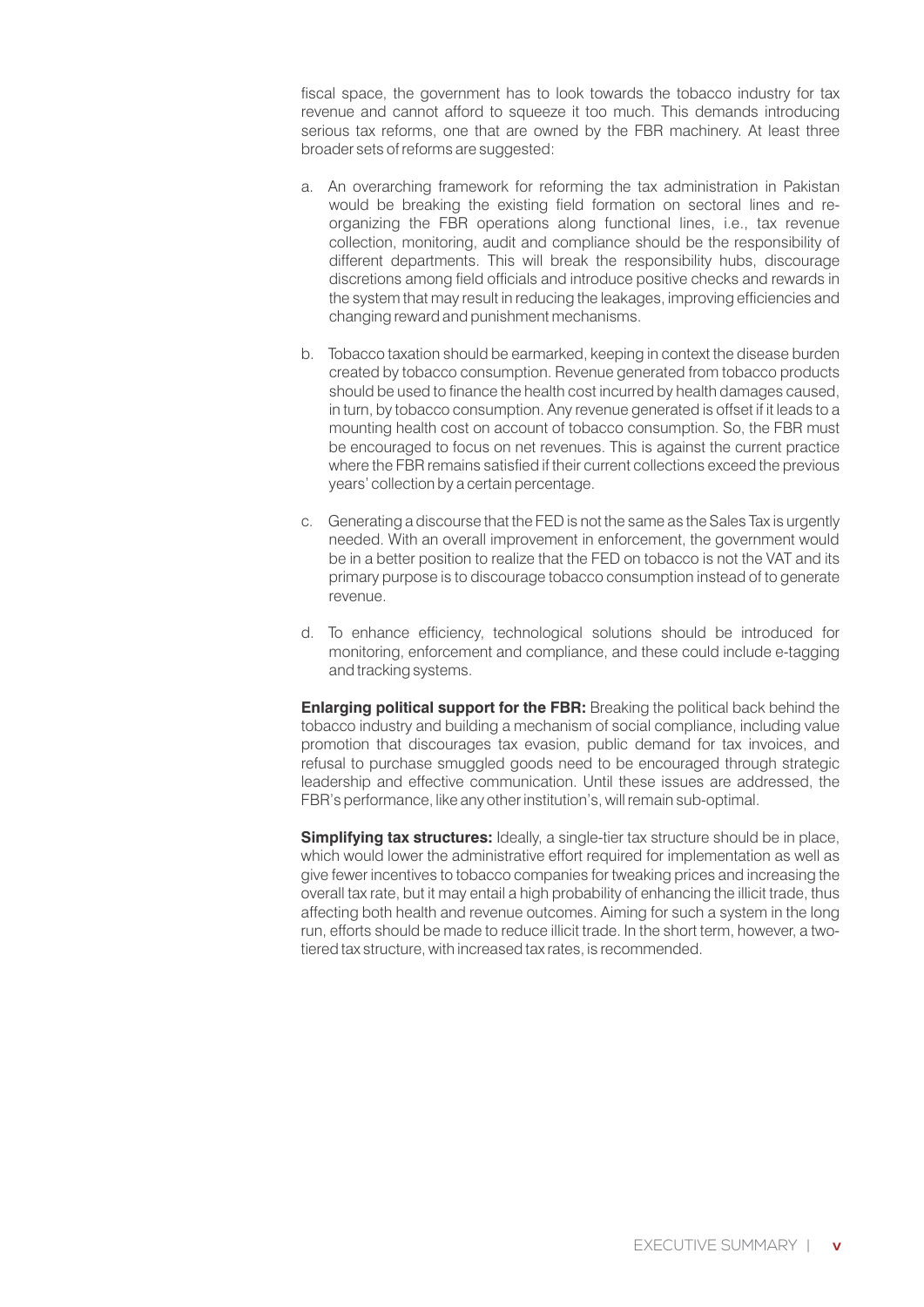# **Table of Contents**

| <b>EXECUTIVE SUMMARY</b>                             | Ш    |
|------------------------------------------------------|------|
| <b>LIST OF TABLES</b>                                | vii  |
| <b>LIST OF FIGURES</b>                               | vii  |
| LIST OF BOXES                                        | vii  |
| <b>LIST OF ACRONYMS</b>                              | viii |
| <b>LIST OF VERNACULAR</b>                            | iх   |
| 1 INTRODUCTION                                       | 01   |
| 2 METHODOLOGY                                        | 03   |
| 3 TOBACCO TAXATION AND ITS ECONOMIC IMPACT           | 05   |
| 4 ISSUES IN TOBACCO TAX ADMINISTRATION               | 12   |
| 5 TOBACCO USE IN PAKISTAN                            | 18   |
| 6 PRICE ELASTICITY ESTIMATIONS OF TOBACCO USE        | 22   |
| 7 SIMULATING TAX REGIMES' IMPACT ON TOBACCO OUTCOMES | 27   |
| 8 CONCLUSIONS AND RECOMMENDATIONS                    | 31   |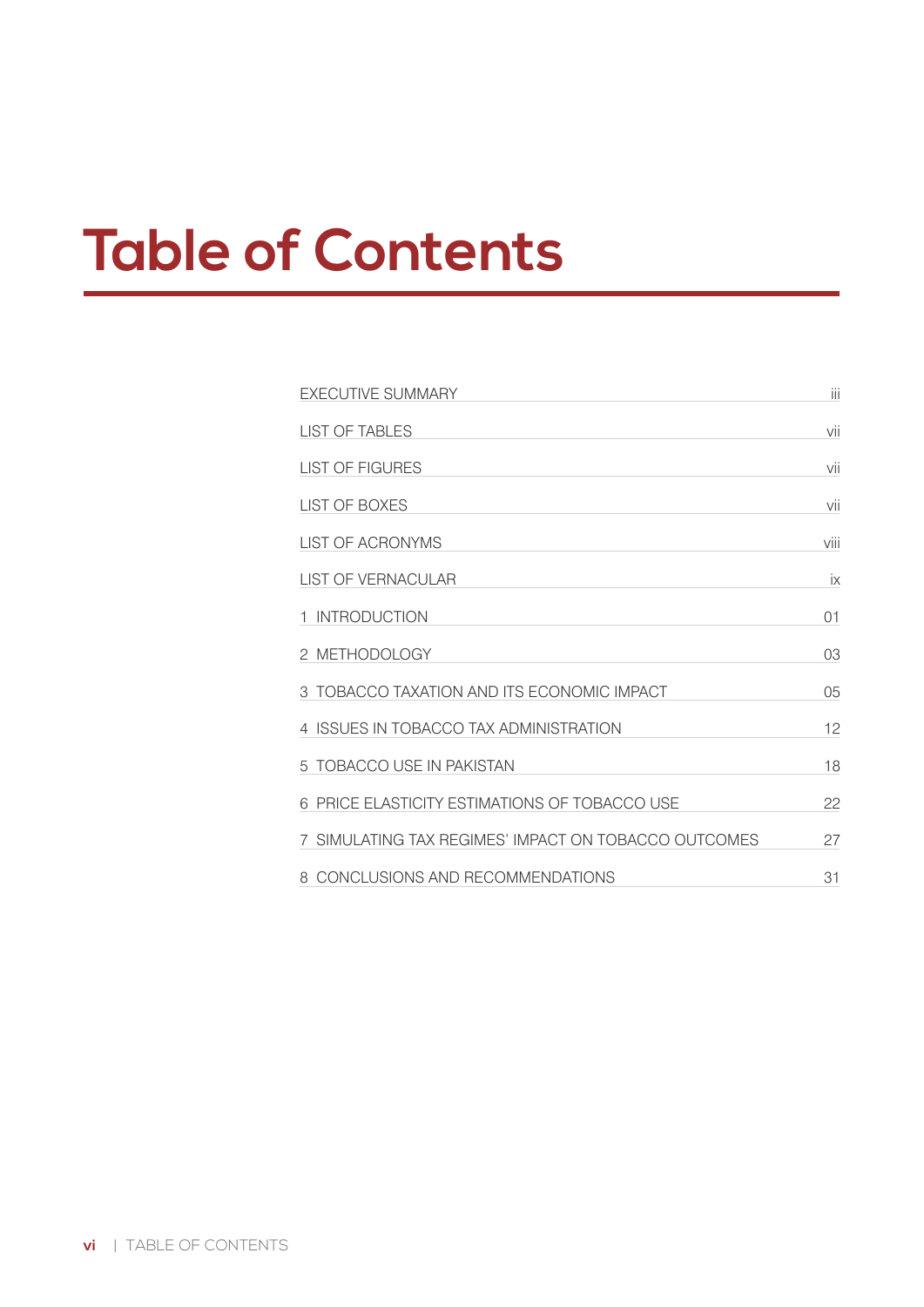# **List of Tables, Figures & Boxes**

### **List of Tables**

| Table 1:     | Overall Study Approach                                                     | 03 |
|--------------|----------------------------------------------------------------------------|----|
| Table 2:     | Changes in the Federal Excise Duty Structure for Cigarettes:<br>2016-2018  | 08 |
| Table 3:     | Household-Level Tobacco Prevalence across Regions in<br>Pakistan (%)       | 19 |
| Table 4:     | Household-Level Tobacco Prevalence across Provinces in<br>Pakistan (%)     | 19 |
| Table $5$ :  | Household-Level Tobacco Prevalence across Income<br>Groups in Pakistan (%) | 20 |
| Table 6:     | Unit Values of Tobacco Products in Pakistan                                | 24 |
| Table 7:     | Descriptive Statistics of the Control Variables at the<br>Household Level  | 24 |
| Table 8:     | Variation in Log of Unit Values of Tobacco Products                        | 25 |
| Table 9:     | Price Elasticity for Tobacco Products in Pakistan                          | 25 |
| Table 10:    | Disaggregate Analysis of Own-Price Elasticities                            | 26 |
| Table $11$ : | Model Parameters and Baseline Values (2017-18 as the Base<br>Year)         | 27 |
| Table 12:    | Model Simulations of Pass-through Effect of Different Tax<br>Regimes       | 29 |

### **List of Figures**

| Figure 1: | Stakeholders Interviewed for the Study                                  | 04 |
|-----------|-------------------------------------------------------------------------|----|
| Figure 2: | Price Per Packet of Marlboro in Pakistan compared to South<br>Asia      | 09 |
| Figure 3: | Average Consumer Price of Popular Cigarette Brands in<br>Pakistan       | 9  |
| Figure 4: | Pre-Tax and Net Profit of Pakistan Tobacco Company from<br>2013-2017    | 10 |
| Figure 5: | Cigarette Production in Pakistan from 2013-14 - 2017-18                 | 10 |
| Figure 6: | Net Turnover of the Philip Morris Pakistan Ltd. during 2014-<br>2018    | 11 |
| Figure 7: | Tobacco Consumption by Income Quintiles across Regions<br>and Provinces | 20 |

### **List of Boxes**

| Box 1: | Chronology of the Tobacco-Related Legislation in Pakistan | 05 |
|--------|-----------------------------------------------------------|----|
| Box 2: | Status of Tobacco Control Policies in Pakistan: 2018      | 07 |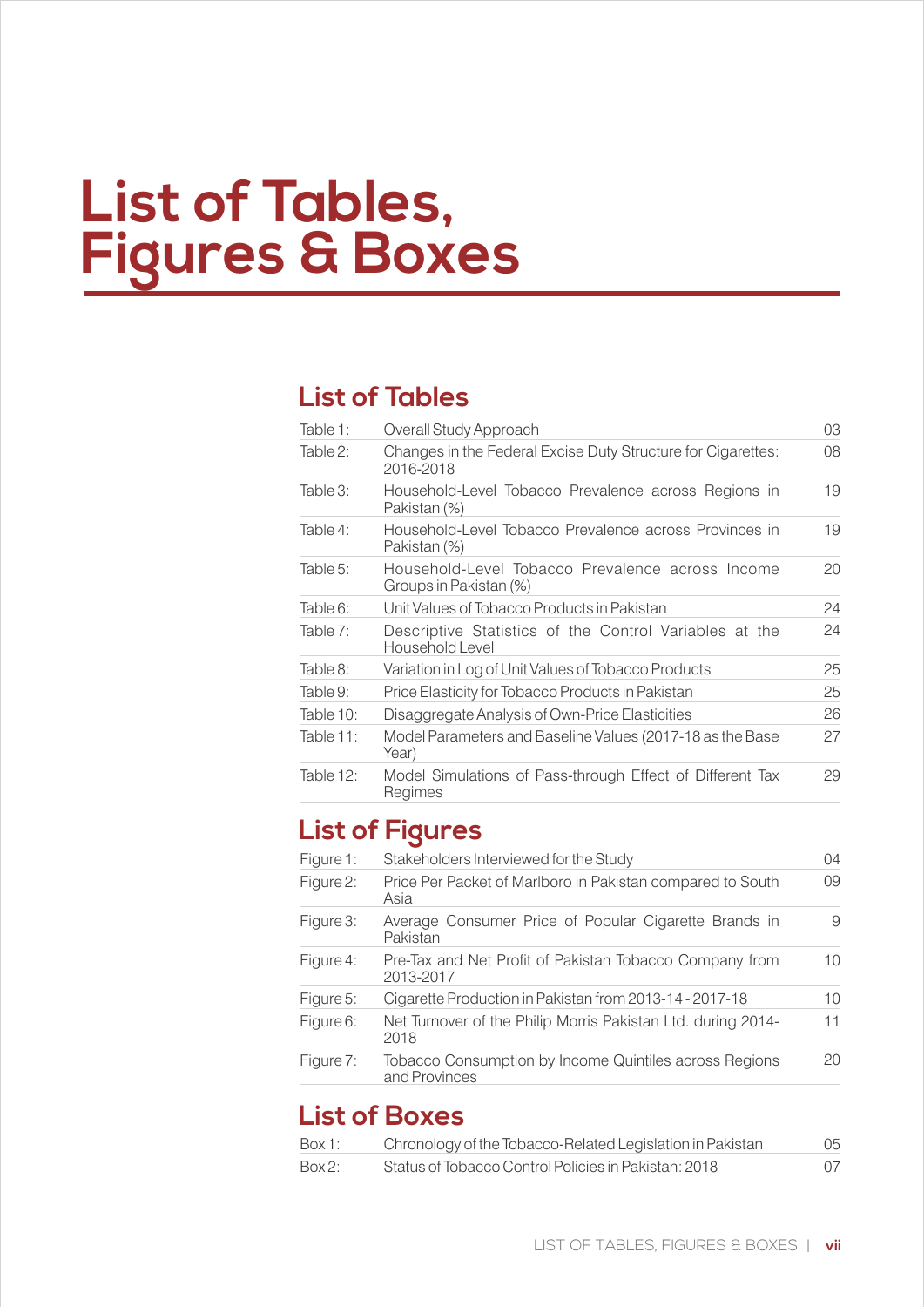# **List of Acronyms**

| CSR          | Corporate Social Responsibility                       |
|--------------|-------------------------------------------------------|
| <b>CVD</b>   | Cardiovascular Diseases                               |
| <b>FBR</b>   | Federal Board of Revenue                              |
| <b>FBS</b>   | <b>Family Budget Survey</b>                           |
| <b>FCTC</b>  | Framework Convention on Tobacco Control               |
| <b>FEA</b>   | <b>Federal Excise Act</b>                             |
| <b>FED</b>   | <b>Federal Excise Duty</b>                            |
| FER          | <b>Federal Excise Rules</b>                           |
| <b>GATS</b>  | Global Adult Tobacco Survey                           |
| <b>GDP</b>   | <b>Gross Domestic Production</b>                      |
| <b>GLT</b>   | Green Leaf Threshing                                  |
| GST          | General Sales Tax                                     |
| <b>GYTS</b>  | Global Youth Tobacco Survey                           |
| <b>HIES</b>  | Household Income and Expenditure Survey               |
| <b>HIICS</b> | Household Integrated Income and Consumption Survey    |
| <b>IREN</b>  | <b>Inland Revenue Enforcement Network</b>             |
| <b>ITO</b>   | Income Tax Ordinance                                  |
| <b>KP</b>    | Khyber Pakhtunkhwa (one of the provinces of Pakistan) |
| <b>NHS</b>   | National Health Surveys                               |
| <b>OLS</b>   | <b>Ordinary Least Squares</b>                         |
| <b>PBS</b>   | Pakistan Bureau of Statistics                         |
| <b>PKR</b>   | Pakistani Rupee                                       |
| <b>PMPL</b>  | Philip Morris Pakistan Limited                        |
| <b>PSLM</b>  | Pakistan Social and Living Standard Measurement       |
| <b>PSU</b>   | Primary Sampling Unit                                 |
| <b>PTC</b>   | Pakistan Tobacco Company                              |
| <b>SES</b>   | Socioeconomic Status                                  |
| <b>SOW</b>   | Scope of Work                                         |
| <b>SRO</b>   | <b>Statutory Regulatory Order</b>                     |
| <b>ST</b>    | Sales Tax                                             |
| <b>STA</b>   | Sales Tax Act                                         |
| <b>STR</b>   | Sales Tax Return                                      |
| VAT          | Value Added Tax                                       |
| WHO          | World Health Organization                             |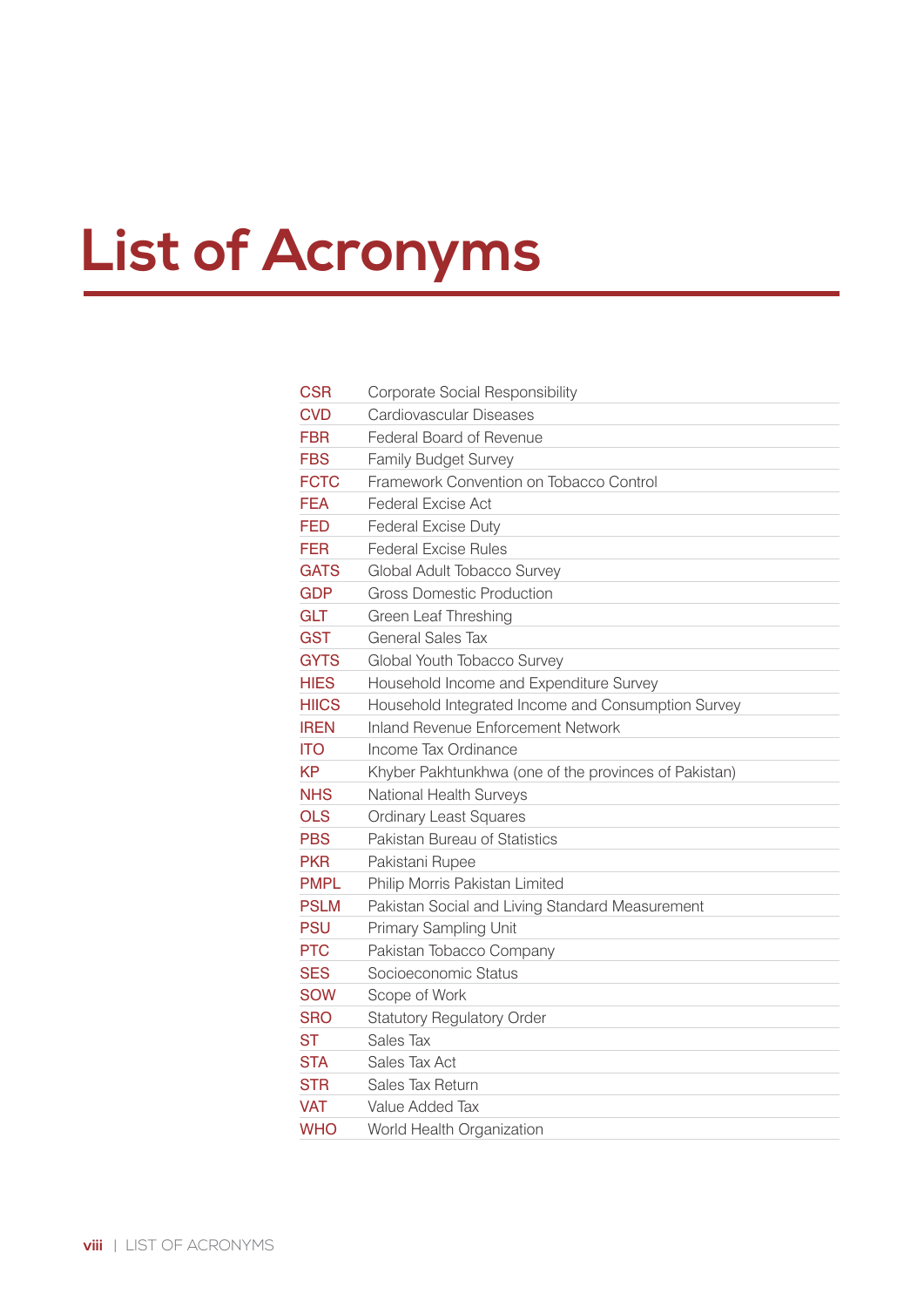# **List of Vernacular**

| Biri   | Also spelled bidi or beedi, this is a thin cigarette filled with tobacco flake<br>and wrapped in a Diospyros melanoxylon or Piliostigma racemosum leaf<br>tied with a string or adhesive at one end. It originates from the Indian<br>subcontinent.                                                       |
|--------|-----------------------------------------------------------------------------------------------------------------------------------------------------------------------------------------------------------------------------------------------------------------------------------------------------------|
| Naswar | Also spelled niswar, this is the mix of the tobacco or plant named nas,<br>alkalies (calcium hydroxide), ash of plants, oil, and spices. Sometimes<br>the naswar is referred to as the green balls, others describe it as the<br>brown powder.                                                            |
| Pan    | Pan some time spelled as paan is a preparation combining betel leaf with<br>areca nut, with and without tobacco. It is widely consumed throughout<br>South Asia, Southeast Asia and Taiwan. It is chewed for its stimulant and<br>psychoactive effects. After chewing it is either spit out or swallowed. |

"Adapted from Wikipedia"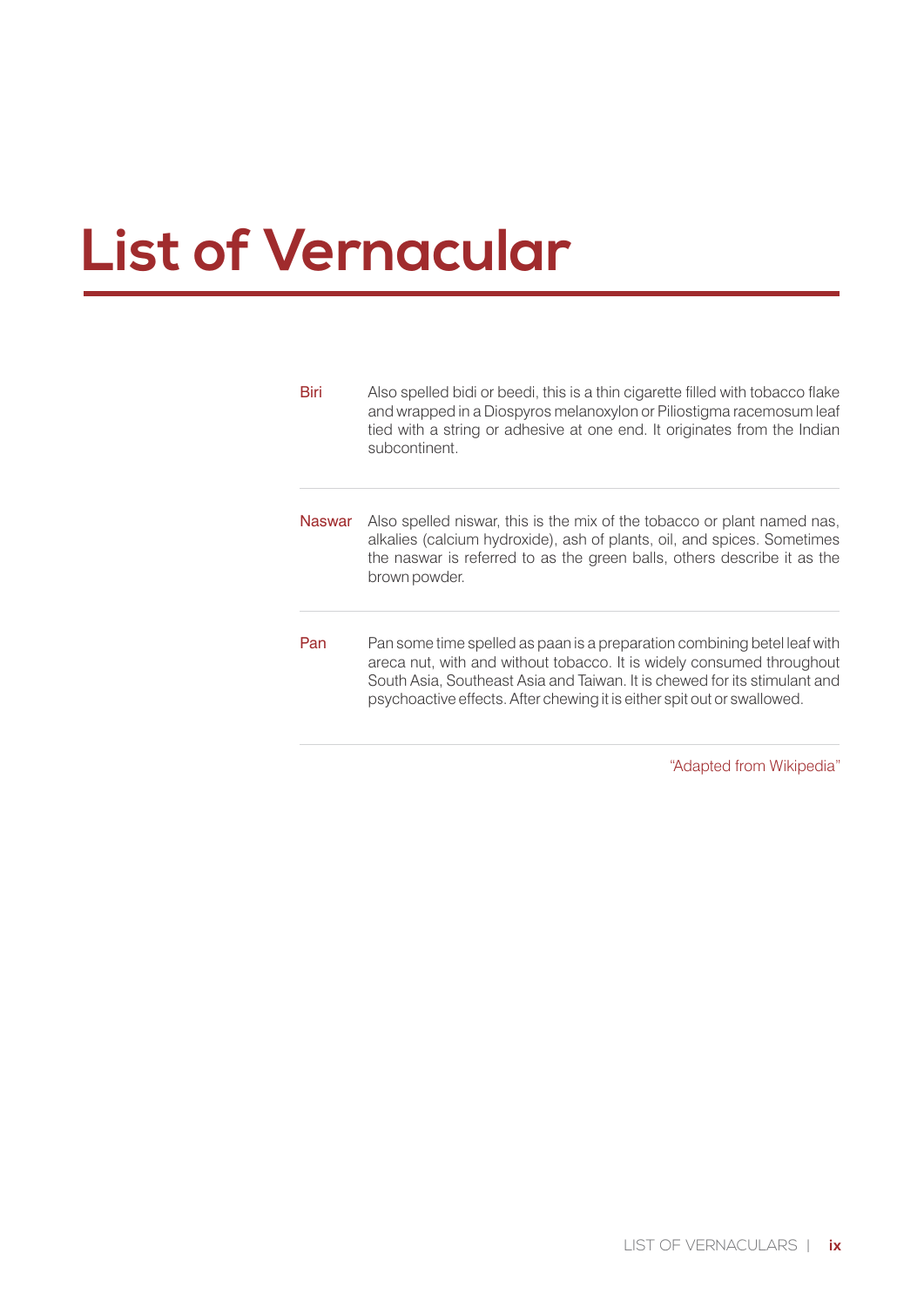# **INTRODUCTION**

## **1.1 Background**

The tobacco epidemic negatively impacts human well-being in many distinct ways. From exposing active and passive tobacco consumers to cardiovascular diseases (CVD) and a multitude of cancers and respiratory diseases (O'Donnell et al., 2016; Sinha et al., 2017) to cutting down their disposable incomes and escalating the health care burden, there is a long list of evidence-based harmful impacts that tobacco use can have(Bank, undated). Globally, tobacco consumption or its exposure causes six million premature deaths, four in five of which occur in the developing world(Mackay & Crofton, 1996; WHO, 2015b).

Pakistan has more than 22 million active tobacco consumers; additionally, about 100,000 premature deaths per year are registered as stemming from tobacco consumption (Burki et al., 2013; WHO, 2015b). To curb this menace, the country has also been a party to the World Health Organization (WHO) Framework Convention on Tobacco Control (FCTC) since early 2005 (Tobacco Control Laws, 2017). Although Pakistan's tobacco control legislation dates back to 1965, major legislative changes happened first in 1979 and then in 2002, with progress in policy implementation observed from 2003 onwards(Tobacco Control Laws, 2017; WHO, 2015a). Since then, Pakistan has introduced the following: pictorial warnings on cigarette packs; bans on smoking and planting "No Smoking" signs in public places and vehicles; a prohibition on cigarettes sales to minors; bans on active advertisements of tobacco products in the media; and embargoes on the distribution of free cigarette samples (Burki et al., 2013; WHO, 2015a). However, the implementation of the policies is weak (WHO, 2017). National and international observers are concerned that, contrary to its commitment of creating a 30% reduction in the tobacco prevalence by 2025, tobacco consumption in Pakistan may rise(WHO, 2015b).

These developments on various policy fronts regarding tobacco control have also triggered a significant amount of tobacco use research since 2003. The most researched theme in the relevant literature on Pakistan is smoke and smokeless tobacco prevalence. Nevertheless, only a few studies, like Ahmad et al. (2005); Bile, Shaikh, Afridi, and Khan (2010); Gilani and Leon (2013); Nasir and Rehan (2001); and Saqib et al. (2017),have used nationally representative cross-sectional data, such as the National Health Surveys (NHS) or Global Adult Tobacco Survey GATS, to study tobacco prevalence or its underlying factors.

In most studies, researchers used single cross-section of micro data to give a temporally and geographically limited, yet highly useful understanding of tobacco prevalence among different social groups, such as women (Ashraf et al., 2016), rural males (Ali, Sathiakumar, & Delzell, 2006), urban and slum dwellers(Alvi et al., 2016; M. Aslam, Asif, & Altaf, 2011; N. Aslam & Bushra, 2010; Khawaja et al., 2006), high school and university students (Husain et al., 2012; Latif, Jamshed, & Khan,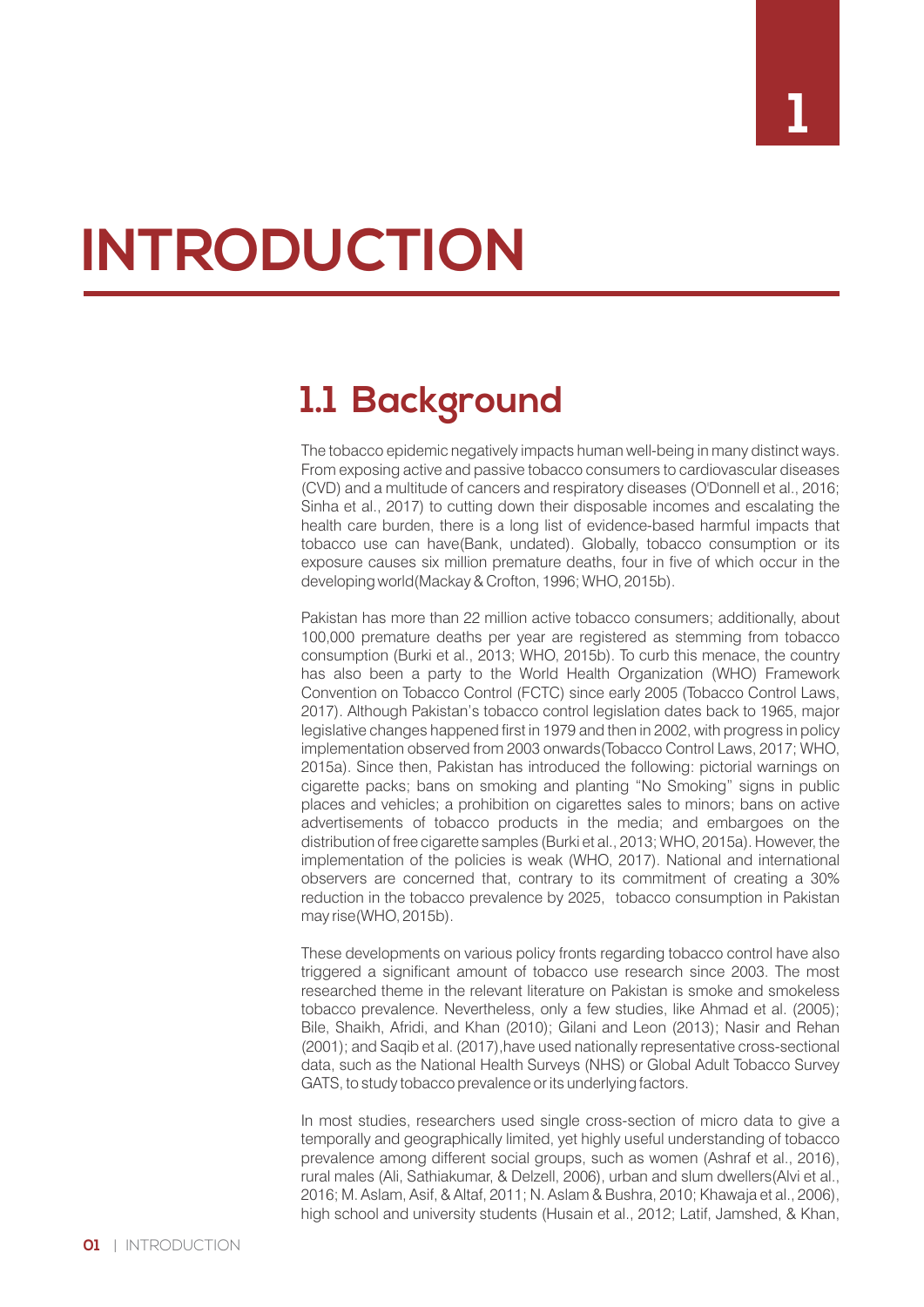2017), trained or under training health professionals (Afzal et al., 2013; Nawaz et al., 2007), long route vehicle drivers (Ibrahim et al., 2017) and various other sections of the society.

A good number of geographically limited-scope studies have used cross-sectional data to investigate the perception of smoking and anti smoking messages (Zaidi, Bikak, Shaheryar, Imam, & Khan, 2011);knowledge, attitude and practices(Haroon, Munir, Mahmud, & Hyder, 2014; Jawaid et al., 2008; Latif et al., 2017); and social and demographic influences on smoking(Alam et al., 2008; A. C. K. Lee et al., 2010; Nizami, Sobani, Raza, Baloch, & Khan, 2011). There are just two studies on tobacco economics and taxation—Burki et al. (2013) and Latif et al. (2017)—even though taxation is found to have a significant impact on reducing tobacco epidemics in many other countries (Hoang et al., 2016; Hu & Mao, 2002; Jha, Khan, Mishra, & Gupta, 2017; J. M. Lee, Liao, Ye, & Liao, 2005; Manivong, Harper, & Strumpf, 2017). The study by Burki et al. (2013)is particularly useful but it is now outdated, and it has some data limitations, as discussed later.

A detailed review of tobacco literature on Pakistan suggests at least three important research gaps with reference to tobacco control policies and taxation, which are elaborated below:

First, studies (particularly of a national scope) tend to aggregate the behavior of different individuals with varying characteristics, thereby assuming that they all behave the same way. Hence, for example, it is implicitly assumed that income and price elasticities are similar across different income groups, residential status (rural/urban) and gender. These studies do not control for other characteristics (e.g., education and age) that can also potentially affect the demand for tobacco. Consequently, the estimated elasticities could be biased (under or overestimated) and any simulation (say, for a tax increase) based on these estimates would lead to wrong conclusions and, therefore, ineffective policies.

Second, analyses of tobacco taxation in Pakistan and elsewhere assume that the individual may or may not reduce the demand for cigarettes by switching to alternatives in response to a tobacco tax increase. These assumptions ignore the South Asian context,

where various cheap alternatives of tobacco products are historically present, embedded in culture and traditions, and are often part of the informal economy. Consequently, the possibility of switching to other forms of tobacco cannot be ignored. Theoretically, these tobacco products could even be more inferior in quality as these are unregulated and, hence, are perhaps more hazardous to health. This is an important issue because if consumers are switching to these products, the policy of enacting a tax increase intended at improving health may do exactly the opposite.

Third, there is no study in Pakistan that has carried out a detailed qualitative analysis of the political economy arising from tobacco taxation. This is an extremely important area, as more often than not, the effective implementation of a tax is a political rather than an economic issue. Research elsewhere in developing (Mackay & Crofton, 1996; Stillman, Hoang, Linton, Ritthiphakdee, & Trochim, 2008) and developed countries' contexts(Brion, Stella, M.K.T., A.S., & L.S., 2006)suggest that tobacco manufacturers use various strategies to protect their businesses and downplay tobacco control policies. Transnational tobacco companies have used strategies in low- and middleincome countries through four broader themes: economic activity strategies; marketing and promotion strategies; political lobbying strategies; and deceptive and manipulative strategies (S. Lee, Ling, & Glantz, 2012). A classic case occurred in the early 1950s, when the United States tobacco industry faced pressure owing to new medical evidence linking smoking and cancer, leading to a decline in sales. The industry mobilized its resources to regain control and to defend itself from litigation, lobbied for political support, and engineered public opinion(Saloojee & Dagli, 2000).Another example is a recent study on tobacco taxation in Pakistan, Burki et al. (2013), which reported that despite tax increases, cigarette prices have not increased as one would expect. Similarly, the tobacco industry also uses corporate social responsibility (CSR) (Nazir, Iftikhar, Rana, Naeem Sadiq, & Ahmed, 2010) to put a human face on their socially harmful business activity and as an advertisement and corporate income tax evasion strategy. Hence, even a socially optimal tax increase to reduce the demand for tobacco may not result in such, due to inadequate and outdated understanding of tax regimes, their administration and the political economy in the country.

## **1.2 Scope of Work**

Within this broader context, this report presents a comprehensive economic analysis of tobacco taxation and consumption in Pakistan. Using micro level data, the study estimated the price and income elasticities and conducted a heterogeneous analysis with respect to income, province and region. These estimates give

insights on the impact of tobacco tax changes on different populations and provides input for modeling the impact of tax changes on the demand for cigarettes. Besides, it also presents the political economy analysis of tobacco tax and its administration in Pakistan.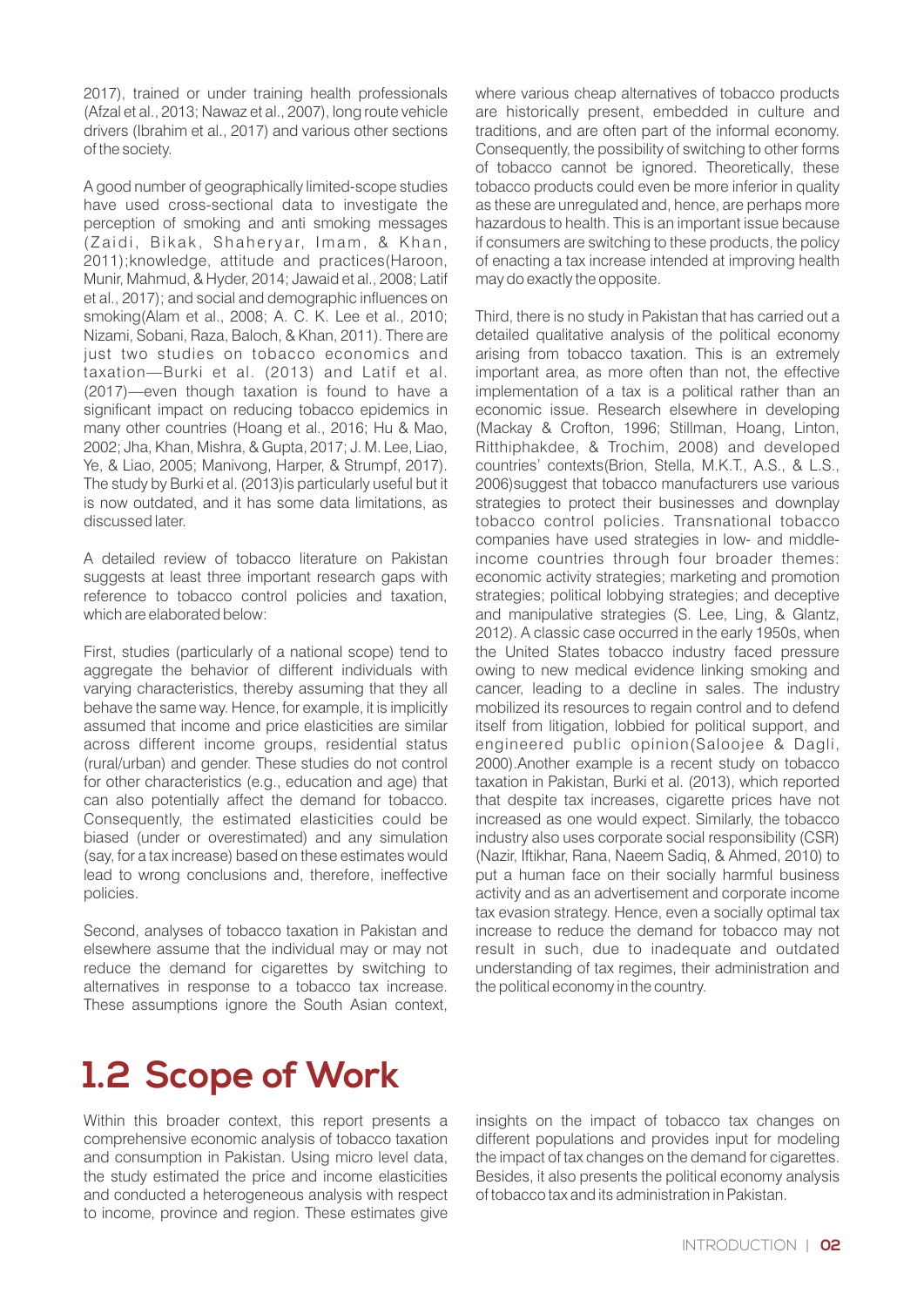# **METHODOLOGY**

## **2.1 Overall Approach**

Taxation has its own political economy, having a differential impact on each entity involved in the value chain of an economic commodity. To capture some of this, we engaged all major stakeholders in the tobacco value chain to understand the tobacco taxation structure and administration and its impact on curbing tobacco use in Pakistan. We applied mixed-method research deploying both qualitative and quantitative analyses based on data mined from various primary and secondary sources, as outlined and explained in Table 1.

#### **Table 1 : Overall Study Approach**

| <b>Activities</b>                         | <b>Objective</b>                                                               | <b>Data Source/Analysis</b>                                                  | <b>Focus</b>                                                                    |
|-------------------------------------------|--------------------------------------------------------------------------------|------------------------------------------------------------------------------|---------------------------------------------------------------------------------|
| Estimate price and<br>income elasticities | Perform simulation<br>modelling of alternative<br>tax structures and rates     | <b>PSLM &amp; HIES/HIICS</b><br>Descriptive and<br>econometric analyses      | Households reporting<br>tobacco consumption                                     |
| Conduct stakeholder<br>analysis           | Understand tobacco tax<br>administration and<br>issues in its<br>effectiveness | In-depth interviews<br>through customized<br>checklists/thematic<br>analysis | Major stakeholders<br>except tobacco<br>consumers and<br>cigarette manufactures |

### **2.2 Estimation of Price and Income Elasticities**

Tobacco price and household income elasticities are needed to examine the effect of tax increases on tobacco consumption. The previous two studies on Pakistan, such as Burki et al. (2013) andMushtaq, Mushtaq, and Beebe (2011), estimated these elasticities using macro data over time and did not account for heterogeneous smoking behaviors across different income groups, regions (rural/urban), and provinces. Moreover, these studies also do not control for, among others, the household characteristics that can also potentially affect tobacco consumption. Hence, the estimated elasticities could be biased (under- or overestimated) and any simulation (say, a tax increase) based on these estimates could lead to wrong conclusions and, therefore, ineffective policies. To overcome these issues to a reasonable extent, we estimated the price and income elasticities based on the Household Integrated Income and Consumption Survey (HIICS) in 2015-2016–produced by Federal Bureau of Statistics by combining the Family Budget Survey and the Household Income and Integrated Survey (HIES).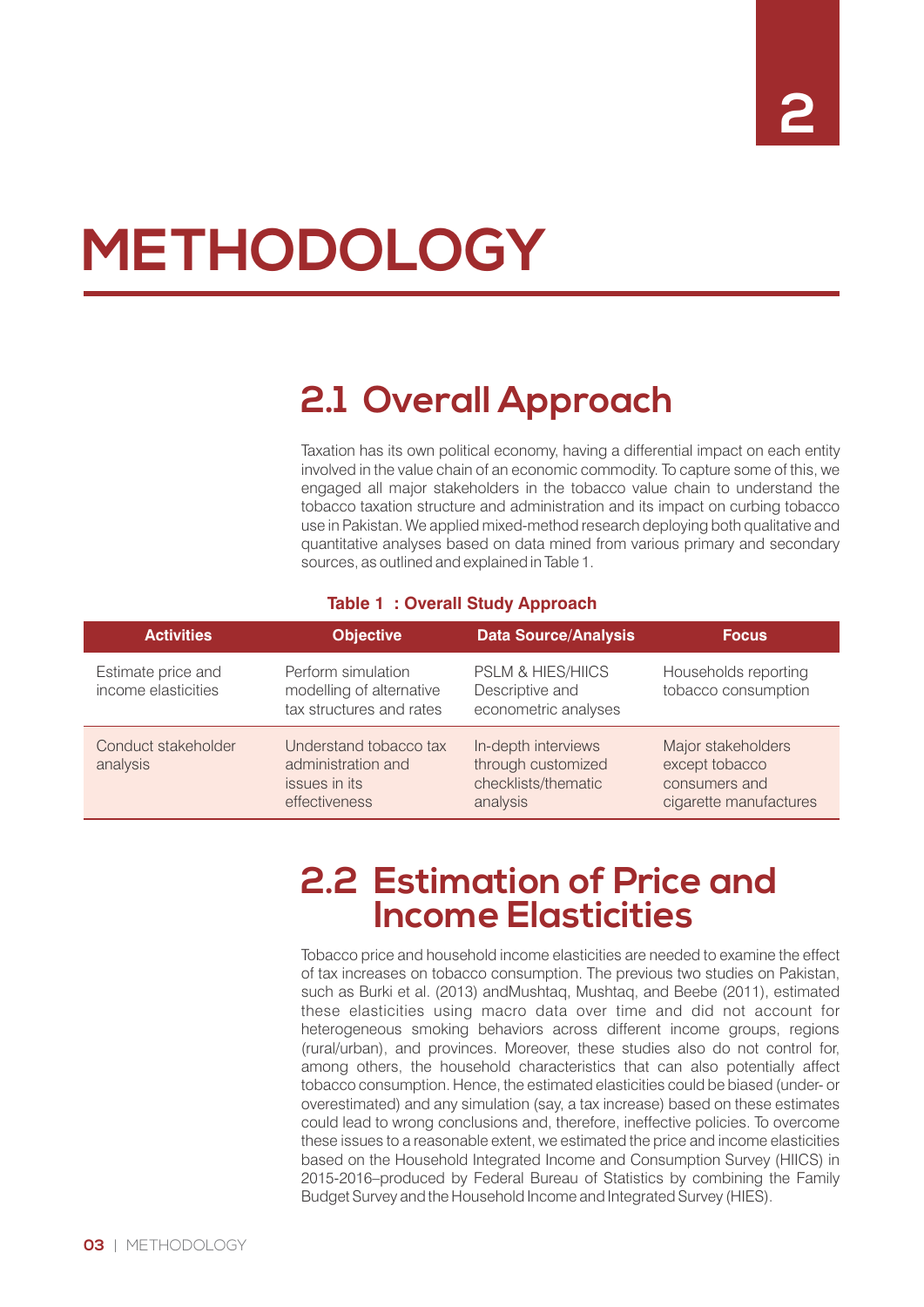An important issue in using cross-sectional surveys for estimating price elasticities of tobacco demand is the lack of tobacco product price data and subsequent use of proxies. While PSLM/HIICS surveys provide crosssectional information on households' expenditure on and consumed quantity of various tobacco products, the direct information on prices for these products is inaccessible. There are some options available to deal with this issue. One way is to use the regional price data to construct consumer price indices. However, this approach is not feasible for this study because the data on tobacco prices is not available for all geographical locations (John, 2008).

A plausible alternative is to use the unit values (expenditure/quantity) as the proxy of prices. Although the unit value could be contaminated by measurement errors and variation in quality, it still contains the important information about price, which can be used to estimate price elasticities. In this situation, Deaton's model has been accepted as very useful because it provides the possibility to estimate reliable price elasticities by exploiting spatial variation in the unit values obtained from surveys(Deaton, 1988). We can then get the Ordinary Least Squares (OLS) estimates for price and income elasticities with the assumption that there is no intra-cluster variation in market price for a particular product over a given period.

In addition to tobacco consumption, prices, and household income, the study controlled for various important variables ignored by previous studies on Pakistan. These include household size, total household education, education and gender of household head, number of adults in the household, number of male members in the household, average age of the household (ages of all members divided by household size), occupations of working members in the household, region of residence and other appropriate variables. With this set of estimations in hand, we calculated the tax-effect on consumption simulations. To examine the effect on smokers' behavior in various tax scenarios, the pass-through effect of tax on tobacco product prices need to be known. The estimate for this pass-through will be taken fromCevik (2018). A detailed technical note on how Deaton's model was successfully applied in this study is given in Section 6.

### **2.3 Stakeholders' analysis of tobacco taxation**

Under a broad definition, everyone counts as a stakeholder, but those having a major stake can be systematically identified based on assessing their power, legitimacy and urgency in an issue(Mitchell, Agle, & Wood, 1997). However, considering the purpose of this study, a key stakeholder in tobacco tax administration is the one whom the other stakeholders or the relevant scientific literature recognize as such. Figure 1depicts the list of major stakeholders consulted in the study. The names of actual persons who we interviewed are not disclosed due to guidelines set by the Graduate and Research Management Committee (GRMC) of the Pakistan Institute of Development Economics.

All interviews were conducted face-to-face, in confidential settings and by a team of three experienced researchers. For important groups of stakeholders, interview guides were approved by the GRMC at PIDE. All interview data (most of which was qualitative) was recorded into digital format for analysis. To facilitate the analysis, the data was coded into hierarchies of nodes (categories and sub-categories) such as process codes, activity codes, strategy codes, relationship codes, etc. The coding process also included convergent and divergent responses from different stakeholders, such as those in favor or against tobacco taxation.

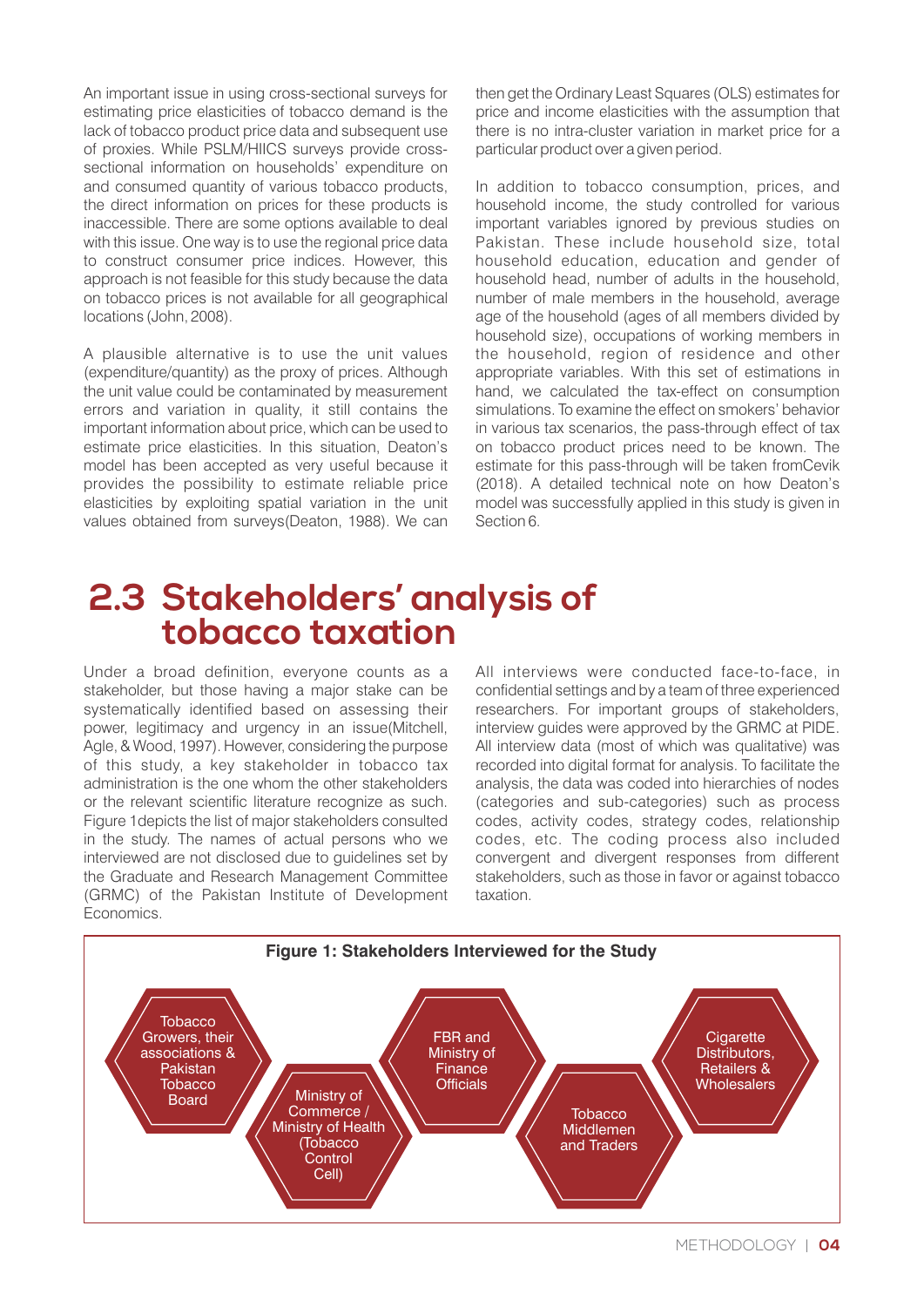# **3**

# **TOBACCO TAXATION AND ITS ECONOMIC IMPACT**

### **3.1 Legislation on Tobacco Control in Pakistan: A Chronology**

The recognition to legislate the production, distribution and use of tobacco can be traced back to 1965, when the government introduced The Motor Vehicles Ordinance, 1965, which defined and linked the concept of 'public service vehicle' with 'smoking'. This precursor paved the way for legislation on the Prohibition of Smoking in Enclosed Places and Protection of Non-Smokers Health Ordinance No. LXXIV, 2002. This facilitated a ban on smoking in public places such as hospitals, schools, indoor workplaces and offices, transport, and other enclosed spaces. Meanwhile Pakistan also introduced Cigarettes (Printing of Warning) Ordinance No. LXXIII, 1979 - September 1, 1980, without noticeable immediate impact due to high illiteracy rates in the country during that time. Together with the relevant tax legislations, these legislations provide the basis for Statutory Regulatory Orders (SROs) that the relevant authorities occasionally promulgated to regulate the production, distribution and use of tobacco in the country (Box 1).

#### **Box 1: Chronology of the Tobacco-Related Legislation in Pakistan**

Motor Vehicles Ordinance, 1965 (as amended) - July 10, 1965: Sets forth the definition of "public service vehicle." The Prohibition of Smoking in Enclosed Places and Protection of Non-Smokers Health Ordinance, 2002 incorporates this definition with regards to its smoke free provisions. Has been amended several times since.

Cigarettes (Printing of Warning) Ordinance No. LXXIII, 1979 -September 1, 1980: Requires that health warnings be printed on packets of cigarettes. It prohibits the manufacture, sale, or possession of packets on which the warning is not printed. Has been amended several times.

Prohibition of Smoking in Enclosed Places and Protection of Non-Smokers Health Ordinance No. LXXIV, 2002 - June 30, 2003: Prohibits the use of tobacco in any place of public work or use and in public service vehicles. It also prohibits: advertisement of tobacco products; sales to minors; and sale or distribution of cigarettes near educational institutions.

SRO 655(I)/2003 - June 30, 2003: Establishes the Committee on Tobacco Advertisement Guidelines, names its members, and outlines its functions.

SRO 654(I)/2003 - July 3, 2003: Declares several officials and individuals as persons competent to enforce the 2002 Ordinance.

SRO 653(I)/2003 - July 3, 2003: Declares additional locations as places of public work or use for purposes of the ban on using tobacco products contained in the 2002 Ordinance.

SRO 652(I)/2003 - July 3, 2003: Establishes June 30, 2003 as the effective date for the Prohibition of Smoking in Enclosed Places and Protection of Non-Smokers Health Ordinance, 2002.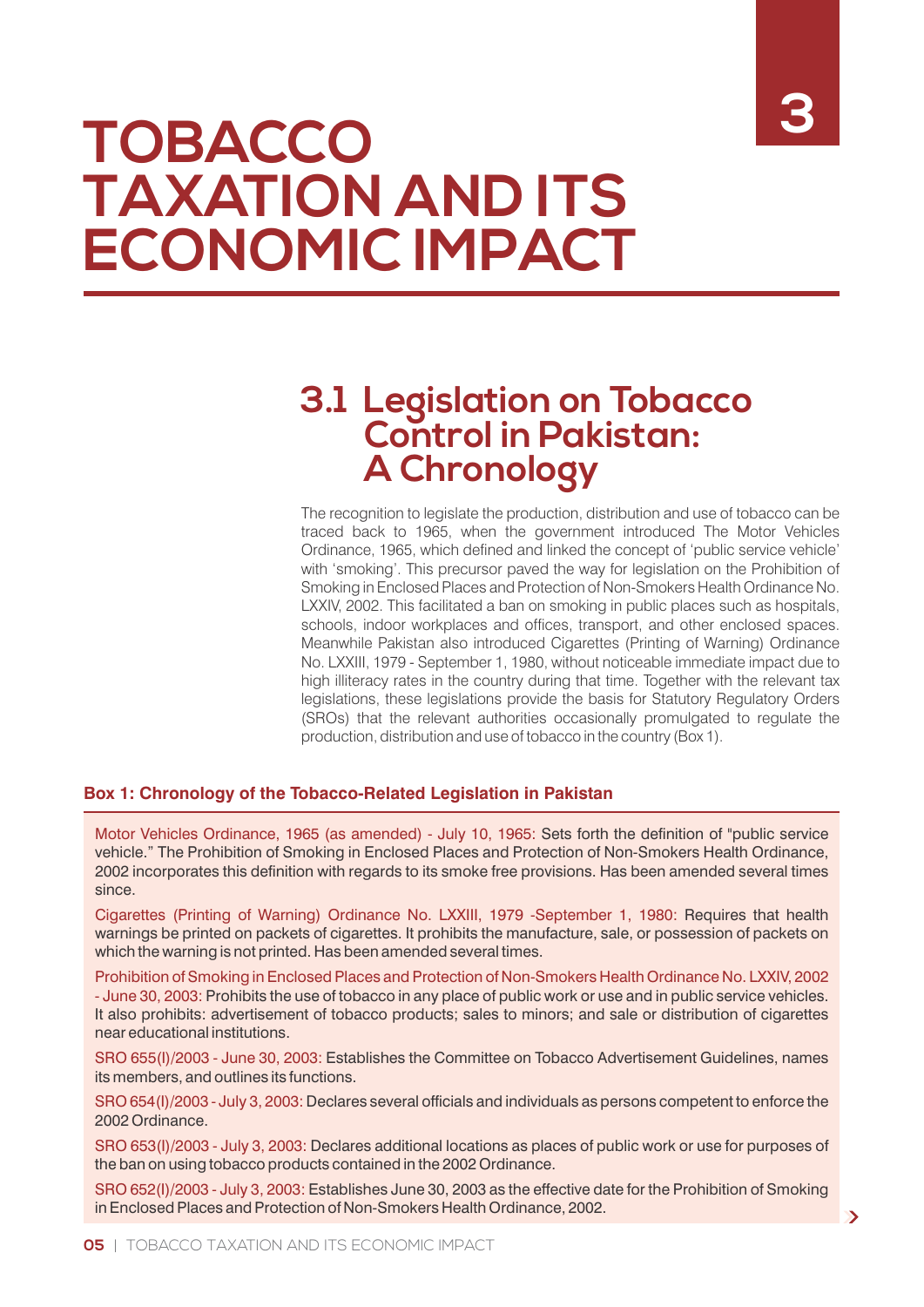SRO 1001(1)/2003 - October 27, 2003: Establishes a detailed health warning.

Notification F.13-5/2003 - October 27, 2003: Announces new quidelines issued by the Committee. The new guidelines address a range of issues concerning tobacco advertising, promotion and sponsorship.

SRO 22(1)/2004 on Cigarette (Printing of Warning) Rules, 2003 - January 13, 2004: The Rules provide the specifications (text, font, size, color) of the new health warning established by SRO 1001(1)/2003. The Rules also set forth the date when the new health warning will come into force for each of the three types of advertisements.

Federal Excise Rules, 2005 (as amended) - July 1, 2005: For the purpose of tobacco control, the rules include provisions regulating minimum price, excise stamps and banderoles, and some packaging and labelling requirements, among other things.

Federal Excise Act, 2005 (as amended) - July 1, 2005: For purposes of tobacco control, the Federal Excise Act, 2005 establishes the federal excise duties for tobacco and tobacco products.

SRO 882(I)/2007 - August 21, 2007: Announces guidelines on tobacco product advertisements in various types of media.

SRO 956 DSA 2008 - September 6, 2008: Allowed establishment of designated smoking areas at all places of public work or use except health, education, and public transport vehicles and ights.

SRO 51(KE)(Withdrawal of DSAs)/2009 - June 15, 2009: Requires all places of public work or use to be 100% smoke free. It rescinded SRO 956(I)/2008, which had permitted owners of places of public work or use to establish designated smoking areas or rooms.

SRO 53(KE)/2009 - July 1, 2009: Amends the advertisement guidelines issued in SRO 882(I)/2007. SRO 53(KE)/2009 inserts new text addressing free goods, cash rebates, free samples, and discount or belowmarket-value goods as a form of tobacco advertising, promotion and sponsorship.

SROs 01(KE)/2010 and 02(KE)/2010, Amending the Cigarettes (Printing of Warning) Rules, 2009 - January 11, 2010: Delayed the effective date of pictorial warnings from February 1, 2010 to May 31, 2010.

SROs 86(KE)/2009 and 87(KE)/2009 on Cigarettes (Printing of Warning) Rules, 2009 - February 1, 2010: The Rules include the specifications for the new health warning, including size, placement, and rotation requirements. SRO 87(KE)/2009 contains the text and image of the warning to be displayed.

SRO 277(I)/2011 - March 29, 2011: Identifies additional enforcement authorities under the 2002 Ordinance on the Prohibition of Smoking in Enclosed Places and Protection of Non-Smokers Health.

SRO 863(I)/2010 on The Prohibition of Sales of Cigarettes to Minors Rules, 2010 - October 1, 2011: The Rules prohibit the manufacture and retailers on the sale of sweets, snacks, or toys in the form of cigarettes that may appeal to minors; as well as packs with fewer than 20 cigarette sticks.

SRO 1086(I)/2013 - May 31, 2014: Establishes further restrictions on tobacco advertising, promotion and sponsorship.

SROs 22(KE)/2015 and 23(KE)/2015 - March 30, 2015: Originally issued to increase the size of the health warnings to 85% of both front and back of cigarette packages. Additionally, the SROs prescribed rules regarding the rotation, manner, look, and design of the single health warning. The original effective date was March 30, 2015, but implementation was delayed several times. Ultimately, the size of the health warnings was amended to require warnings covering 50% of cigarette packs and outer packaging beginning June 1, 2018.

SRO 562 (I)/2018 - April 18, 2018: Raised Federal Excise Duty (FED) on all three tiers of cigarettes that were announced earlier in the finance bill.

SRO 128(KE)/2017 - June 1, 2018: Establishes the warnings required to appear on packs and outer packaging of cigarettes beginning June 1, 2018.

SRO 127(KE)/2017 - June 1, 2018 Amends the Cigarettes (Printing of Warnings) Rules, 2009 to require pictorial health warnings on 50% of the front and back surfaces of packs and outer packaging of cigarettes. The size of the warnings will increase to 60% on June 1, 2019.

The presence of adequate legislation was also the reason for Pakistan to be among the few and early countries signing and ratifying the WHO Framework Convention on Tobacco Control (FCTC) in 2005. Following its international and constitutional obligations

through the FCTC, the country made substantial efforts in tobacco control (Box 1) - though not necessarily according to FCTC standards - on: specific smoke-free environments; a total ban on tobacco advertising promotion and sponsorship; health warnings on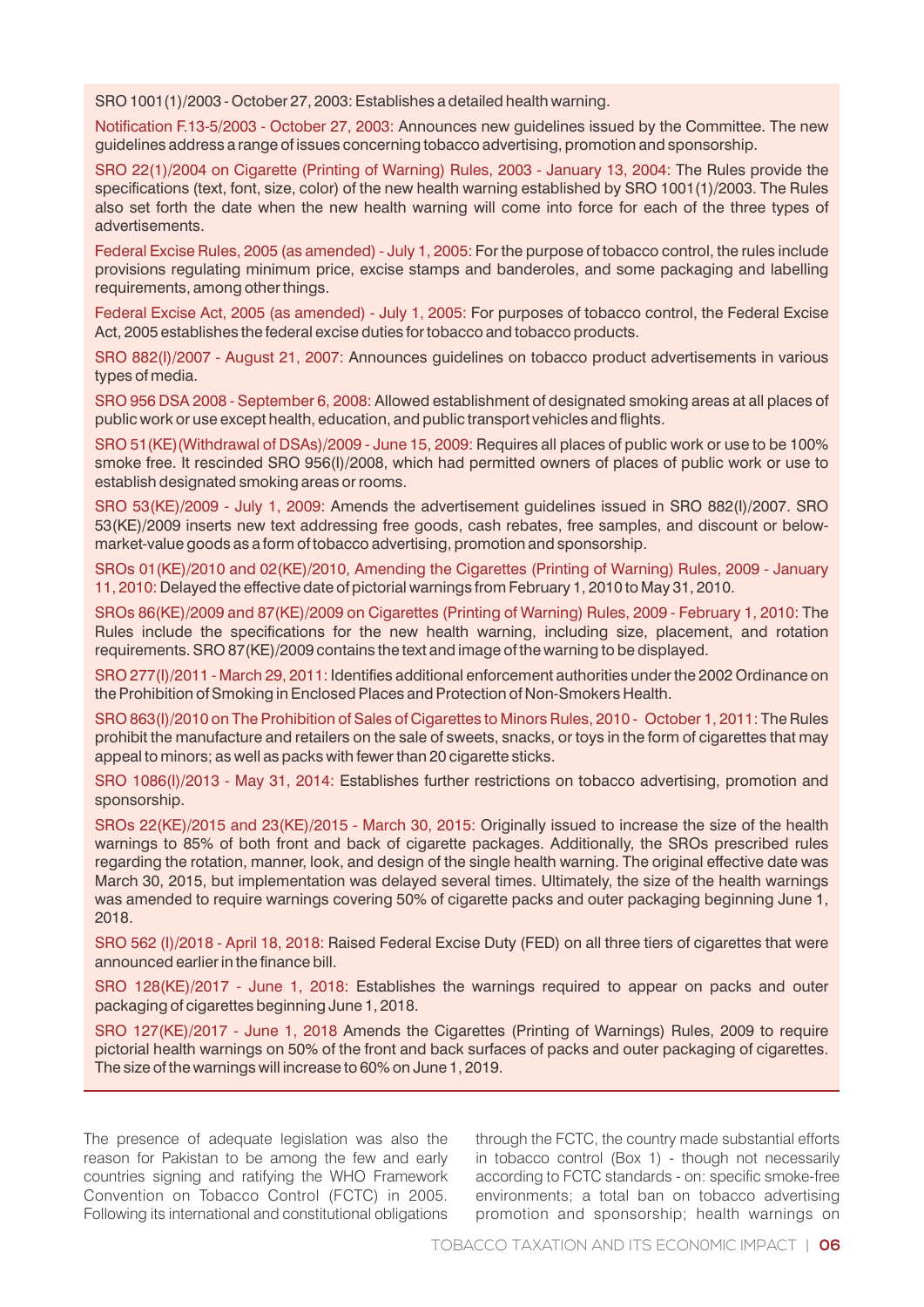tobacco products; and tobacco taxation and price. A quick look at Box 2 tells us that Pakistan still has a long way to go before it can be a fully FCTC compliant country. Compliance in two categories, namely content of the warnings and messages and the ban on tobacco advertising, promotion and sponsorship, is the weakest.

| Definition of Key Terms Aligned with FCTC and its Guidelines |            |                                                               |            |  |
|--------------------------------------------------------------|------------|---------------------------------------------------------------|------------|--|
| Tobacco products                                             | <b>No</b>  | Outside packaging and labelling                               | <b>Yes</b> |  |
|                                                              |            | <b>Smoke-Free Environments - Complete Smoking Ban</b>         |            |  |
| Health-care facilities                                       | <b>Yes</b> | Primary and secondary schools                                 | Yes        |  |
| Government facilities                                        | <b>Yes</b> | <b>Universities</b>                                           | <b>Yes</b> |  |
| Provision of sub-national organizations                      | <b>Yes</b> | Private offices                                               | <b>Yes</b> |  |
| to make tighter rules                                        |            | Public transport                                              | <b>Yes</b> |  |
|                                                              |            | Restaurants                                                   | <b>Yes</b> |  |
|                                                              |            | <b>Bans on Tobacco Advertising, Promotion and Sponsorship</b> |            |  |
| Domestic TV and radio                                        | <b>Yes</b> | Promotional discounts                                         | <b>Yes</b> |  |
| Domestic magazines and newspapers                            | Yes        | <b>Free Distribution</b>                                      | <b>Yes</b> |  |
| Outdoor advertising                                          | <b>No</b>  | Paid placements in media                                      | <b>Yes</b> |  |
| Retail product display                                       | <b>No</b>  | Financial sponsorship, including CSR                          | <b>No</b>  |  |
| Internet advertising                                         | <b>No</b>  | Publicity of sponsorships                                     | No         |  |
| Tobacco products with non-tobacco<br>brand names             | <b>No</b>  | Non-tobacco products or services with<br>tobacco brand names  | No         |  |
|                                                              |            | <b>Health Warnings on Smoked Tobacco Products</b>             |            |  |
| Text warnings describe health impact                         | <b>Yes</b> | Number of published warnings                                  | 1          |  |
| Warnings include a picture or graphic                        | <b>Yes</b> | Warnings are required to rotate                               | <b>Yes</b> |  |
| % of display areas covered:                                  |            | Warnings written in local language                            | <b>Yes</b> |  |
| Front                                                        | 50%        | Ban on misleading packaging/labels                            | <b>No</b>  |  |
| <b>Back</b>                                                  | 50%        | Warnings on smokeless tobacco products                        | <b>No</b>  |  |
|                                                              |            | <b>Content of the Warnings and Messages</b>                   |            |  |
| Health impacts                                               | Yes        | Adverse socio-economic outcomes                               | <b>No</b>  |  |
| Advice on cessation                                          | <b>No</b>  | Impact of use on family and friends                           | <b>No</b>  |  |
| Addictive nature of tobacco                                  | No         | Quit-line phone number                                        | <b>No</b>  |  |
|                                                              |            | <b>Tobacco Taxation and Price</b>                             |            |  |
| Price of most sold brand,                                    | 0.64       | Total taxes on most sold brand                                | 60%        |  |
| pack of 20 cigarettes (US\$)                                 |            | Total excise on most sold brand                               | 46%        |  |

#### **Box 2: Status of Tobacco Control Policies in Pakistan: 2018**

**Source:** Adapted from Tobacco Control (2018), Pakistan - Country Fact Sheets

### **3.2 Tobacco Taxation and Third-Tier controversy**

One economic solution to the tobacco-use epidemic has been taxation that raises tobacco prices to decrease its demand and affordability amid rising inflation and per capita income. While tobacco in Pakistan is subject to multiple taxes, including VAT or sales tax, corporate income tax and local tobacco taxes, the Federal Excise Duty (FED) is the prime instrument

used to curb tobacco consumption. In practice, however, it is generally perceived as an important industry and as a major source of government revenue(Haider, 2018). For example, the tobacco industry contributed about 2.15% of total tax collections and 43% of income from the FED in 2015-2016, which stands around USD 1 billion(Iqbal, Khan, Imtiaz,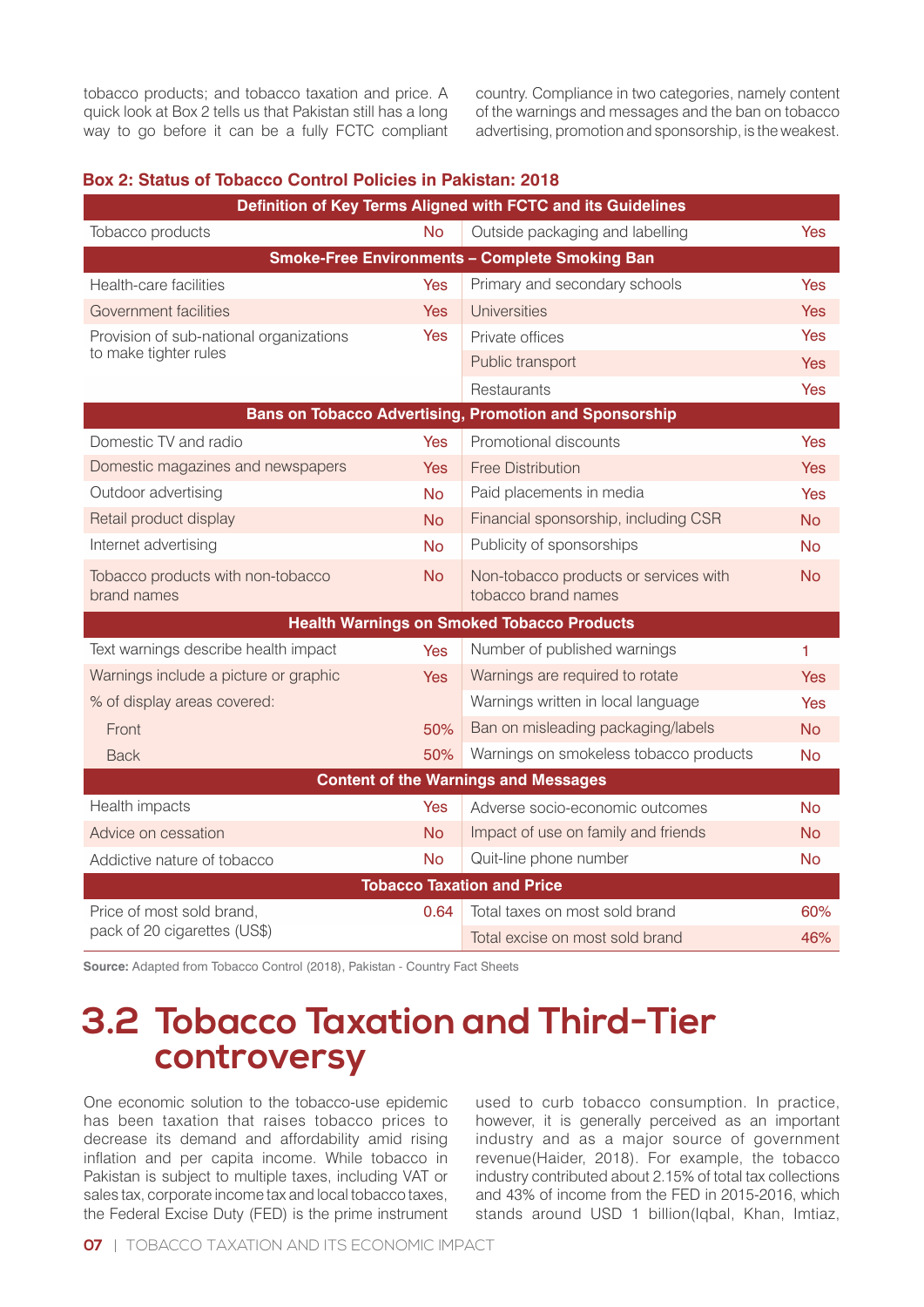Ahmed, & Khan, 2016). Pakistan once had a highly complex three-tier FED system for the tobacco industry. It had both specific taxes (levied on quantity or weight) and ad-valorem taxes (levied as a price percentage). The ad-valorem tax was typically applied on the premium brands, the specific tax on the lower brands, and a combination of both on the medium brands. In the

2013-14 budget, this was simplified to a two-tier system that entirely abolished the ad-valorem component. In 2017 the three-tier system was re-introduced for lower brands without restricting the tier shifting of brands. Table 2 is a snapshot of the FED on cigarettes in Pakistan from 2016 -2018.

#### **Table 2: Changes in the Federal Excise Duty Structure for Cigarettes: 2016-2018**

| <b>Period</b>               | <b>Tier</b>  | <b>Retail Price Per Pack</b><br>(in PKR) | <b>FED Per Pack</b><br>(in PKR) |
|-----------------------------|--------------|------------------------------------------|---------------------------------|
| Jun 11, 2013 – Jun 3, 2014  | First        | More than 45.72                          | 46.50                           |
|                             | Second       | 45.72 or less                            | 17.60                           |
| Jun 4, 2014 - Jun 4, 2015   | First        | More than 54.12                          | 52.64                           |
|                             | Second       | 54.12 or less                            | 21.70                           |
| Jun 5, 2015 - Nov 29, 2015  | First        | More than 67                             | 60.00                           |
|                             | Second       | 67 or less                               | 26.40                           |
| Nov 30, 2015 - Jun 2, 2016  | First        | More than 72                             | 63.10                           |
|                             | Second       | 72 or less                               | 28.40                           |
| Jun 3, 2016 - May 28, 2107  | First        | More than 80                             | 68.72                           |
|                             | Second       | 80 or less                               | 30.68                           |
| May 29, 2017 - Apr 29, 2018 | First        | More than 90                             | 74.80                           |
|                             | Second       | Up to 90 and more than 58.5              | 33.40                           |
|                             | <b>Third</b> | 58.5 or less                             | 16.00                           |
| Apr 30, 2018 - Sep17, 2018  | First        | More than 90                             | 79.40                           |
|                             | Second       | Up to 90 and more than 58.5              | 35.52                           |
|                             | <b>Third</b> | 58.5 or less                             | 17.00                           |
| Sep 18, 2018 to date        | First        | More than 90                             | 90.00                           |
|                             | Second       | Up to 90 and more than 58.5              | 36.80                           |
|                             | <b>Third</b> | 58.5 or less                             | 25.00                           |

**Source:** Various Finance Acts and SROs

The FBR officials and the tobacco industry defend this move intended at curbing counterfeit production (Haider, 2018). Health officials are on record rejecting the introduction of the third tier<sup>1</sup>, since they believed that the installation of a tracking and tracing system for tobacco companies would be far more effective to stop tax evasion and illicit tobacco trade than the third tier.

### **3.3 Impact of FED Regulation on Tobacco Prices**

If we compare our current state of legislation on tobacco control with the neighboring South Asian countries, Pakistan appears to be lagging behind all of them. Tobacco prices in Pakistan are also among the lowest in South Asia. For example, the price per pack of Marlboro in five South Asian countries shows that cigarettes in Pakistan are the cheapest (see Figure 2). While a pack of Marlboro costs US\$5.91 in Sri Lanka and US\$3.03 in

India, it is a paltry US \$1.21 in Pakistan. While cigarette prices have increased elsewhere in the world to control tobacco use, in Pakistan, these have declined. The reintroduction of three-tier tax structures without any restriction on brand shifting has de-facto reduced the prices of popular cigarette brands in the country (Figure 3).

<sup>1.</sup> Including the members of the Senate's Standing Committee on the National Health Services (NHS) and secretary, Ministry of Health.

<sup>2.</sup> Prices of cigarettes are overall at a middle level in Asia as compared to other continents. For a quick comparison here are the countries selling a pack of Marlboro at the highest price on each continent: Singapore- US \$9.71 (Asia); Australia- US \$20.23 (Australia); Norway-US \$13.75 (Europe); Canada- US \$10.70 (North America); Ecuador- US \$5.50 (South America); and South Africa- US \$2.83 (Africa).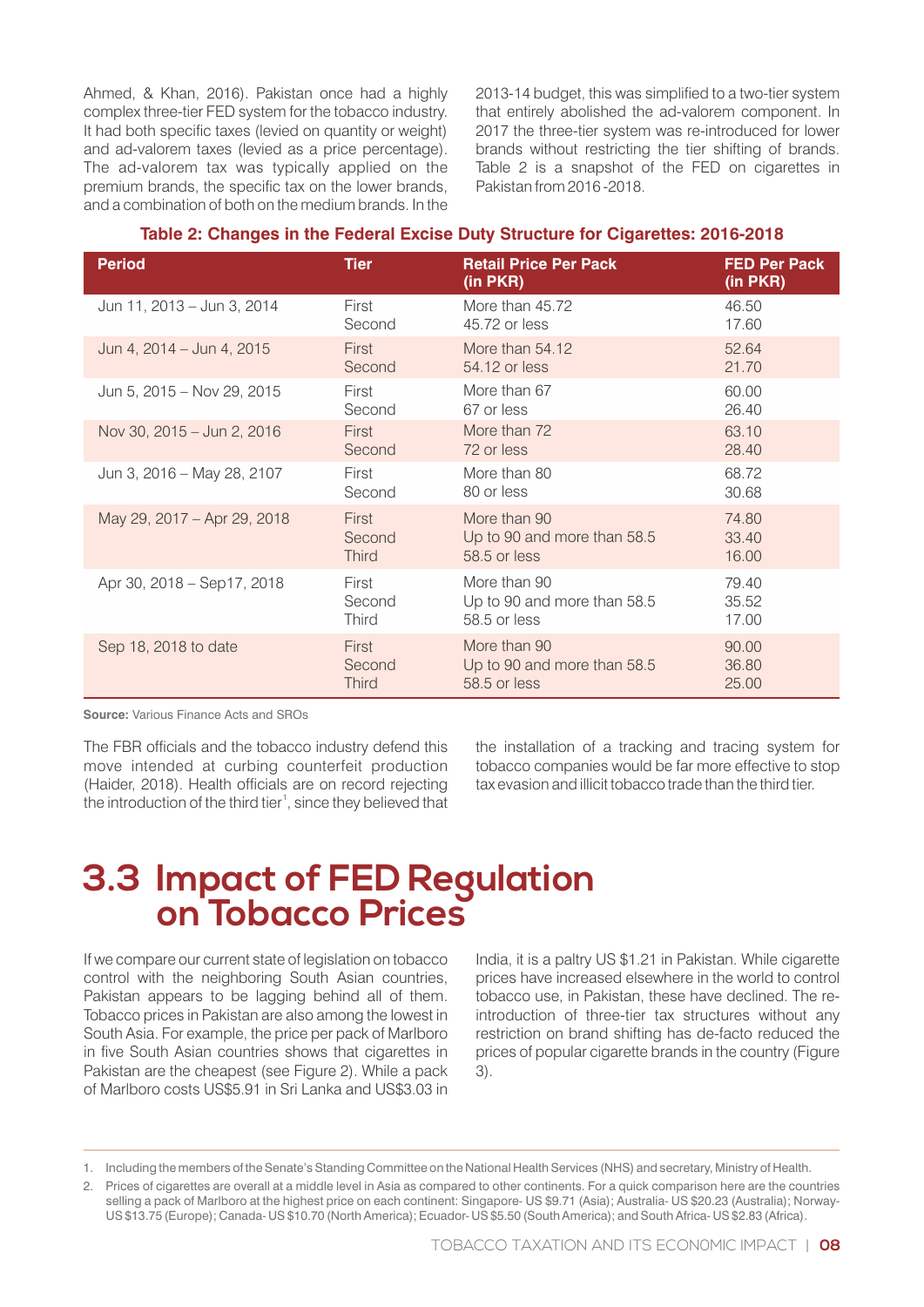

**Source:** Numbeo (2018)

As can be seen from Table 2, the Federal Excise Duty (FED) on several brands of cigarettes packs was reduced from PKR 32.98 to PKR16 in the FY 2017-18 budget. For whatever reasons, the re-introduction of the third tier resulted in making cigarettes more affordable, which runs against the spirit of Pakistan's WHO-FCTC commitments. The FCTC specifically identifies that the increase in prices of tobacco products is a major way to discourage its consumption, with excise duty accounting for at least 70% of retail prices. Under Article 6 of the convention, all signatories must implement tax and price policies on the production of tobacco products as a way to reduce its consumption.

the FBR, the introduction of the FED's third tier for cigarettes in May 2017 caused a loss of PKR 36 billion to the national exchequer. The main reason behind this loss was that the two major players in the cigarette industry shifted some of their most sold brands to the lowest tax slab, which now enjoyed a 50% reduction in the FED. This enhanced the sales for the tobacco companies but incurred a huge loss for the public treasury. Despite all the recommendations to the government to scrap the third tier, as it was resulting in the loss of both health and money to the country, the influential tobacco lobby<sup>3</sup> in the country was successful in keeping the slab intact in the revisions made to the Finance Bill in September 2018 by the new government.

According to one of our interactions with a tax official at



3. The rationale for the third tier was primarily based on the sale of illicit and non-duty paid cigarettes. Health officials believe that the 40% market share of the illicit sector quoted by the tobacco companies, based on data gathered by Nielsen Pakistan and Oxford Economics, is biased, and would be around 9%, as found by the study conducted by Pakistan National Heart Association (PANAH). It may be mentioned here that the high rate of illicit tobacco trade is the main reason given to keep the third tier intact.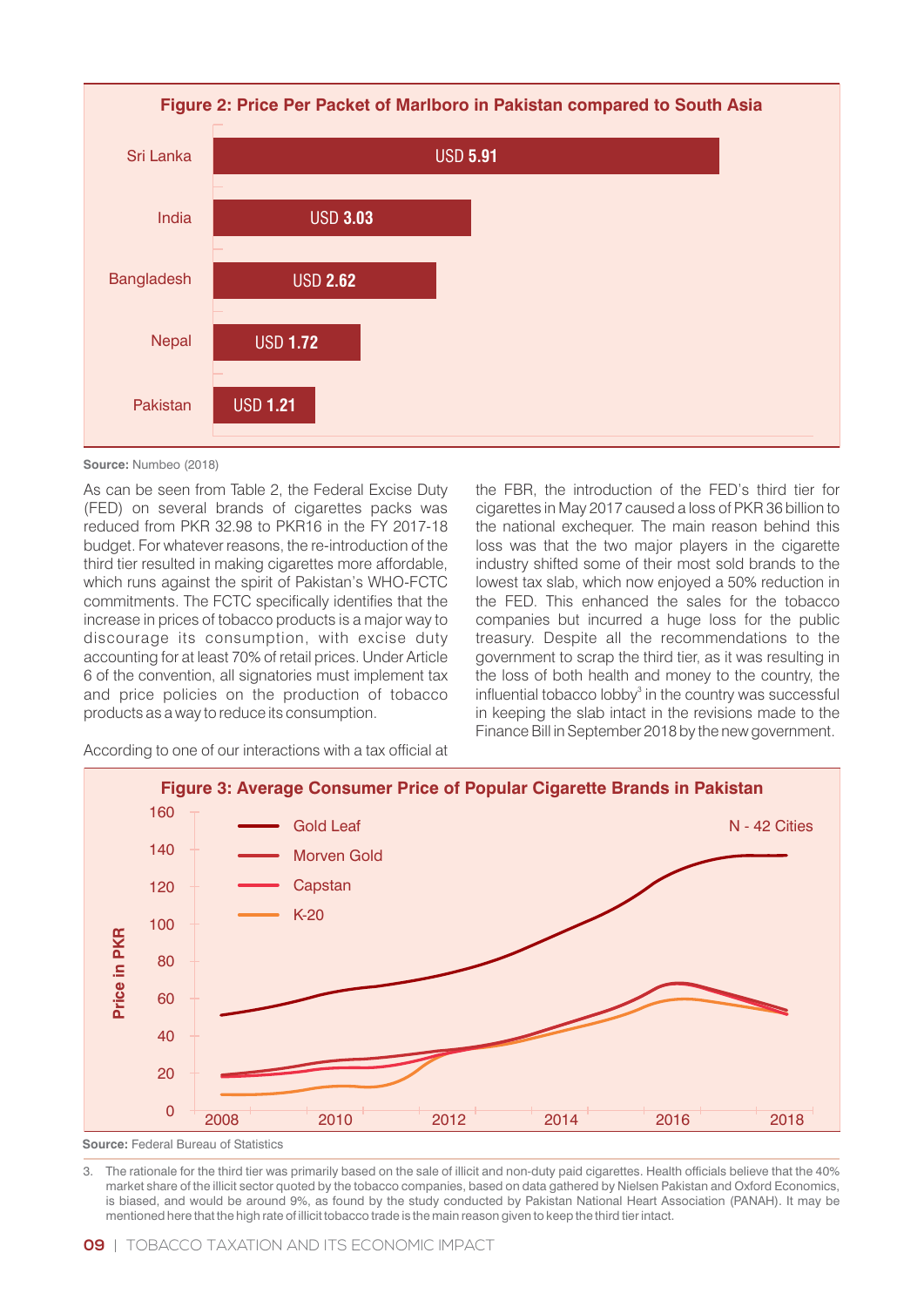As can be seen from Table 2, the taxes were slightly increased, but the third tier remained there. Figure 4 gives a good representation of how the new tax slabs affected the profits of Pakistan's biggest tobacco company, the Pakistan Tobacco Company (PTC). As can be seen from the figure, after an almost stagnant share of the paid tax in the total profit, it declined in 2017 (to 25.6%).This is probably due to almost all the brands being moved from the second tier to the third tier resulting in halving the FED (i.e., from 33.4 PKR to 16 PKR) per pack and lowering the tax to net profit ratio, despite declining sales.



**Source:** Annual Report of the Pakistan Tobacco Company (Various Years

### **3.4 Post Third Tier Cigarette Production and Sale**

Figures collected by the Pakistan Bureau of Statistics, which is aligned with neither the tobacco companies nor the health practitioners, show that after introducing the third tier for the FED collection on cigarettes, production of the tobacco products has gone up again, even after showing a declining trend in the previous year (see Figure 5). After a dip in production in 2016-17 to 34.3 million sticks of cigarettes in the country, the production



**Source:** Quantum Index of Large-Scale Manufacturing Industries - PBS (Various Years)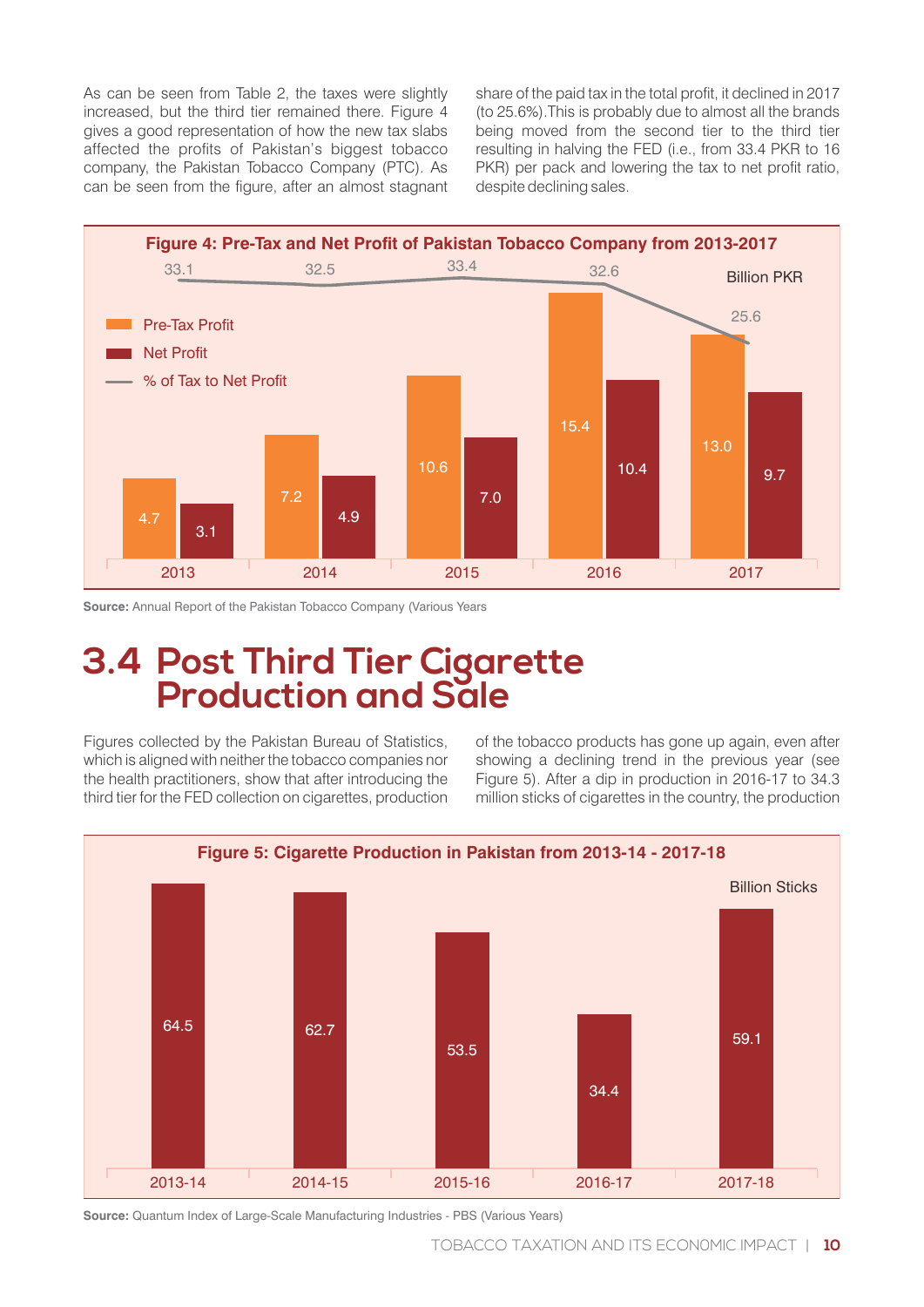picked up again to reach 59.1 million sticks in 2017- 2018. An increasing tobacco trend that was exhibited by the overall production of cigarette sticks in Pakistan (Figure 5) can also be gauged from the net turnover at the Philip Morris Pakistan Limited (PMPL) in the first half of the year 2018, as can be seen from Figure 6.

cigarette packs compliant to the rules in Pakistan, but considering the lucrative market in the country it now has manufacturing facilities in Kotri (Sindh) and Sahiwal (Punjab), as well as a Green Leaf Threshing plant in Mardan (KP). The PMPL saw its net turnover increase to PKR 3.9 billion in the quarter ending June 2018,



**Source:** Annual Report Philip Morris Pakistan Limited (Various Years)

Philip Morris is the world's largest tobacco company, and in Pakistan it is among the top two along with the PTC. Previously, Philip Morris Pakistan Limited (PMPL) used its facility in the Philippines (for the Marlboro brand) and Turkey (for the Camel brand) to produce

compared to PKR 2.5 billion in the same period in 2017 (Figure 6). It would not be a stretch to infer that the introduction of the third tier in May 2017 provided a boost to cigarette production and consumption in Pakistan.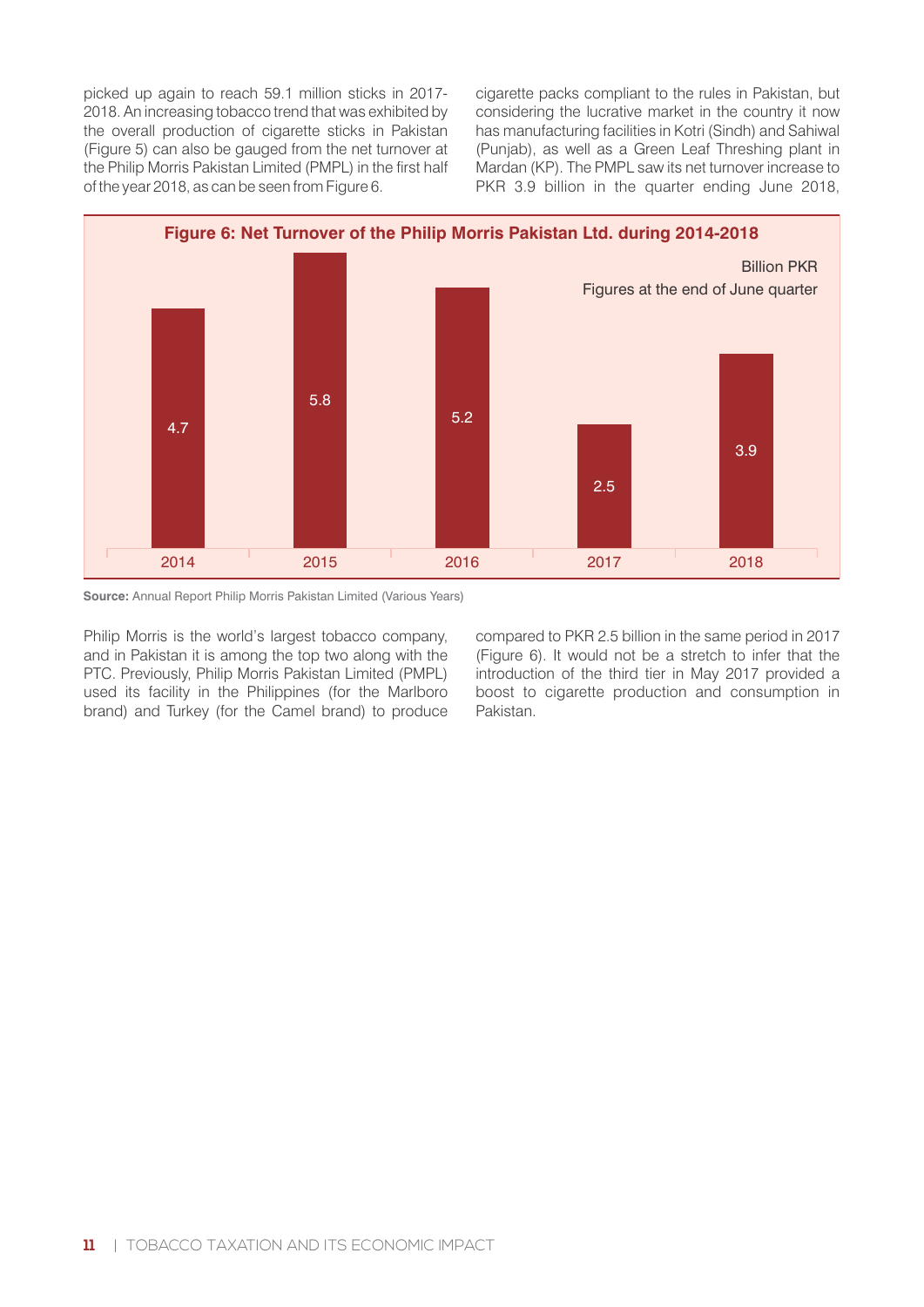# **ISSUES IN TOBACCO TAX ADMINISTRATION**

### **4.1 Overview of Pakistan's Taxation System**

The performance of the tax administration in any country is a function of tax legislation and overall design of the tax system. A complicated tax system accompanied by weak implementation and governance can deter payment of taxes and results in sub-optimal revenue collection, besides enlarging the size of the underground economy. Article 160, Clause 3 of Pakistan's constitution (1973) entitles the federal government to levy and collect taxes from Pakistani citizens. Any legislative change related to a particular sector of the economy will be presented in the parliament (National Assembly) for discussion and after its approval is tabled at the Senate (Upper House) to become an act. Three of such acts—the Sales Tax Act 1990 (STA), the Federal Excise Act 2005 (FEA), and the Income Tax Ordinance 2001 (ITO)—are in vogue and form the basis for, among others, tobacco taxation in Pakistan. The constitution mandates the Federal Board of Revenue (FBR) to administer, manage, conduct and supervise the execution and implementation of the country's taxation laws and related statues.<sup>4</sup> With the approval of the Federal Finance Minister, the FBR may also issue Statutory Regulatory Orders (SROs) to change leviable duties and collection procedures in the interim period.

Pakistan is characterized by a tiny tax base, massive tax evasion, and capacity and administrative constraints that prevent the country from having an efficient tax system. Despite substantial improvements during the last few years, the overall tax to GDP ratio is below 12 percent and indirect taxes (VAT, FED and Custom Duty) constitute around 60 percent of the federal tax revenue (FBR 2018). Within this narrow fiscal space, the tobacco industry's importance for the FBR can be realized from the fact that in 2017-2018, it was the top contributor (32.6 percent) in net FED collections and fifth among top-ten contributors (3 to 4 percent) in the net domestic General Sales Tax (GST) collections.

Although over the years various reforms were introduced to enlarge the tax base and improve tax governance and stakeholder confidence, no considerable additions in the FBR's overall taxation capacity could emerge (Ahmed, 2017).Tobacco taxes also operate in this realm and their effectiveness may be understood in the overall context of tax administration in Pakistan. The next section elaborates on the most important dimensions of tobacco tax administration, primarily based on the review of relevant legislation and information collected through interviews with FBR officials, cigarette distributors, tobacco growers and middlemen engaged in marketing of the unprocessed tobacco, and other stakeholders.

<sup>4.</sup> The FBR is collecting around 90% of the total taxes collected in the country, which are then distributed among the federating units through a revenue sharing mechanism (National Finance Commission-NFC Award).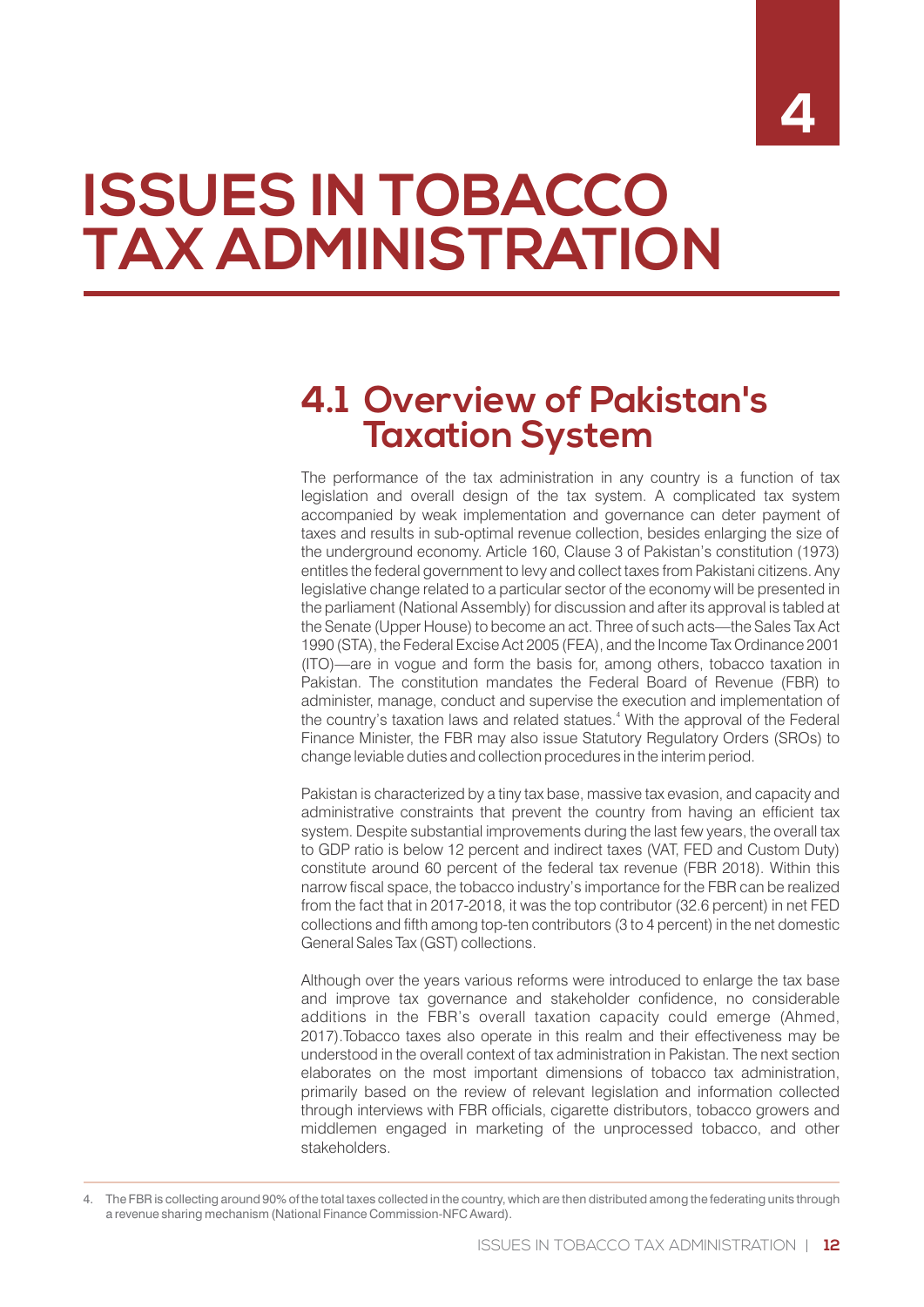## **4.2 Tobacco Tax Administration and Planning**

As mentioned earlier in Section xxx, tobacco is subject to various taxes, but the FED is the most important tax related to tobacco and vice versa. Tobacco is the most important constituent of the FED in Pakistan. The 1st schedule of the FEA 2005 specifies the unmanufactured tobacco, cigars, cheroots, cigarillos and cigarettes of tobacco substitutes and other descriptions of cigarettes under item nos. 7 to 12. The FEA bestows the FBR with any combination of the following two mechanisms to levy and collect duties: (1) on the production capacity of plants, machinery, undertaking or manufacturing such goods; and (2) on a fixed basis on any goods and services or classes of goods and services. Further elaborations specific to tobacco and tobacco products are made in Chapter IV of Federal Excise Rules 2005 (hereafter FER), which obligates the cigarette manufactures to declare the details of machinery used in the manufacturing of cigarettes and other tobacco products, including: the number of machines, their make and model, minimum production capacity in respect to each machine and the brand names of the products that the manufacturer intends to produce.

Despite stringent regulations, in practice, FED collection is sub-optimal at its best. The FED on cigarettes is collected on a fixed basis per 1000cigarettes following the Specific Tax regime (See Table 1). This is surprisingly so, even though just two giants, viz Pakistan Tobacco Company Limited (PTC) and Philip Morris Pakistan Limited (PMPL), claim the lion's share of the market (Burki et al. (2013) report it to be 98% in 2011), and contribute a major chunk of the FED. It is not clear why the FBR opts for a Specific Tax regime on voluntarily declared production over supervised sales or the installed production capacity regime for such a small number of cigarette manufacturers.

Interviews with the FBR official brought up multiple justifications, all boiling down to the fact that despite its inherent inefficiencies, the tier-based ST is manageable given the existing administrative capacity of the FBR, all in terms of the limited number of personnel and other resources. A field officer explained this as quoted below:

*"We used to have supervised sales* [until the 2000s]*and the system was working perfectly, and we have the capacity, but the lobbying convinced the policy makers that the person sitting at the factory is exerting rent seeking behavior" - Investigation and Intelligence Unit Hyderabad.*

*… Our assignment requires a team of ten, but we are just two … and those too with limited mobility in the eld.*

*In ad valorem we are linked to price and currently there is no price regulation in Pakistan…The* [tobacco] *industry used to see their own liability and did changes in price [at their advantage]. At the FBR, we did not know their prices and thus cannot project revenue without depending on whatever they set. So, if we increased the taxes, they decreased the prices, so the net incidence was that. If duties decrease, the price were increased by the companies, so this was the issue here.*

#### A federal FBR official

*Legally speaking, we cannot set the minimum sales price for a commodity, the Specific Tax regime provide us* [the FBR] *a loose handle on prices by setting* [a] *threshold and let* [ting] *the producer adjust their production behavior accordingly.*

[The companies played with the system loophole such that the] *erstwhile second tier cigarette brands were switched down to the lower tier. This increased their sales, reduced tax liability and brought them*[to PMPL and PTC]*fortune.*

A regional FBR official

*We are infact now setting the prices of cigarettes by setting up the thresholds.*

#### A regional FBR Official

Thus, a resource-constrained FBR official must deal with those having access to all kinds of resources and support:

*Neither we* [the FBR] *nor SECP* [Securities and Exchange Commission of Pakistan] *can charge these companies because they have their hands on the world's best accounting and auditing systems and their internal system* [s] *are also very good. This is said not because* [of] *any care for these companies, but the real situation is like this.*

#### A federal FBR official

Besides this, companies also seem to apply other strategies of tax pass-through. Many farmers from Gujrat and Swabi have opposed any tax on cigarettes, saying that companies would reduce the prices they paid for raw tobacco in the case of a tax increase. A tobacco grower described the companies' reaction to taxes as follows:

[The] *Government must think about us* [tobacco growers] [and our] *livelihood when increasing taxes on cigarettes…. Companies may not pay us* [a] *good price if they are over-taxed.*

#### Interview with a Tobacco Grower

These sorts of choices coupled with resource and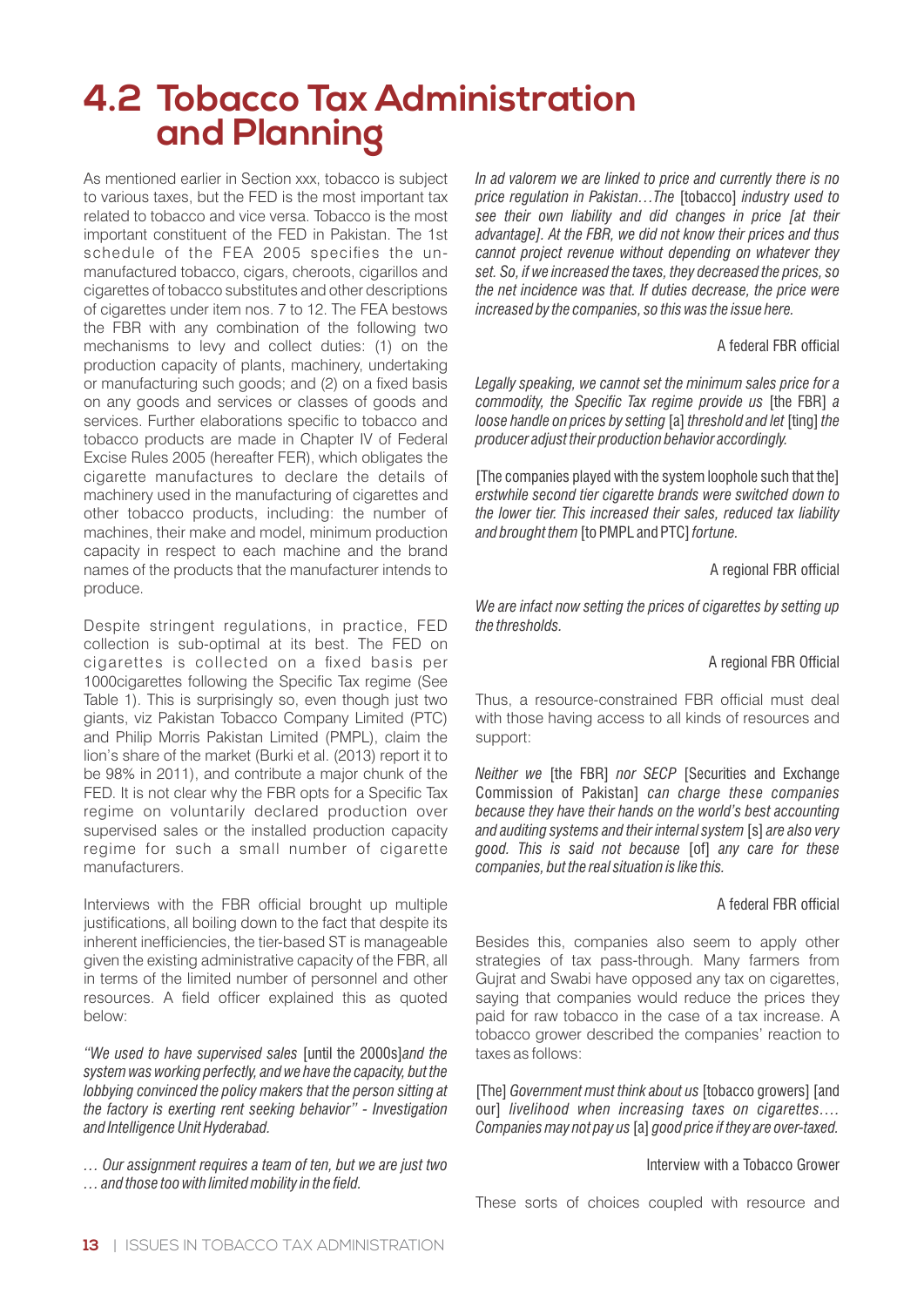governance constraints impact the fundamental structure of the tax administration. Resultantly, instead of forming designated departments exclusively tasked for tax collection, enforcement, audit and other compliance issues, the government followed a sectoral formation approach, which held an official responsible for every dimension of the taxation related the industry assigned to them. This is true for the tobacco industry as well. This can be inferred from the following field account:

*The field formations are assigned with sector level taxes...* [This means that] *a grade* 18 *level officer* [deputy commissioner] *would be tasked to manage [not only] tax collection* [all sort of taxes such as FED, VAT and Income Taxes from a sector] *and would also manage enforcement, audit and other compliance protocols* [of the sector assigned to him/her].

#### A regional FBR official

How this, coupled with the FBR's revenue focus, becomes a problem and impacts other dimensions of tax administration is as follows. A field office would be informed about the revised FED targets. The officer in charge would negotiate with cigarette manufacturers. Normally, the companies would agree on the amount of funds demanded by the FBR subject such that the enforcement, audit and other compliance protocols would be set aside de facto. In certain cases, the FBR official may request the tobacco manufacturers for advance tax submissions even though, by law, the FED is payable only when manufactured goods exit factory premises or are in warehouses. So, a sense of collusion exists at the FBR-execution node with the tax base, certainly with intimation to high-ups. An official explained this as follows:

 $\dots$  I would say cigarette manufacturers and FBR field officials *cooperate in* [an] *out of the way manner subject [to the idea] that FBR guys mind their business of collecting revenue as per the given target and do not mess with other issues…*

*Companies can even release advance taxes in times when the government badly need funds or when we want to show that reforms are working.*

#### A regional FBR official

Thus, a tax official, and for that matter, the entire taxation system, is appreciated if the revenue targets are achieved. The enforcement, audit and compliance issues then become secondary issues for persons or teams involved, whereas the health cost is rarely the FBR's concern. In formulating new tax proposals, the focus is on revenue buoyancy. No consideration is given to health outcomes or reducing tobacco consumption. The following quote sheds light on this:

*Health is not my mandate. While determining the tax* [FED] *rate, I would worry about changes in Sales Tax revenue* [applicable as VAT inclusive of FED]*, Income tax* [Corporate Incomes] *and Customs… Yes, you understood it well, there is no consideration of earmarking taxation with* [the] *health cost attributable to tobacco.*

A federal-level FBR official

## **4.3 Tax Planning**

Tax planning is centralized and revenue focused. Reform planning seems to be inputted from the provincial offices but major decisions regarding the rates and specific rules are made at the headquarters, so it is a type of top-down approach.

*They ask tax proposals from us but without any guarantee of acceptance.*

#### A regional FBR Official

Although the tax contribution figure may be negotiated and fail to reflect the actual production, for documentation purposes the monthly data on various production parameters are collected through Sales Tax

Return (STR-I)<sup>5</sup> forms. However, there is no comprehensive model, or adequate human capital, to process such data to feed tax planning. While projecting the tax implication, assumptions about elasticity of consumption, production, and input supplies are either ignored or made without a firm scientific basis. The focus of adjustment for the FED rates is on cigarettes only, with much less focus on covering the entire value chain. Generally, the Chief of the FED, through his team, prepares a proposal of tax changes, which is then forwarded for approval to the Member Inland Revenue, who forwards it to the Chairman of the FBR, through whom it is presented for approval to the Finance Minister.

<sup>5.</sup> Although called the STR, the form also contains a section on FED-returns. The reason for their interchangeable use is that both are levied on the production on commodities such as cigarettes.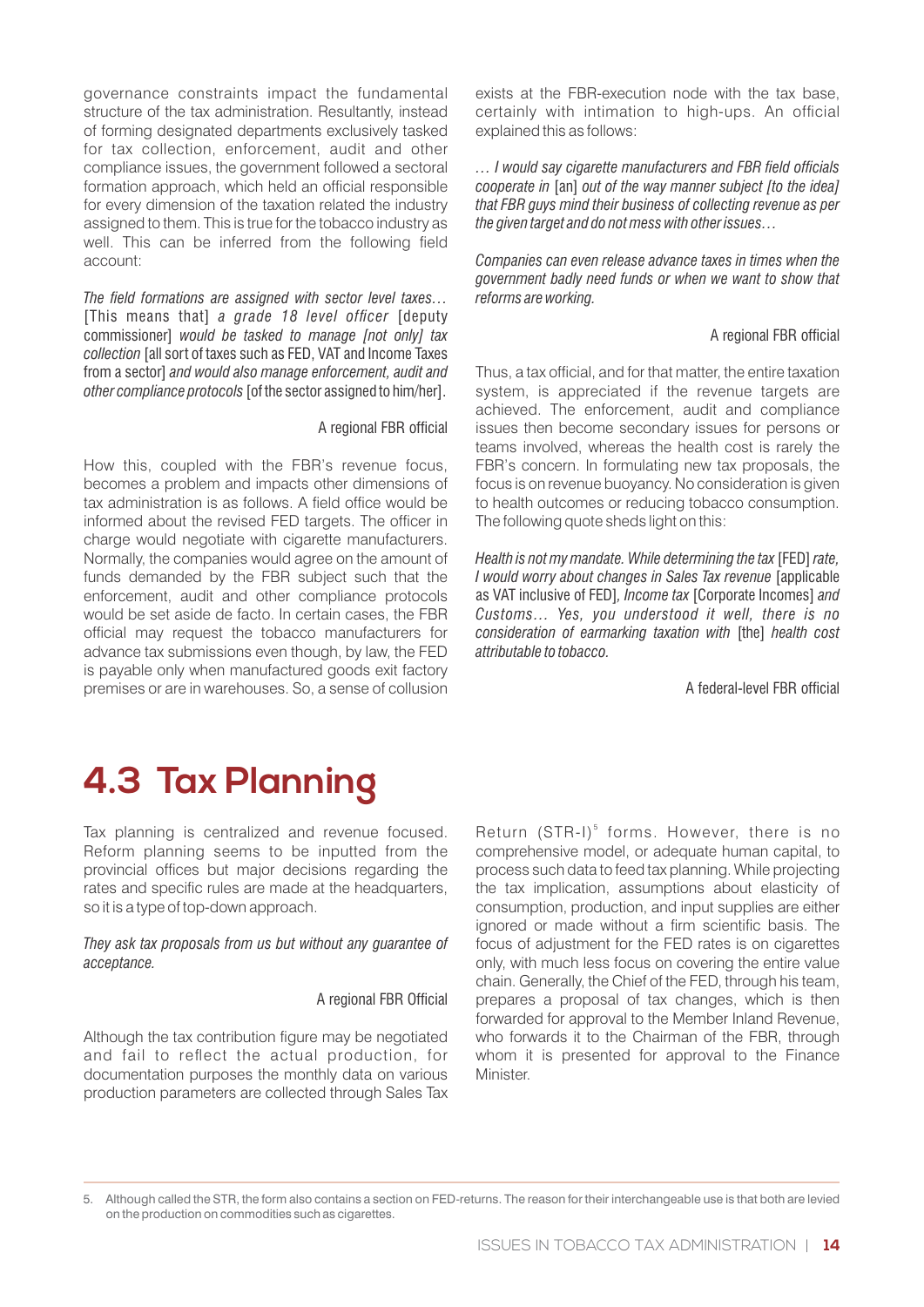## **4.4 Monitoring and Enforcement**

The Investigation and Intelligence Unit in the FBR has enforcement authority. However, they too rely on thirdparty information. With an extremely low probability of detection through banderole-based identification, even those who are caught are rarely penalized. The FBR perceives these tax offenders as tax producers from the top down, so the objective is not to punish or rectify, but to recover the tax that has been avoided. This emerged during an interview:

*…the same persons would be paying in* [the] *future so it's in our best interest to collect only the duty avoided and effectively no penalty is charged.*

#### A regional FBR official

This increases the probability of defiance again, as the cost of detection is only paying the amount that is due. Hence, the tax-paying entity would cheat again to avoid any potential tax implications. Earlier there was

## **4.5 Registration**

Given the importance of tobacco excises for the country's revenues and regulation, the FBR needs to register and license all producers (both at GLT and cigarettes manufacturing stage), importers, distributors and retailers. Chapter II of the Federal Excise Rules – 2005 relates to the rules of registration. Paragraph 3 of the chapter states:"Application for registration – It is compulsory for a person to apply for registration before commencing of manufacturing of any excisable goods or before rendering or providing of any excisable services". The application can be made before the collector for registration on the form (Sales Tax Returns Form STR-1). A cigarette distributor brought a field picture of registration in his jurisdiction as follows:

*Let me tell you, the distribution channels work like this: A company has distributors like me, followed by wholesalers and retailers. While a distributor needs to be a sales tax payer, it is not the case with wholesalers or retailers. In my jurisdiction there is just one sales tax filer so what do you think?* 

#### Interview with a cigarette distributor

The rules contain procedures for compliance with sales and purchase from a registered supplier only. However, the efficacy of these rules has been called into question. Due to the absence of a comprehensive informationsharing platform, many loopholes and voluntary noncompliance issues emerge. Secondly, there is no mandatory requirement to file a return for all registered entities. The field story was alarming, as narrated in the following quote:

supervised clearance, but overtime, due to the industry pressure this system has been abolished. The FBR claims it creates incentives for the monitors to engage in bribes etc.

The day we appoint someone to monitor goods' flow out of *company stockrooms, he becomes their employee* [starts getting bribes from them].

#### A regional FBR Official

What the FBR official implied was that undue influence and opportunities for improprieties arise in any such arrangement, as the companies usually coopt a tax official working on their premises through financial inducements. Despite this, the industry continues to be defiant of any supervision method and tries to manipulate the market by price setting, as mentioned above.

*I am telling you a story of what happened* [a] *few years ago. We were asked to sell cigarettes at different rates to sales tax filers* and non-filers<sup>[distributors and retailers]. Many distributors</sup> *registered one or two dummy sales tax filers and sold all their stock to them. This gave them* [an] *extra margin and they indulged in a furious competition to the extent of intruding and selling in the jurisdiction of their neighboring distributors. The companies then managed to remove that law and saved their distribution line.*

#### Interview with a cigarette distributor

Weak enforcement and compliance with FBR regulations were also noted in the case of domestic production and sales. Although the FBR has issued strict warnings for selling non-duty paid cigarettes, compliance is not significant. Potential reasons for this are an undocumented economy and an unnecessarily large number of points of sale for tobacco products. A tax official revealed:

*You see, there are around seven lac [700,000] tobacco sale points… Yes, this number includes both* [cigarette sellers and chewing tobacco sellers]. *You would even find that many shoemakers also selling naswar* [a chewing tobacco product popular in KP] *besides doing their normal business…. How can I enforce* [it] *as we do not have* [enough]*workforce?*

A federal FBR official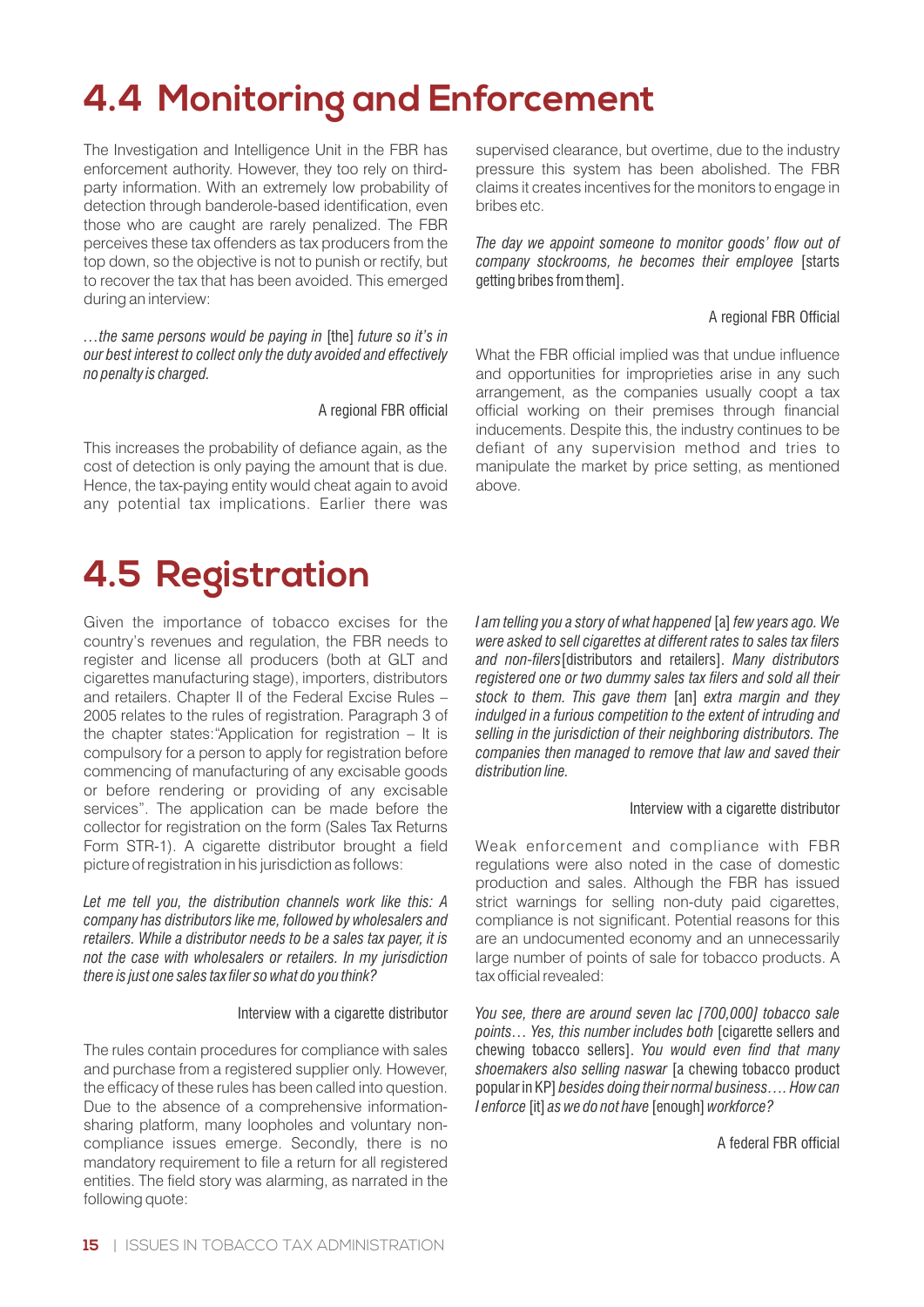## **4.6 Illicit Trade and Smuggling**

The enforcement/revenue improvement through collection efficiency is a much-neglected area of the reforms introduced so far. Nevertheless, the FBR is cognizant of the tax evasion in the tobacco sector and has enacted a joint committee called the IR Enforcement Network (IREN) for strict monitoring, vigilance and scrutiny of the cigarette/ tobacco sector in 2016. The committee's official website suggests that, despite various raids, the committee could seize only 292.26millionillegal cigarette sticks and 3100 bales of tobacco (enough to produce 400 million cigarette sticks)in 2017 and 88.64 million illegal cigarette sticks in 2018. Field interviews suggest that illicit tobacco sales in Pakistan are both policy-induced and part of an unrecorded economy.

There are different perspectives on this and the issue has been heavily debated among anti-tobacco actors, the FBR and the cigarette manufactures. Often studies and simple data analysis are also used to refer to the exact size of this activity. Many used to believe that it was less than 10% of the total sales and not as high as 40%, as the companies claim. However, recent changes in the FED on cigarette and resultant pickup in the cigarette sales suggest that the size of this sector is significant, as claimed by the FBR, but not as large as claimed by the tobacco companies. The introduction of a lower third tier in May 2017 resulted in the shifting of value (major selling brands) brands from the second to the third tier and significantly increased the sales volume while decreasing the tax revenues, along with the higher incidence of cigarette sales (See Figure 4). One view at the FBR to defend the move was:

*… this change* [introduction of the third tier] *brought illicit trade into* [the] *formal economy, where the registered companies picked up their sales. With* [the] *increase in duties it creates incentive for illicit traders to fill the demand. These illicit brands are fully compliant with the standards and norms such as pictorial warning* [s]*, printing of prices etc., but are actually non-duty paid. So, they do under price selling and kick out the tax-paid brands in the same category.*

A federal FBR official

Smuggling is also a significant part of illicit tobacco sales. There is anecdotal evidence on the quantum of cigarettes being smuggled, but much less data is available (for example in one of the news briefs it is reported that smuggled cigarettes worth PKR 36 million—approximately 27000 USD—were confiscated in one raid)(CTReport, 2017). While visiting the customs authorities at the ports it was mentioned that:

*Jurisdictional constraints such as production in AJK and [the] Afghan transit trade are among some of the reasons behind illicit trade. There is no effective mechanism to track the imports upto [the] border once cleared as Afghan transit. Even commodities that pass the Afghan border return via many channels.*

#### A regional FBR official

*The same context was provided by the FBR officials, where they claimed that the channels through which smuggling is possible are abundant. Due to inadequacy* [in] *staff and life-threatening tactics* [used by] *smugglers it is very difficult to curb these. There are reported incidences when our officials were subject to life threats at gunpoint and at times, due to lady smugglers, false allegations, which brought public humiliation to staff.*

An FBR official interviewed at RTO-Peshawar reported on the issue of smuggling from AJK:

*… these entities, which are producing cigarettes in AJK, are registered with AJK revenue authorities and cannot be enforced with* [the] *Pakistan FED structure. They take advantage of 100% price differences and sell cigarettes at cheap prices. Whereas now the tobacco consumers understand that these cheap cigarettes are not low in quality, hence* [they] *use them as legitimate sources of tobacco consumption.*

A regional FBR official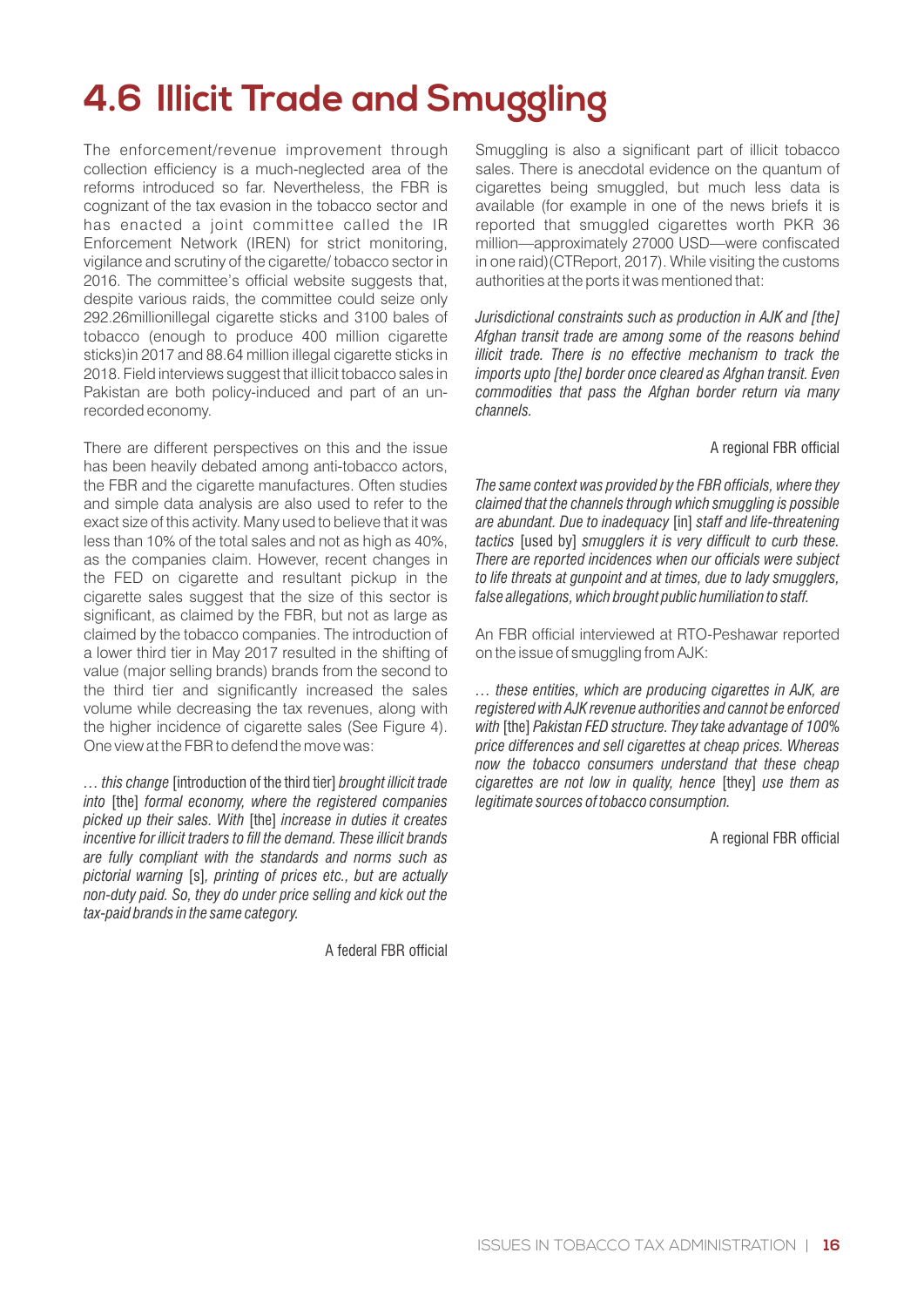## **4.7 Political Hurdles in Tax Reforms**

An example of weak political support is the tax potential of Green Leaf Threshing (GLT) Stage 3, where the tobacco leaves are processed before shipment to a cigarette manufacturing unit. Reforms in GLT duty rates can impact both the revenues and counterfeit production. The GLT reforms have always been contested through political representatives in the assembly. However, this year, through S.R.O.1149(I)/2018 dated September 18th, 2018, various reforms have been introduced, which include: the issuance of tax invoices for every sale; a ban on selling unmanufactured tobacco to a person not enlisted as an active taxpayer; supervision of sale at the  $GLT<sup>6</sup>$ ; and tax invoices to accompany transportation. It is ironic that there are other less expensive and more efficient mechanisms of compliance, such as e-tagging, CCTV surveillance and serial numbered FED stamps, but none of these received the approval from the board. A primary reason cited for that was: the tobacco manufacturers' influence on high echelons in government lobbying doesn't let these happen. This issue was even raised by all the field formations of the FBR and other stakeholders who were interviewed. For example, a health professional expressed his frustration during the interview as follows:

*I tell you, this must not be the FBR's capacity issue. Some of its officials received training on e-tagging in Turkey, [a] few years ago, they called* [it an] *expression of interest to establish such [a] system but* [it] *seems the proposal went in abeyance* [due to the lack of political will and follow-up].

A Ministry of Health official

The anti-tobacco stance of the above-mentioned health professional may have influenced his views, but even a

pro-tobacco interviewee who was an active and influential cigarette distributor for one of the tobacco giants gave a highly enlightening statement:

*The two-tier system in 2014 brought down cigarette sales to half. Many distributors, particularly those of the Philip Morris*  [company*], resigned. The company then took lead and gathered all distributors of both companies* [PTC and Philip Morris]. *Upon the recommendation from those at that meeting, one of the companies hired the husband of a farmer Federal Minister who facilitated a deal that resulted in a 30% decrease in tax rate for a period of two years… You know, we exceed all past sales records.*

#### Interview with a cigarette distributor

Besides being easily accessible to the tobacco companies, many top politicians have direct business stakes in legal as well as illicit tobacco production. Thus, they are watchful of every debate and reform so that these may not harm their business. One FBR official revealed:

*A number of tobacco growers and GLT owners are in the local and national assemblies and would block any reform that may bring down their profits.* 

#### A regional FBR official

*The Mardan Factor* [an informal term used to refer to illicit cigarette producers located in KP] *has senators on its back. This is not* [a] *new phenomenon… It is there for seventy years now and nobody dares to dismantle it.*

Interview with a cigarette distributor

<sup>6.</sup> Field discussions revealed that earlier the system of supervised clearance was abandoned due to reports of rent-seeking among the staff posted at the manufacturing units and the non-cooperation of producers. Among FBR different officials have different takes on this. Literature held that such procedures as costly (WHO-Compliance and Tax Authority).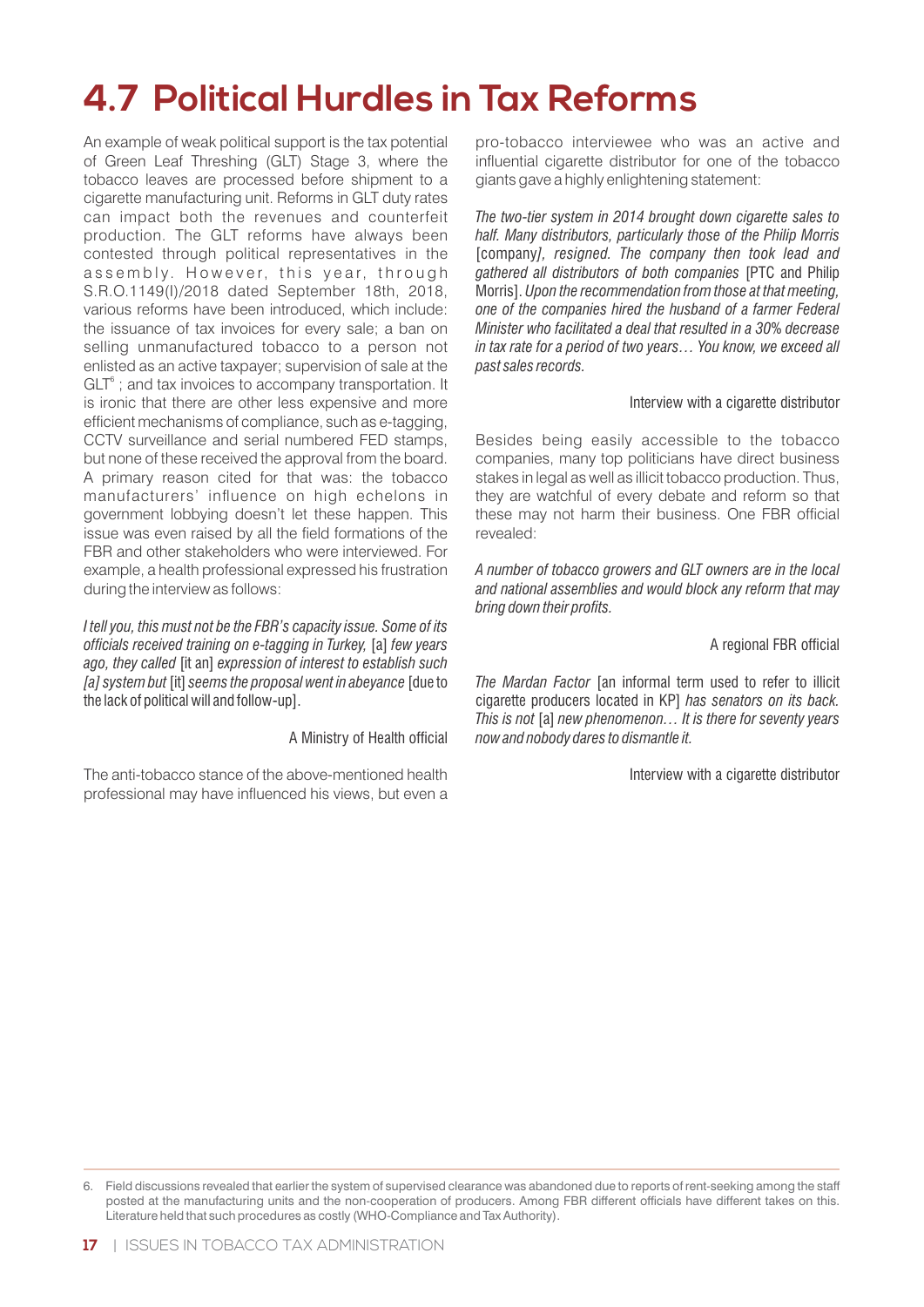# **TOBACCO USE IN PAKISTAN**

The present study, as mentioned previously, would be using the Household Integrated Income and Consumption Survey (HIICS) to calculate the price elasticities for tobacco consumption and for simulations to predict the impact of different tax regimes on consumption. Before we discuss those results in the sections to follow, a brief account of the HIICs data set and the trends shown in it vis-à-vis tobacco consumption are presented here. From 2004-2005 to 2014-2015, the Pakistan Bureau of Statistics (PBS) conducted the Pakistan Social and Living Standard Measurement (PSLM) survey yearly, combined with the Household Income and Expenditure Survey (HIES) in alternate years, collecting data on various socioeconomic indicators. In 2015-16, a design shift took place combining the PSLM and HIES surveys with the Family Budget Survey (FBS). This survey was named the Household Integrated Income and Consumption Survey (HIICS). The HIICS 2015-16 surveyed 24,238 households spread over 1,605 primary sampling units across the four provinces. The urban sample consisted of 16,155 households interviewed from 1,087 enumeration blocks. The remaining households, living in 518 villages, constituted the rural sample. Village and enumeration blocks are the primary sampling units in the rural and urban region, respectively. In addition to the household characteristics, the survey also gathered data on edible and non-edible consumption goods.

Pertaining to this study, data on various tobacco products was also collected. These products include cigarettes, chewed tobacco, pan, biri, betel leaves, betel nuts, and other tobacco items. The households were asked to report the total quantity consumed and the total expenditure made on these products in the month prior to the interview date. Unlike pan and biri, whose consumption is limited to certain geographic regions of the country, cigarettes and chewed tobacco are widely consumed across all the provinces, regions and income groups. Following the study's objective of estimating price elasticity across various dimensions, a meaningful disaggregate analysis can be formed by focusing only on cigarettes and chewed tobacco, leaving the other scarcely reported tobacco products. In Pakistan, the two most sold brands of cigarettes are Capstan and Gold Leaf, on which data has been collected separately in the HIICS. The remaining brands are collectively categorized as "others". Chewed tobacco, on the other hand, is a composite commodity, which also includes saunf, naswar, gutka. Table 3suggests that 45% of the HIICS households reported consuming tobacco in some form, whereas 26% had cigarettes and 13% had tobacco chewing members. The prevalence rates of cigarettes, chewed tobacco products and overall tobacco consumption are higher in rural areas. It may be mentioned here that the figures in Table 3represent the tobacco prevalence at the household level and not at the individual level. Any household reporting expenditure on tobacco was counted in.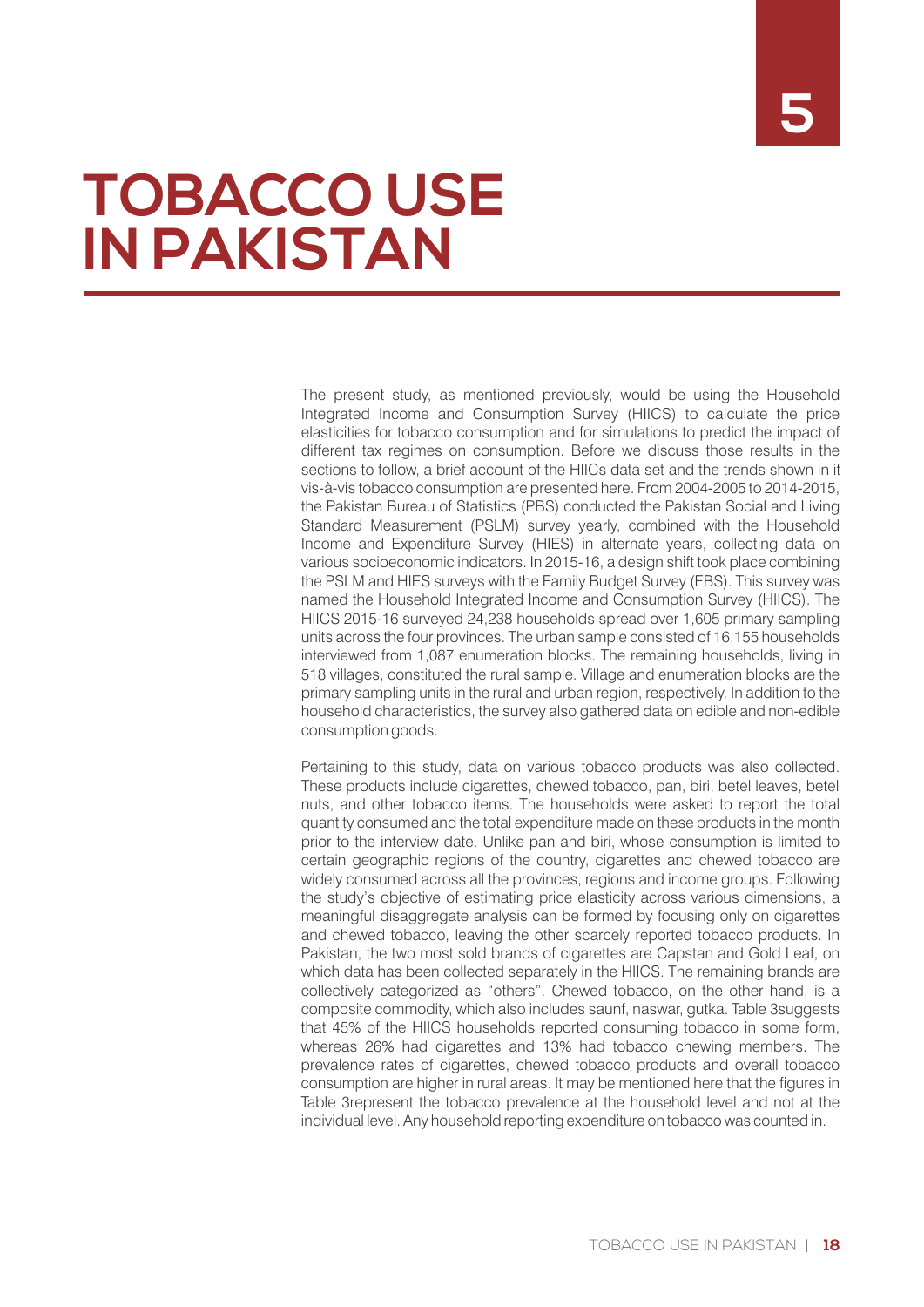| $1010 - 1010$ . To write the contraction were one the specifical contraction ( $\sqrt{v}$ ) |                                    |                          |                          |                            |  |
|---------------------------------------------------------------------------------------------|------------------------------------|--------------------------|--------------------------|----------------------------|--|
| <b>Region</b>                                                                               | <b>Indicator</b>                   | <b>Tobacco Products</b>  |                          |                            |  |
|                                                                                             |                                    | <b>Cigarettes</b>        | <b>Chewed</b>            | Any                        |  |
| Pakistan                                                                                    | Prevalence<br>Share in Expenditure | 26.44<br>3.6<br>(5,837)  | 13.8<br>1.24<br>(4, 111) | 45.51<br>2.87<br>(10, 835) |  |
| Rural                                                                                       | Prevalence<br>Share in Expenditure | 27.81<br>3.85<br>(2,071) | 15.62<br>1.25<br>(1,743) | 48.24<br>3<br>(4, 123)     |  |
| Urban                                                                                       | Prevalence<br>Share in Expenditure | 24.06<br>3.09<br>(3,766) | 10.65<br>1.2<br>(2,368)  | 40.79<br>2.61<br>(6, 712)  |  |

#### **Table 3:Household-Level Tobacco Prevalence across Regions in Pakistan (%)**

**Notes:** - Number of households in parentheses.

- Expenditure shares averaged over households who bought at least one of the tobacco products.

- All values are weighed using sampling weights.

- ""Any" is all tobacco products consumed by the household, including but not restricted to cigarettes and chewed.

**Source:** Authors' calculations from PSLM 2015-16 (HIICS) data

The households allocate about 3% of their budget for purchasing tobacco products. In both the regions, this share is higher for cigarette consumption than for users of chewed tobacco owing to the latter's affordability (see Table 3). The budget shares for chewed tobacco are similar for both rural and urban households. In contrast, expenditure on cigarettes constitutes a higher budget share of rural households than urban households because of regional price variations and differences in rural and urban household earnings. Table 4is the province-wise analysis of households' tobacco consumption and budgetary allocations. Twothirds of those from Balochistan consume tobacco in one form or another. Punjab has the lowest percentage of tobacco-consuming households (40%) among all provinces.

Khyber Pakhtunkhwa (KP) presents an intriguing scenario; it has the lowest prevalence of cigarettesmoking and the highest percentage of chewed tobacco-consuming households. A possible reason is the tradition of chewing naswar, which is popular among the largest ethnic group (Pashtuns) in the province. Balochistan has the highest percentage of cigarette consumers and the second highest for chewed tobacco, due to the presence of Pashtuns in the province. Punjab has the lowest percentage of chewed tobacco-consuming households while Sindh and KP have the highest and lowest shares of tobacco expenses in household budgets, respectively.

Table 5 reveals the prevalence and budgetary shares of tobacco products across the two income groups.

| <b>Region</b>      | <b>Indicator</b>                   | <b>Tobacco Products</b>   |                        |                           |
|--------------------|------------------------------------|---------------------------|------------------------|---------------------------|
|                    |                                    | <b>Cigarettes</b>         | <b>Chewed</b>          | <b>Any</b>                |
| <b>KP</b>          | Prevalence<br>Share in Expenditure | 10.24<br>1.76<br>(644)    | 43<br>1.13<br>(1, 942) | 49.86<br>1.36<br>(2,400)  |
| Punjab             | Prevalence<br>Share in Expenditure | 29.28<br>3.4<br>(2,857)   | 5.92<br>1.4<br>(504)   | 40.19<br>3.07<br>(3,762)  |
| Sindh              | Prevalence<br>Share in Expenditure | 27.05<br>4.52<br>(1, 567) | 14.76<br>1.36<br>(989) | 52.57<br>3.34<br>(3,286)  |
| <b>Balochistan</b> | Prevalence<br>Share in Expenditure | 29.43<br>2.98<br>(769)    | 37.77<br>0.91<br>(676) | 66.27<br>2.12<br>(1, 387) |

#### **Table 4:Household-LevelTobacco Prevalence across Provinces in Pakistan(%)**

**Notes:** - Number of households in parentheses.

- Expenditure shares averaged over households who bought at least one of the tobacco products.

- All values are weighed using sampling weights.

- "Any" represents all tobacco products consumed by a household, including but not restricted to cigarettes and chewed.

**Source:** Authors' calculations from PSLM 2015-16 (HIICS) data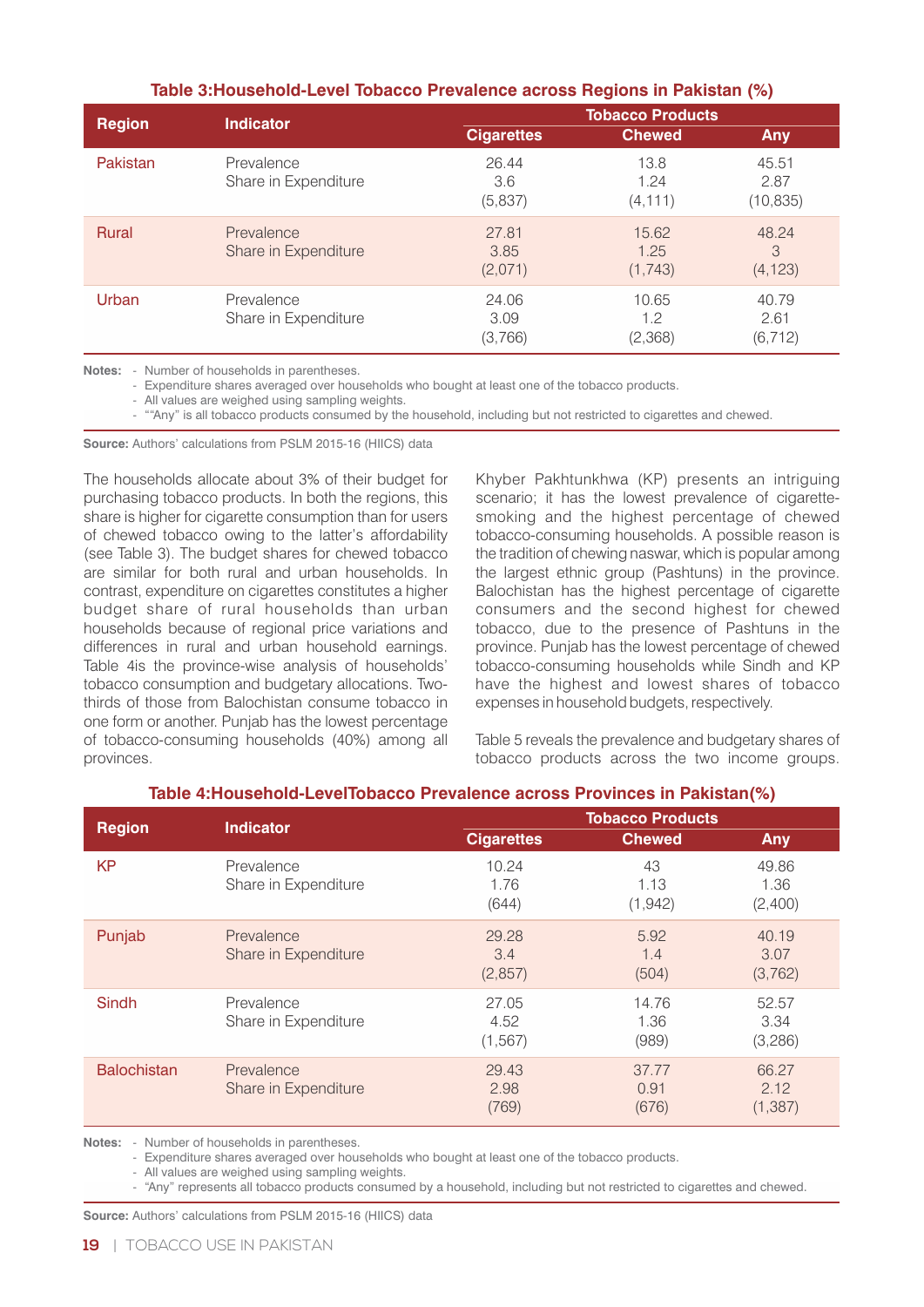Clearly, the prevalence of smoking exceeds that of chewed tobacco among the households in the higher income group. Nonetheless, when it comes to the consumption of any form of tobacco, there are no significant variations across the two groups. The lower income group, however, apportions a higher share of their budget to tobacco consumption.

quintiles. The World Health Survey report for Pakistan corroborates the consumption pattern found in this study vis-à-vis income levels WHO (2003).

As evident from Figure 7a, regional cigarette consumption reveals different consumption patterns for rural and urban areas. Contrary to the trend in rural

#### **Table 5:Household-Level Tobacco Prevalence across Income Groups in Pakistan(%)**

| <b>Income Groups</b> | <b>Indicator</b>                   |                        | <b>Tobacco Products</b> |                        |  |
|----------------------|------------------------------------|------------------------|-------------------------|------------------------|--|
|                      |                                    | <b>Cigarettes</b>      | <b>Chewed</b>           | Any                    |  |
| Upper 40%            | Prevalence<br>Share in Expenditure | 27.13<br>2.51<br>2,422 | 13.57<br>0.85<br>1.564  | 44.84<br>2.08<br>4,158 |  |
| Lower 60%            | Prevalence<br>Share in Expenditure | 26.12<br>4.13<br>3.415 | 13.91<br>1.41<br>2,547  | 45.83<br>3.24<br>6,677 |  |

**Notes:** - Number of households in parentheses.

- Expenditure shares averaged over households who bought at least one of the tobacco products.

- All values are weighed using sampling weights.
	- "Any" represents all tobacco products consumed by the household, including but not restricted to cigarettes and chewed.

**Source:** Authors' calculations from PSLM 2015-16 (HIICS) data

Figure 7 demonstrates cigarette and chewed tobacco consumption across income quintiles by region and province. The two main tobacco products (cigarettes and chewed tobacco) are mostly consumed by the lower- and middle-income households, while the prevalence rate for these products, barring few exceptions, is lower among the highest income areas, the prevalence rate in urban areas is highest in the upper income quintiles. For chewed tobacco, higher consumption is observed in the lower income quintiles in the rural areas. The urban areas, on the other hand, have a mixed distribution of consumers, yet we observe that the highest income group has the lowest proportion of tobacco chewers (Figure 7c).

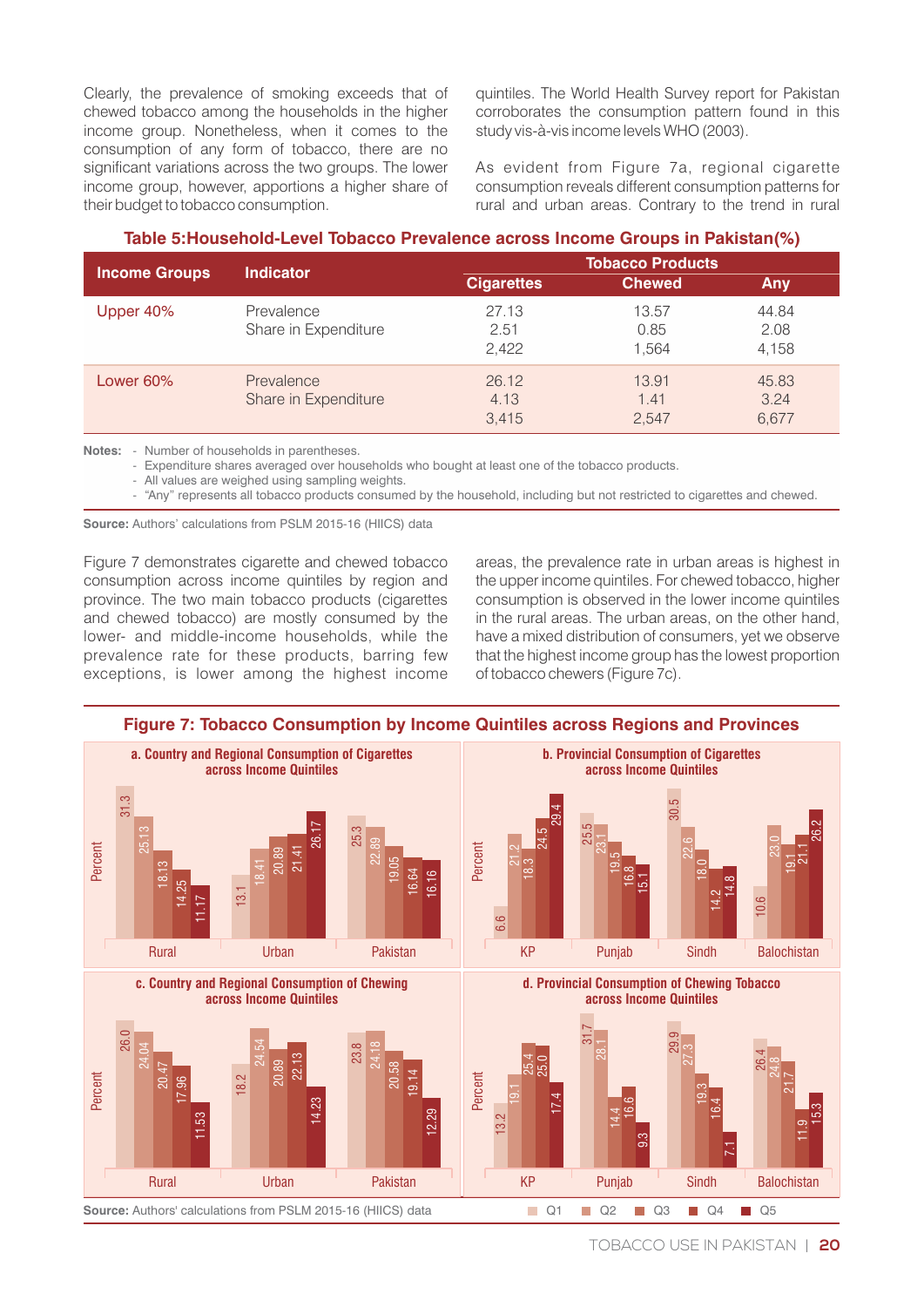The provincial graphs reveal interesting patterns of cigarette consumption across income quintiles (see Figure 7b). For instance, both Punjab and Sindh residents follow a similar pattern of cigarette consumption as is observed for Pakistan in general. However, in the case of KP, the pattern is reversed. Not only does the province have the lowest percentage of cigarette-consuming households (see Table 4), it also has the highest proportion of consumers in the top income quintiles. This could have important implications for the price elasticity of cigarettes in the province. A similar trend, though a less pronounced one, can also be observed for Balochistan. Households in the fourth- and fifth-income quintiles (the top 40%) in KP consume 54% of the total smoked cigarettes in the province, while the same income group smokes 47% of the total in Balochistan. Figure 7d exhibits the distribution of chewed tobacco-consuming households across income quintiles in the four provinces. Similar patterns are observed in all the provinces except for KP, which has a bell-shaped distribution, signifying the fact that chewed tobacco is consumed in significant proportions across all income groups. Nonetheless, in all the four provinces, more than 50% of the consuming households lie in the lower income group (the bottom 60%).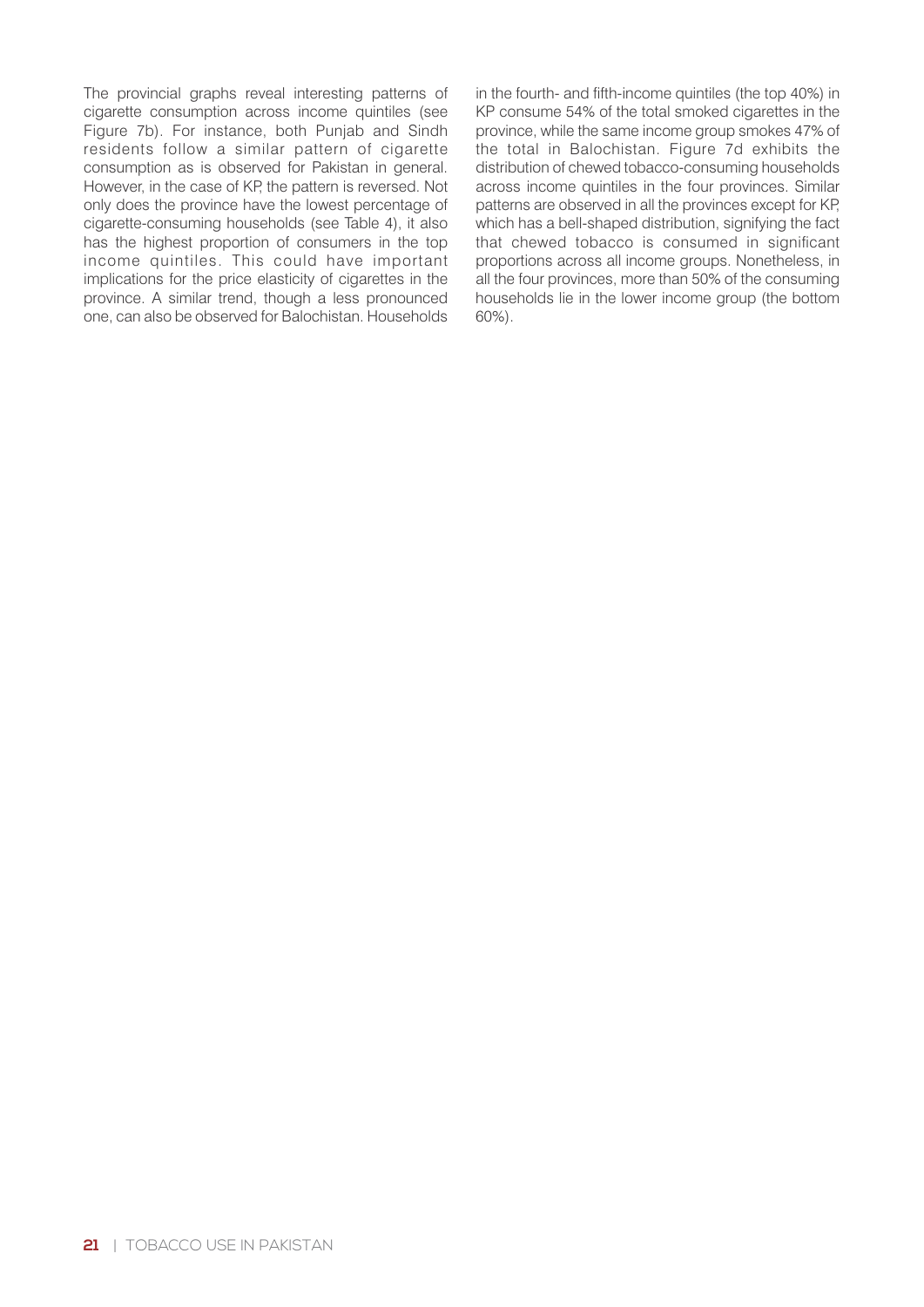# **PRICE ELASTICITY ESTIMATIONS OF TOBACCO USE**

Numerous studies have highlighted the existence of a strong relationship between tobacco taxation and tobacco consumption (Chaloupka, 1999). Existing literature shows that lower and middle-income countries exhibit greater response to taxation owing to higher price elasticities. This notion is discernible from the findings of Shang, Chaloupka, and Kostova (2013) according to which stringent tobacco control policies significantly result in reductions of tobacco consumption.

Price elasticity estimates tend to be vital indicators of tobacco demand. It varies across countries. For instance, the estimates of price elasticity of cigarette demand range between−0.25 to −0.50 in the case of high-income countries while estimates for low- and middle-income countries lie between −0.50 and −1.00 (Selvaraj, Srivastava, & Karan, 2015). This means that for every 10% increase in price (in real or inflation adjusted terms), consumption will decline by between 2 to 5% in high-income countries. For low- and middle-income countries, a price elasticity between -0.50 and -1.00 means that for every 10% increase in price, consumption will decline between 5 to 10%. This is partially supported by the findings of Kostova, Ross, Blecher, and Markowitz (2010)who utilized the Global Youth Tobacco Survey (GYTS) to conclude the price elasticity for conditional cigarette demand to be around -1.2 in lower-income countries. Likewise, Arunatilake (2002) estimated price elasticities of households with heterogeneous economic conditions in Sri Lanka. By employing a two-part demand model, the total price elasticity of demand was estimated to be -0.29 in the richest expenditure quintile, while it ranged between -0.55 and -0.64 for the remaining expenditure quintiles.

Karki, Pant, and Pande (2003)used both secondary and primary data to estimate price elasticities for Nepal. The study estimated the price elasticity for cigarettes and biri to be -0.882 and revealed greater sensitivity among young individuals to price changes. In a similar study in Bangladesh, utilizing the International Tobacco Control (ITC) wave 1 survey data, Nargis, Ruthbah, and Fong (2010) found total price elasticity of cigarette and biri consumption to be **‐**0.43 and **‐**0.64

respectively.John (2008) used the National Sample Survey Organization (NSSO) of India to estimate price elasticities using the Deaton (1997) method. The price elasticity estimates for cigarettes, biri and leaf tobacco were found to be ranging between -0.4 to -0.9. Guindon, Nandi, Chaloupka IV, and Jha (2011) concluded the cigarette demand to be unitary elastic. By utilizing a wide range of NSS surveys, the households from lower income groups were affirmed to be more sensitive to variations in cigarette prices. Another effort was made to estimate price elasticities across varying income groups in India.

In this regard, Selvaraj et al. (2015) employed the Deaton model and used data from nationally representative Consumer Expenditure Survey for 101,662 Indian households. The own-price elasticities for biri, cigarette, and leaf tobacco were revealed to be the highest among the poorest group and lowest for the richest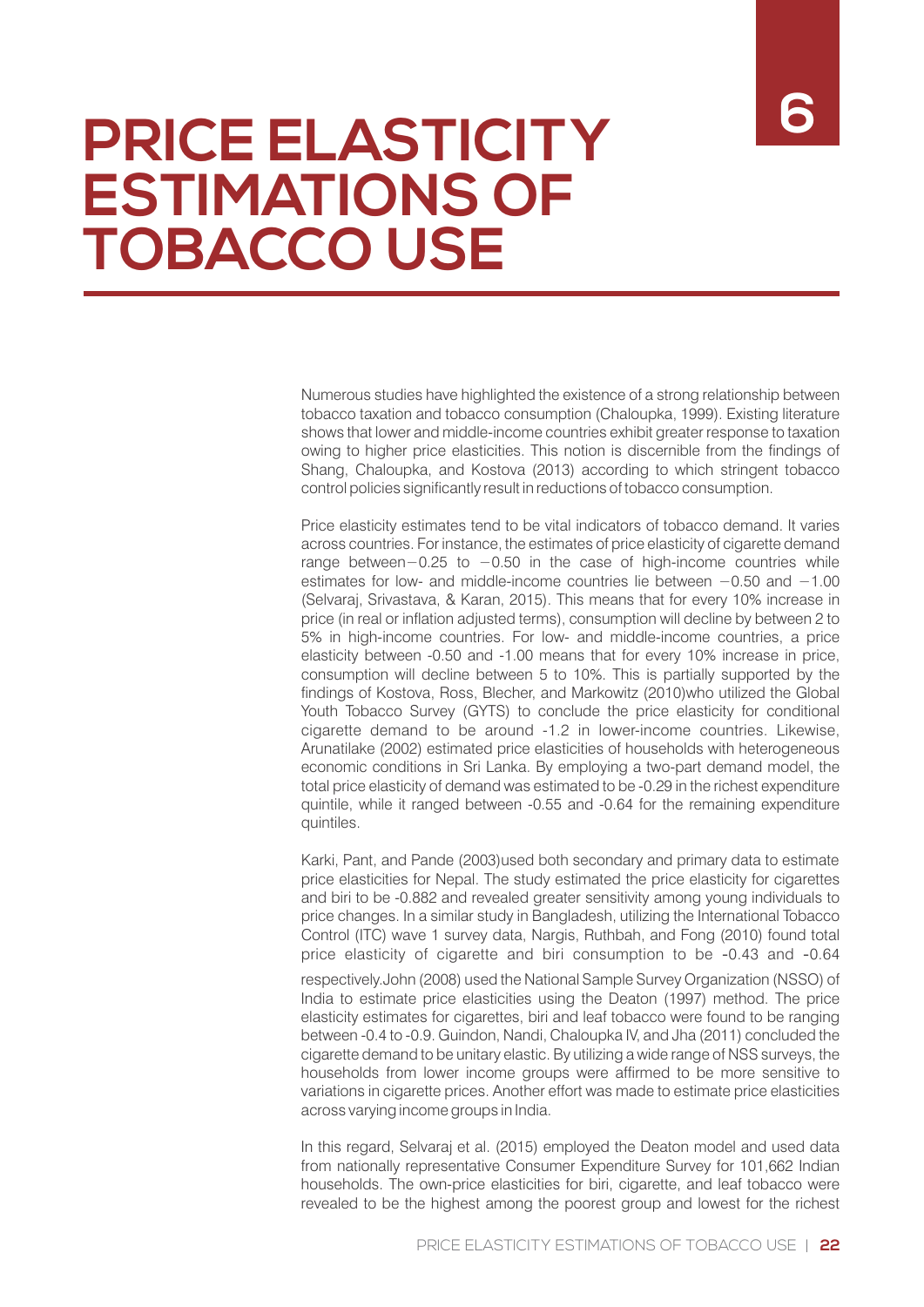group. Similar exercises conducted in Pakistan have come up with varied estimates. Mushtaq et al. (2011) employed macro data to estimate price elasticity for cigarettes for Pakistan and found the long-run price

elasticity of cigarette demand to be -1.17. On the other hand, Burki et al. (2013) employed the cointegration model and concluded the price elasticity for cigarette demand to be -0.58.

## **6.1 Methodology for Estimating Elasticities**

Any inquiry in the effects of tobacco taxation and consumption requires estimating tobacco price elasticity. For Pakistan, as discussed earlier, there are two instances where efforts have been made to estimate these elasticities using macro data over time (see, Mushtaq et al. (2011) and Burki et al. (2013). These studies, however, do not take into consideration the heterogeneity in income and price elasticities across different income groups, regions (rural/urban), and provinces. Moreover, other characteristics that can potentially affect the tobacco demand are also not controlled for, thereby rendering the estimates biased. Any simulation (say, a tax increase) based on these estimates could, therefore, lead to misleading conclusions and, consequently, ineffective policies. Taking account of these shortcomings, the present study tried to estimate the price elasticities using micro data from the HIICS 2015-2016, conducted by Federal Bureau of Statistics.

A drawback of relying on cross-sectional surveys for estimating price elasticities of tobacco demand is the lack of data on prices for tobacco products. Although HIICS provides cross-sectional information on households' expenditures and consumed quantity of various tobacco products, direct information on prices is unavailable. Among approaches to this problem is the use of regional price data as used to construct consumer price indices. However, due to the unavailability of data on tobacco prices at all locations, this approach is deemed inapplicable in the present scenario (see, for instance, John (2008)). Another alternative is to use the unit values (expenditure/quantity) as prices. Unit value, however, could be plagued by measurement errors and quality variations. Nonetheless, it encompasses important information regarding prices, which could be utilized in estimating price elasticities. The present study, thus, utilizes the model developed by Deaton (1988) to estimate reliable price elasticities, assuming there are no variations in market price for a given tobacco product in a cluster (or Primary Sampling Unit) in the relevant period. In the following discussion, the Deaton model has been briefly explained.

Deaton's model (1988, 1997) is fairly intricate. To estimate price elasticities, Deaton utilized the twoequation system of budget shares and unit values. The household survey usually collects data on the total quantity consumed and total expenditures made on a certain product over a specified period. Dividing these

expenditures by quantity provides the unit value, which may not necessarily be equal to the market price of the product. The reason being that the unit values accommodate information about not only the market price, but also the quality. So, for instance, wealthier households may tend to purchase premium quality products, which are expensive. Consequently, the reported unit values may be positively related to the total expenditures. In simpler terms, the expenditure made on a product would reflect the quantity, quality, and price, thereby providing a unit value that is a product of both market price and quality. Since the unit values are derived from the reported expenditures and quantities, the probability of measurement errors and their transfer to the unit values cannot be ignored. The Deaton model, therefore, attempts to correct these types of quality and measurement errors.

The HIICS collects data from clusters of households that are living nearby, termed as primary sampling units (PSUs). In rural areas, villages are treated as PSUs, whereas in urban regions, they are called enumeration blocks. Since these clusters depict small geographical areas, there is no substantive intracluster variation in market prices. The model is thus based on the premise that there are no variations within clusters. The implementation of the Deaton model is based on three distinct stages. In the first stage, the effects of household characteristics are purged from the budget shares and unit values. In the second stage, these unit values and budget shares are averaged over clusters (villages or enumeration blocks) and then used to estimate intercluster errors-in-variables regressions. In the last stage, applying the separability assumption, the quality and price effects are extricated. The symmetry restrictions are added to increase the precision of the parameters.

This methodology provides price elasticity estimates that are free from quality effects and measurement errors. Since the first stage of the Deaton model postulates purging the quality effects by removing the influence of household characteristics, the present study takes into consideration other household characteristics in addition to tobacco consumption and household expenditure. These include household size, mean household education, highest degree obtained by a member of the household, the household head's education, number of adults in the household, number of male members in the household, number of earners in the household, region of residence, and province.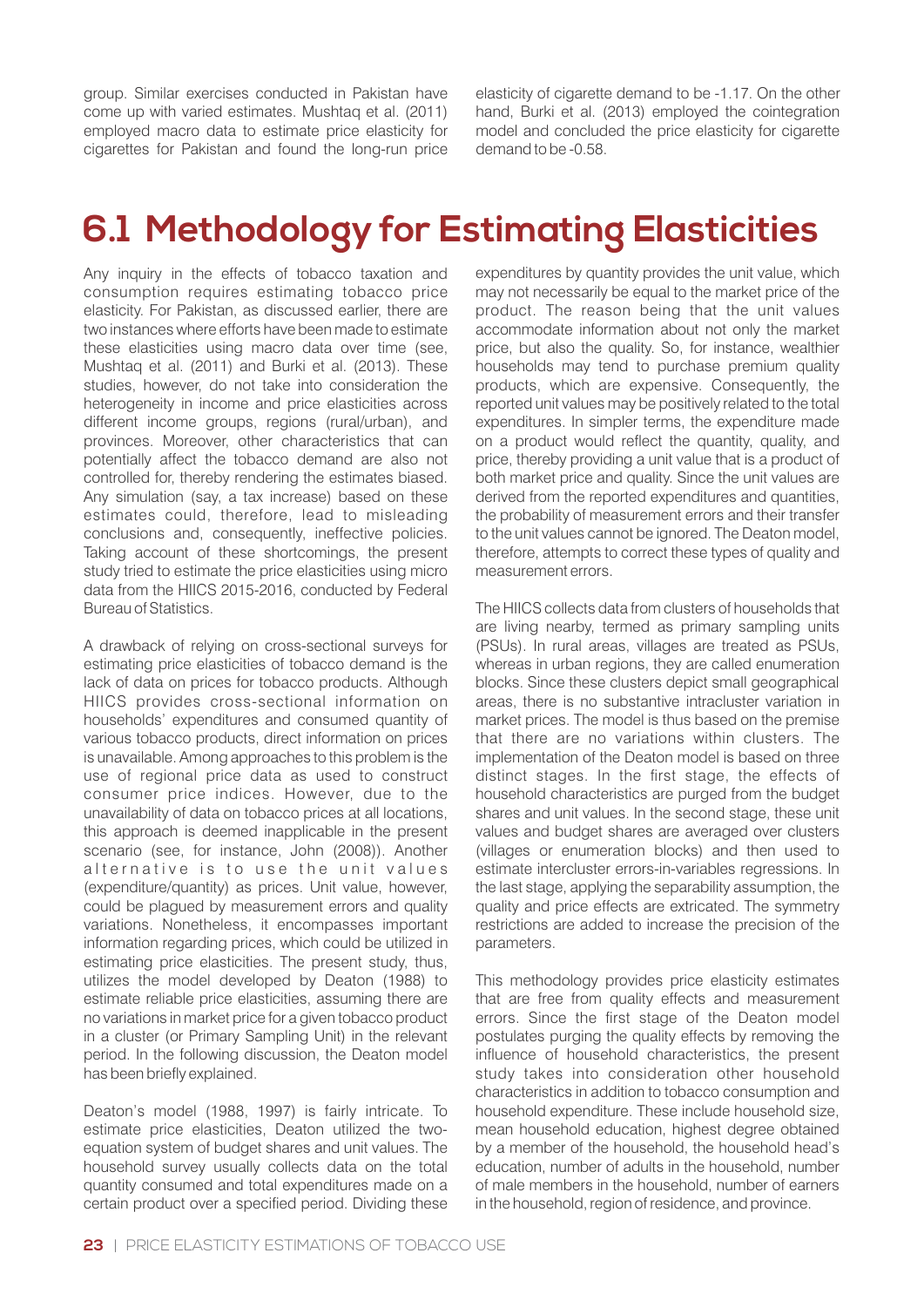## **6.2 Empirical Analysis of Elasticities**

Before elaborating on the estimations, it is pertinent to discuss the unit values (expenditures divided by quantity) of the tobacco products (Table 6). If the unit values are treated as prices, then the price of cigarettes and chewed tobacco in Pakistan is PKR 1.91/stick and PKR 0.42/gm, respectively (Panel A in Table 6). Although the price of cigarettes is slightly higher in rural areas, the manufacturing factories are also established in this province. Sindh and Balochistan, being geographically distant from the cultivation regions, experience higher transportation costs and therefore higher tobacco product prices. The unit values are broadly similar for both income groups, with slightly higher values for the lower one (Panel D).

#### **Table 6: Unit Values of Tobacco Products in Pakistan**

| <b>Panel</b> |                                                                        | <b>Tobacco Products</b>     |                              |  |  |
|--------------|------------------------------------------------------------------------|-----------------------------|------------------------------|--|--|
|              |                                                                        | <b>Cigarette</b>            | <b>Chewed</b>                |  |  |
| Α.           | Pakistan                                                               | 1.91                        | 0.42                         |  |  |
| <b>B.</b>    | <b>Regions</b><br>Rural<br>Urban                                       | 1.94<br>1.84                | 0.40<br>0.47                 |  |  |
| C.           | <b>Provinces</b><br>KP<br>Punjab<br><b>Sindh</b><br><b>Balochistan</b> | 1.03<br>1.86<br>2.0<br>2.28 | 0.33<br>0.44<br>0.51<br>0.49 |  |  |
| D.           | Income Groups:<br>Upper 40%<br>Lower 60%                               | 1.87<br>1.02                | 0.39<br>0.44                 |  |  |

**Notes:** - Unit of measurement for cigarettes is number of sticks and for chewed tobacco is gram.

- All Unit values are in Pakistan Rupees.

**Source:** Authors' calculations from PSLM 2015-16 (HIICS) data

prices of chewed tobacco do not vary significantly across regions (Panel B). Cigarettes and chewed tobacco are found to be expensive in Balochistan and Sindh but cheapest in KP (Panel C in Table 6). Irrespective of consumption patterns, prices are lower for tobacco products in KP. This is probably because the raw materials (e.g., cultivation of tobacco crops) for cigarettes and chewed tobacco are mostly provided from this region. Consequently, most of the cigarette

Table 6provides the descriptive statistics of all control variables for the entire sample. Monthly expenditures are found to be similar across all the three groups; however, on average, households that consume chewed tobacco have a larger mean household size, lower mean and highest education, and fewer earners than the households that consume cigarettes. To examine if there are significant variations between provinces and across clusters in their rural areas, the

#### **Table 7: Descriptive Statistics of the Control Variables at the Household Level**

| <b>Variable</b>            | <b>Total Households</b> | <b>Tobacco Consuming Households</b> |                       |  |  |  |
|----------------------------|-------------------------|-------------------------------------|-----------------------|--|--|--|
|                            |                         | <b>Cigarette</b>                    | <b>Chewed Tobacco</b> |  |  |  |
| Monthly expenditures (PKR) | 38,004(31,359)          | 39,207(31,401)                      | 34,869(21,961)        |  |  |  |
| Mean household size        | 6.51(3.24)              | 6.95(3.46)                          | 7.72(3.91)            |  |  |  |
| Male ratio                 | 0.81(0.81)              | 0.99(0.88)                          | 0.95(0.90)            |  |  |  |
| Adult ratio                | 2.95(2.01)              | 3.30(2.12)                          | 3.20(2.13)            |  |  |  |
| Mean education             | 4.73(3.63)              | 4.39(3.48)                          | 3.06(2.71)            |  |  |  |
| Mean maximum education     | 9.09(4.88)              | 8.65(4.82)                          | 7.39(4.68)            |  |  |  |
| Mean age of head           | 46.16(13.16)            | 47.55(12.61)                        | 47.53(13.26)          |  |  |  |
| Mean number of earners     | 1.70(1.37)              | 2.03(1.48)                          | 1.90(1.47)            |  |  |  |
| Number of households       | 24,238                  | 5,837                               | 4,111                 |  |  |  |

**Notes:** - Authors' calculations rom PSLM 2015-16 (HIICS) data

**Source:** Standard deviation values are shown in parentheses.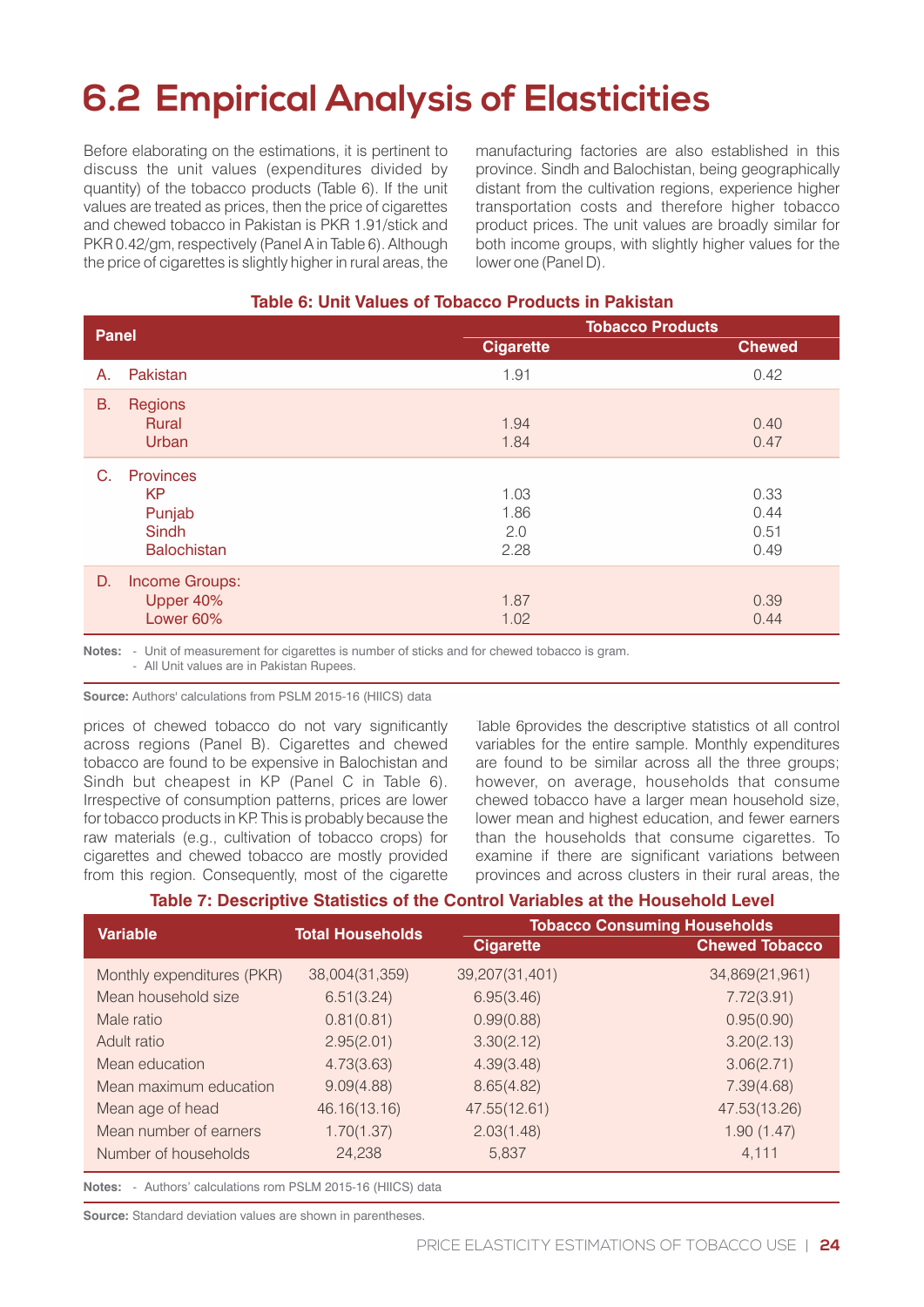interprovincial differences in unit values are presented in the top panel of Table 6. For cigarettes, only Balochistan is found to have a significantly different unit value from the base category (KP in this case). Chewed tobacco, on the other hand, has significant variations in unit values for all provinces with respect to the omitted province.

The bottom panel of Table 8 looks for evidence as to whether unit values provide useful information about prices. In relatively small geographical units such as villages and enumeration blocks (i.e., intracluster

The results of the own-price elasticities for cigarettes and chewed tobacco as well as the cross-price elasticities are presented in Table 9, with their respective bootstrapped standard error estimates in parentheses. The own-price elasticities for the given tobacco products have negative signs and are statistically significant at a 1% level. The own-price elasticity of cigarettes is -1.06, suggesting that a 10%increase in the price of cigarettes in Pakistan will decrease its demand by almost the same percentage (i.e., 10.6%). This finding contrasts with that of Burki et al. (2013), which found the price elasticity of cigarettes to be –0.58.

|                     | <b>Cigarette</b> |              |        | <b>Chewed Tobacco</b> |              |        |  |
|---------------------|------------------|--------------|--------|-----------------------|--------------|--------|--|
| <b>Regions</b>      | Log of Unit      | <b>ANOVA</b> |        | Log of Unit           | <b>ANOVA</b> |        |  |
|                     | <b>Values</b>    | F            | $R^2$  | <b>Values</b>         | F            | $R^2$  |  |
| <b>KP</b>           |                  | 2.09         | 0.5911 |                       | 9.84         | 0.6677 |  |
| Punjab              | 0.0290           | 1.93         | 0.3740 | $0.297***$            | 1.79         | 0.7010 |  |
| Sindh               | 0.0117           | 2.66         | 0.4657 | $0.488***$            | 4.15         | 0.6249 |  |
| <b>Balochistan</b>  | $0.214***$       | 3.50         | 0.4548 | $0.419***$            | 10.74        | 0.7322 |  |
| Constant            | $0.199***$       |              |        | $-1.265***$           |              |        |  |
| <b>Observations</b> | 5,837            |              |        | 4,111                 |              |        |  |

#### **Table 8: Variation in Log of Unit Values of Tobacco Products**

**Notes:** - \*\*\* p<0.01, \*\* p<0.05, \* p<0.1 -

**Source:** Authors' calculations from PSLM 2015-16 (HIICS) data

variation approaches zero),prices usually do not vary over a short time period. Therefore, a larger share of variations should be coming from disparities between clusters in unit values (i.e., intercluster variability). This is proved by regressing the log of unit values on village (cluster) dummies and observing the value of R2. The ANOVA analysis in the bottom panel of Table 6 reports large R2 values for all provinces and confirms the claim that the total variations in unit values originate from interclusters variability. The intracluster variation, on the other hand, remains relatively low.

One explanation for this high price elasticity comes from the distribution of cigarette-consuming households across income quintiles (see Figure 7). Since most consumers come from the lower income group, they are more responsive to price changes, as is evident from Table 8. The findings of Guindon et al. (2011) corroborate the results we reached. Existing literature also shows that a unitary elastic demand for cigarettes is not uncommon. This is evident from the findings of Mushtaq et al. (2011), who estimated the long-term price elasticity of cigarette demand to be -1.17 in Pakistan. Similarly, other studies for the South Asian

| <b>Estimates</b>             | <b>Cigarettes</b>      | <b>Chewed</b>          |
|------------------------------|------------------------|------------------------|
| Unconstrained:               |                        |                        |
| Cigarettes                   | $-1.067***$<br>(0.115) | $-0.036$<br>(0.208)    |
| <b>Chewed Tobacco</b>        | 0.056<br>(0.054)       | $0.559***$<br>(0.154)  |
| <b>Symmetry Constrainet:</b> |                        |                        |
| <b>Cigarettes</b>            | $-1.069***$<br>(0.115) | $-0.027$<br>(0.208)    |
| <b>Chewed Tobacco</b>        | $0.103*$<br>(0.054)    | $-0.551***$<br>(0.154) |

**Notes:** - \*\*\* p<0.01, \*\* p<0.05, \* p<0.1.

- Bootstrapped standard errors are in parentheses.

**Source:** Authors' calculations from PSLM 2015-16 (HIICS) data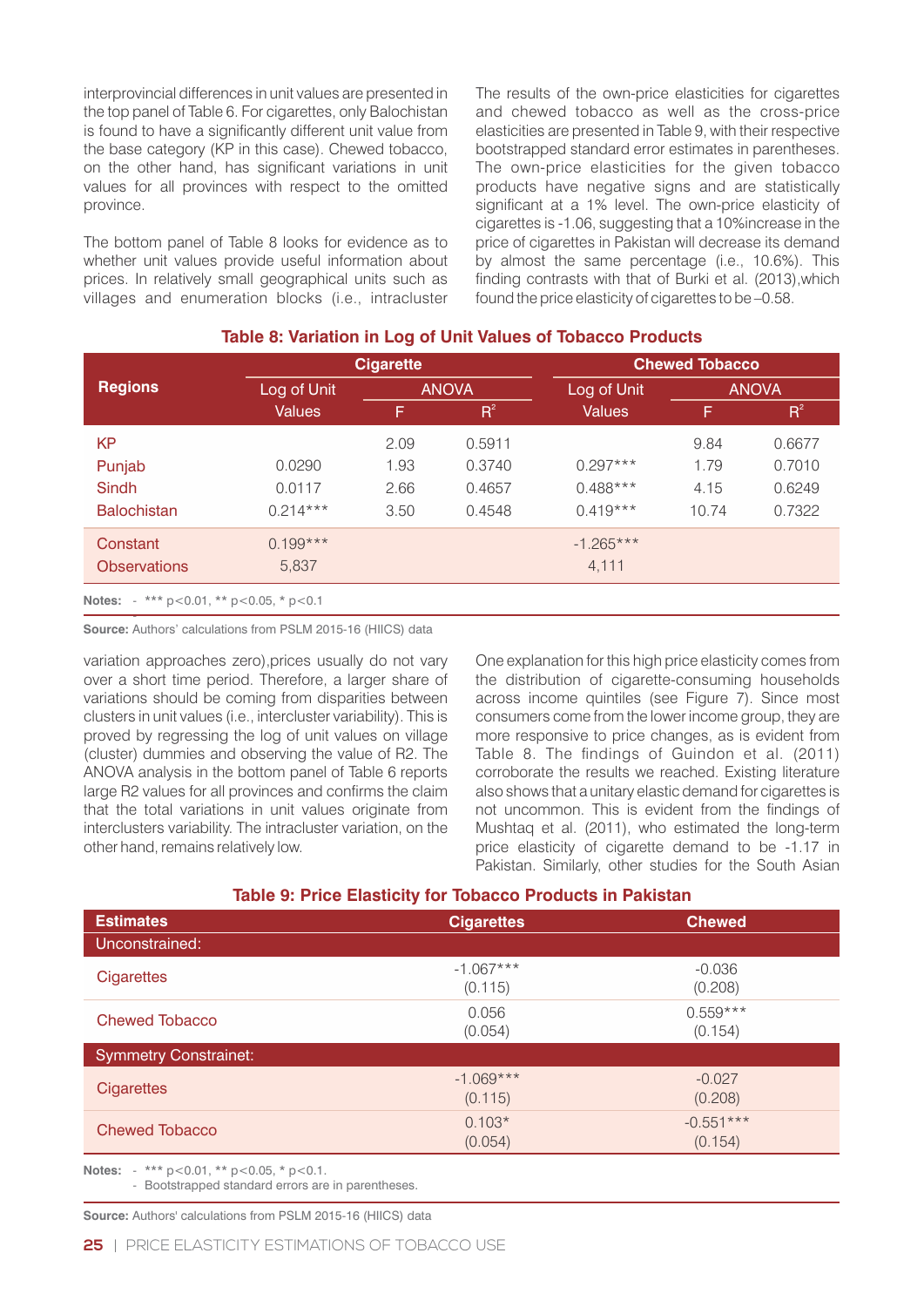region have reported similar price elasticities: see, for instance, Guindon et al. (2011) for India (−1.03); Del Carmen, Fuchs, and Genoni (2018) for Bangladesh (- 1.3); and Karki et al. (2003) for Nepal (–0.88). From a policy analysis perspective, the introduction of a threetiered tax structure by the government and the subsequent increase in cigarette sales- is also evidence of cigarettes' high responsiveness to price variations. This high value of price elasticity confirms that tax policies are effective in reducing cigarette demand by increasing cigarette prices.

The own-price elasticity for chewed tobacco in Pakistan is -0.55, suggesting that a 10% increase in the price of chewed tobacco products will decrease their demand by 5.5%. There are no comparable studies for these products, perhaps due to their aggregated nature. As far as the cross-price elasticities are concerned, they are economically small and statistically insignificant, indicating that these products are independent from each other. Table 10portrays the disaggregate analysis of symmetry constrained own-price elasticity estimates across regions, provinces, and income groups. The own-price elasticities of cigarette and chewed tobacco products are negative and significant for the rural region, while these estimates are insignificant for the urban region. This result is contrary to that achieved by John (2008),according to which own-price elasticity estimates for rural and urban households were similar. A plausible reason for this could be the difference between the prevalence of tobacco consumption in urban and rural regions. Since most urban consumers are from the higher income group, an increase in price may have a negligible effect on their demand. In

contrast, the rural consumers, constrained by their budgets, would be forced to cut down the tobacco use in the face of a price hike. It is also pertinent to mention here that John (2008) excluded the non-consuming households from the analysis. Our study, nonetheless, includes these households, as we are also interested in examining the impact of price changes on the initiation of tobacco consumption.

On the provincial level, the own-price elasticity of cigarettes is insignificant for KP, while it is negative and significant for the remaining provinces. The descriptive analysis in Table 7reveals the consumption of cigarettes to be lower in KP compared to other provinces, with consuming households in the province predominantly belonging to the upper income group, substantiating the aforementioned result. As for the other three provinces, the cigarette price elasticity estimates are similar in sign, significance, and magnitude. The ownprice elasticity of chewed tobacco products is negative and significant for KP and Balochistan, while it is insignificant for Punjab and Sindh. These estimates indicate differing demand for chewed tobacco products across provinces. The chewed tobacco products include an important commodity, "naswar," which is heavily consumed by the Pashtun ethnicity whose majority resides in KP and Balochistan. However, the overall aggregated nature of this commodity limits the potential for interpreting its elasticity fully. The price elasticity estimates for both the tobacco products are significant only in the case of the lower income group. This finding is in line with Guindon et al. (2011), where the households from lower economic strata were found to be more responsive to changes in tobacco prices.

| <b>Panel</b> |                                                                  | <b>Tobacco Products</b>                                                          |                                                                             |  |  |  |
|--------------|------------------------------------------------------------------|----------------------------------------------------------------------------------|-----------------------------------------------------------------------------|--|--|--|
|              |                                                                  | <b>Cigarette</b>                                                                 | <b>Chewed</b>                                                               |  |  |  |
| В.           | <b>Regions</b><br>Rural<br>Urban                                 | $-1.159***$ (0.113)<br>$-0.710(0.568)$                                           | $-0.742***(0.216)$<br>$-0.391(0.221)$                                       |  |  |  |
| C.           | <b>Provinces</b><br>KP<br>Punjab<br>Sindh<br><b>Balochistan</b>  | $-0.552(5.74)$<br>$-1.20***$ (0.129)<br>$-1.23***$ (0.301)<br>$-1.11***$ (0.186) | $-0.972***$ (0.15)<br>1.082(1.76)<br>$-0.347(0.551)$<br>$-1.117***$ (0.289) |  |  |  |
| D.           | <b>Income Groups:</b><br>Upper 40%<br>Lower 60%                  | 0.099(26.67)<br>$-1.135***(0.108)$                                               | 0.442(1.62)<br>$-0.746***(0.171)$                                           |  |  |  |
|              | <b>Notes:</b> $-$ *** $p < 0.01$ , ** $p < 0.05$ , * $p < 0.1$ . |                                                                                  |                                                                             |  |  |  |

#### **Table 10: Disaggregate Analysis of Own-Price Elasticities**

**Notes:** - \*\*\* p<0.01, \*\* p<0.05, \* p<0.1.

- Bootstrapped standard errors in parentheses.

**Source:** Authors' calculations from PSLM 2015-16 (HIICS) data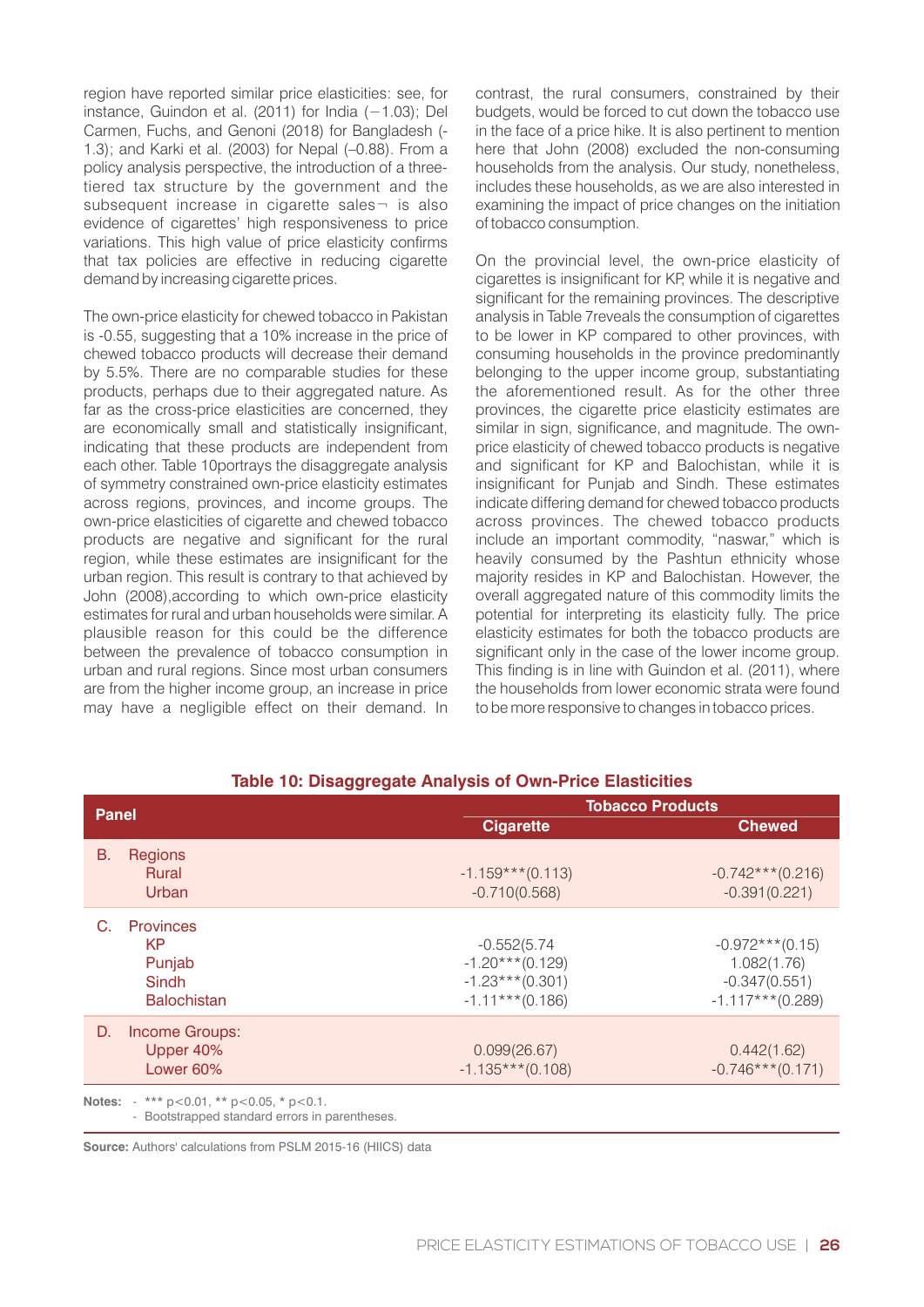# **SIMULATING TAX REGIMES' IMPACT ON TOBACCO OUTCOMES**

This section focuses on assessing the impact of different cigarette tax regimes on tobacco-related outcomes such as cigarette consumption, tax revenue, and number of current and future smokers, as well as the number of smoking-related deaths. In this regard, we would utilize the price elasticity estimates of the preceding section. In the year 2017-18, a three-tier system was introduced<sup>7</sup> and remains in place despite strong opposition from the tobacco control advocates. Using the year 2017-18 as the baseline, Table 11 reports the model parameters and the baseline values for selected outcomes. The smoking prevalence rates are assumed to be 10.5% (among adults) and 3.3% (among youth) taken from GATS (2014) and GYTS (2012) respectively. The retail prices are gauged for each tier and the average retail price is weighed by the market shares of these tiers.

The average Federal Excise Duty (FED) and Value Added Tax (VAT) are calculated on the same lines. The VAT is assumed to be 17% of the value obtained after adding production price, FED, and retail margin. Value of VAT, therefore, varies with

#### **Table 11: Model Parameters and Baseline Values (2017-18 as the Base Year)**

| <b>Parameters</b>                                | <b>Value</b> |
|--------------------------------------------------|--------------|
| Current smokers (million)                        | 14.7         |
| Premature deaths among current smokers (million) | 7.3          |
| Projected future smokers (million)               | 6.7          |
| Premature deaths among future smokers (million)  | 3.3          |
| Average retail price <sup>1</sup> (PKR)          | 58.8         |
| Average excise tax <sup>2</sup>                  | 22.75        |
| Excise tax as percentage of price                | 32%          |
| Percentage among smokers who die prematurely     | 50%          |
| Percentage that survives if they quit            | 70%          |
| Elasticity                                       | $-1.069$     |
| Consumption (pack of 20) (billions) <sup>3</sup> | 2.95         |
| Excise revenue (billions)                        | 67.23        |
| Total tax revenue (billions)                     | 92.42        |

**Notes:** 1. Average retail price is weighed by the market shares of tiers.

2. Excise tax is also weighed by the market shares of tiers.

3. Consumption here is assumed to be equivalent to reported total production of sticks in the year. This is done to rationalize the calculation for tax revenues. Actual consumption could be higher due to illicit trade.

**Source:** Authors' calculations from PSLM 2015-16 (HIICS) data

7. We used the FED rates assigned to the tiers when this system was introduced. These rates prevailed from July 1, 2018 to April 29, 2018, covering most of the fiscal year.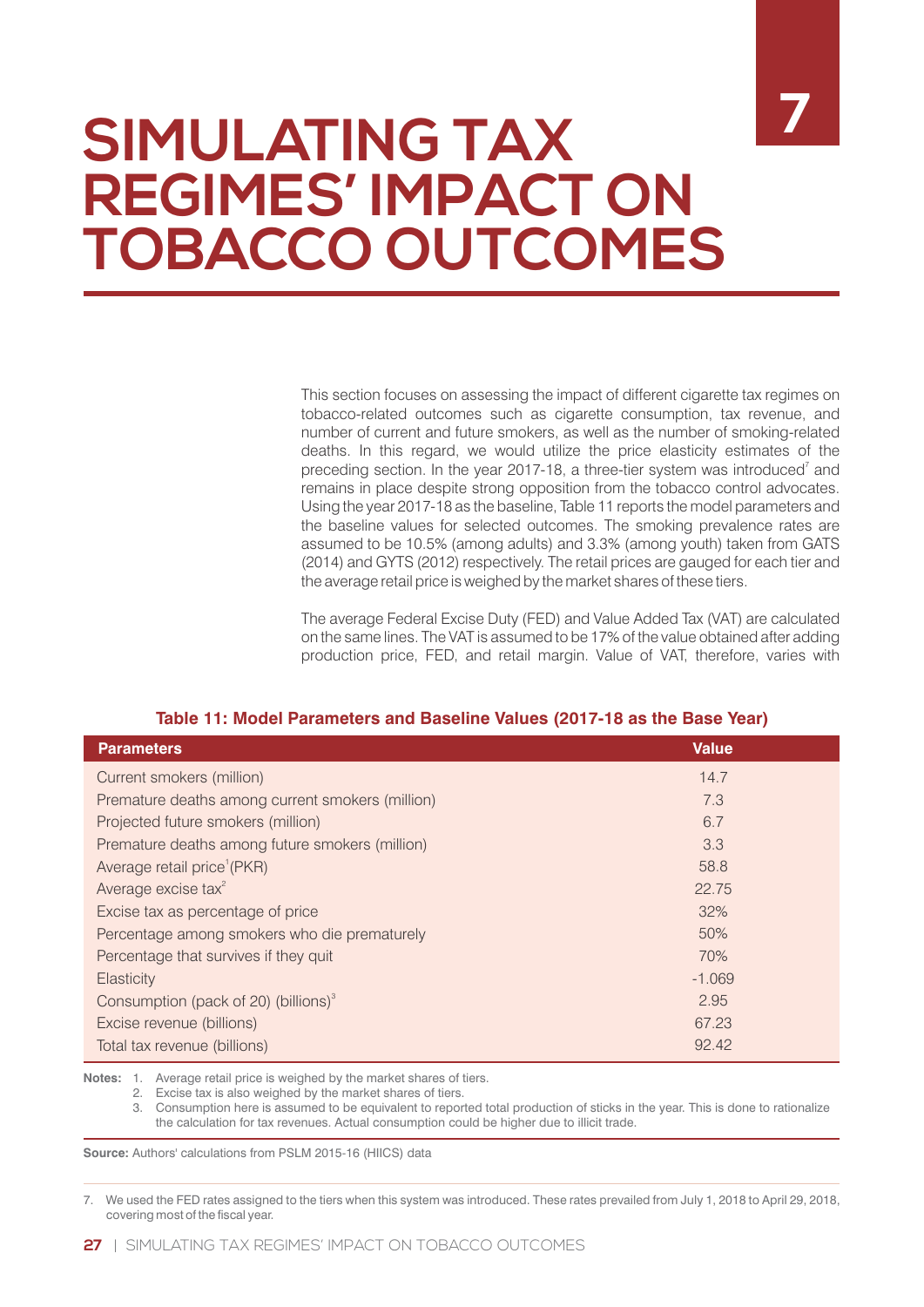changes in the FED. It is pertinent to note that the consumption in this study is assumed to be equal to the reported cigarette production.<sup>8</sup> Using the average FED and VAT rates along with the reported production of sticks, the baseline revenue is found to be PKR 92.4 billion (see Table 12).

The current analysis simulates various types of tax regimes. The first regime (referred to as Projection A in Table 12) simulates the effect of the most recent changes in the FED rates for the three tiers. The Government of Pakistan, through S.R.O. 1150(I)/2018, revised these rates to be effective from September 18, 2018. The second scenario (Projection B in Table 12) simulates the impact of the two-tiered system that was effective prior to the three-tiered system. Various antitobacco activists and think tanks favor a two-tiered system and advocate for dismantling the third tier. The third scenario (Projection C in Table 12) equalizes the FED rate between the second and the third tier, essentially making it a two-tiered system. In this case, the FED rate in the first tier is kept unchanged, as it makes the average final cigarette price account include a tax of up to 70%. Since the cigarette manufacturers either absorb a significant portion of the tax increase (Cevik, 2018) or shift it to the tobacco farmers<sup>9</sup>, the passthrough effect of a cigarette tax increases into the final price, which is 80%. The study, therefore, runs these simulations for a complete pass-through effect as well as when it is 80%. In either case, the market shares across tiers are assumed to be fixed in all simulations.

## **7.1 Projection A**

The first simulation examines the impact of the recently revised FED rates on tax revenue and various other smoking-related outcomes. The revised rates are PKR 90.0, PKR 36.8, and PKR25.0 for the first, second and third tiers, respectively. Table 2 reports the projected values for both complete and 80% pass-through. For practical reasons, the focus here is solely on the outcomes obtained using a partial pass-through. The projection results reveal that the average FED and retail price (weighed by market shares of tiers) for a pack of 20 cigarettes is expected to increase to PKR 31.8 and PKR 67.7, respectively. Although the share of the FED in this average price is 47%, the share of total taxes (including VAT) increases to 62%. As a result, cigarette consumption is expected to reduce by 16% provided that the manufacturers do not transmit the complete tax burden; thus, given the current price increase, 1.2 million adult smokers would quit smoking.

Given the current smoking prevalence estimates, about 14 million adults in Pakistan are smokers in the baseline scenario. According to the estimates of the U.S. Department of Health and Human Services (2004), more than one in two lifetime smokers will die prematurely from smoking-induced diseases.

Consequently, it can be postulated that 50% of longterm smokers will die prematurely owing to their smoking addiction. Using these assumptions, the present study projects that around 7 million adults in the current population will die prematurely because of smoking-related diseases. Given these baseline values, the current price increase simulates a reduction of 6% in smoking-related premature deaths.

This price increase, however, would be insufficient to deter a significant proportion of future smokers from taking up smoking. This is evident from Table 2, which shows that the reduction in premature deaths of future smokers is very small. On the other hand, the excise tax revenue will increase by PKR 11.62 billion, contrary to that attainable under the baseline tax rates. Yet, the increase in total tax revenue would be PKR 11.59 billion, suggesting a reduction in revenue collected through the VAT. A plausible explanation for this result derives from the fact that the price elasticity is quite high in the lower income group. In other words, the increase in revenue due to an increase in the VAT is outweighed by the reduction in revenue due to people quitting smoking. However, in the case of the FED, the revenue collected exceeds the reduction due to the quitting.

<sup>8.</sup> For this analysis, we assumed that there is no illicit trade.

<sup>9.</sup> During field interviews it was gathered that with tax increases, tobacco companies tend to purchase produce from the farmers at a lower price, thus shifting at least part of the increased tax burden to the cultivator. Some of the farmers interviewed were of the view that the government should reduce taxes on tobacco products to increase the probability that they would their produce at a better price.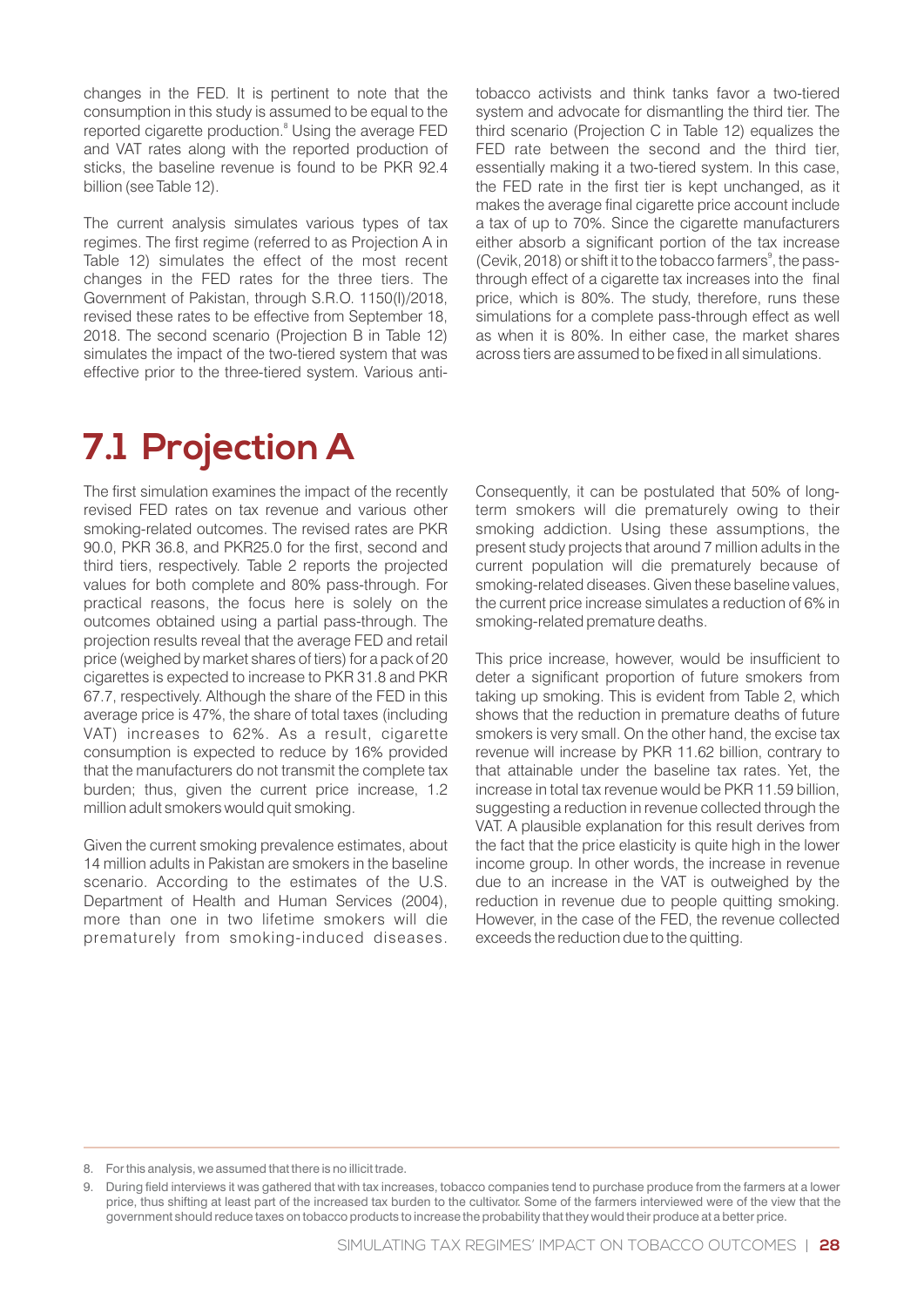## **7.2 Projection B**

As previously mentioned, many citizens in the country strongly support reverting to the two-tiered system prevalent before the launch of the current tax regime. This option's feasibility in terms of revenue and other outcomes requires simulating this scenario. In Projection B, simulations are run using the two-tiered structure with FED values prevailing prior to the threetiered system. The corresponding FED rates for the first and second tiers were PKR 74.1 and PKR 32.98 respectively. Using these rates, values for various outcomes are simulated and presented in Table 12.

For the 80%pass-through, the average retail price increases to PKR 71.8, and the excise tax accounts for approximately 50% of this price. Nonetheless, the share of total taxes in the price increases to 65% and thereby causes the cigarette consumption to fall by 23.6%. It is worth noting that this reduction is 7.5% higher compared to Projection A. This tax regime is expected to encourage 1.7 million adults to quit smoking and avert 600,000 deaths among current adult smokers.

Compared to the three-tiered tax system, this structure will discourage 80,000 future smokers from cigarette consumption and will avert the premature deaths of 40,000 young smokers. The impact on excise tax collection is significantly larger compared to the current tax structure, with PKR 13.59 billion in additional excise tax revenue.

The decrease in the revenue collection through the VAT, however, reduces the overall tax collection to PKR 105.43 billion, leaving the total increase of around PKR 13 billion compared to the tax collection using baseline FED rates. Thus, the additional tax collection in the twotiered system exceeds the amount collected under the newly revised FED rates in the three-tiered structure. The improved values for tax collections as well as for the public health outcomes establish the two-tiered system's superiority over the current three-tiered structure. Abolishing the three-tiered system is, therefore, a more plausible measure than increasing the FED rates in the three-tiered system.

| <b>14. Model Official And Office Call Ought Encor of Different fux hoghnoc</b> |      |                     |      |                     |        |                     |  |
|--------------------------------------------------------------------------------|------|---------------------|------|---------------------|--------|---------------------|--|
| <b>Variable</b>                                                                |      | <b>Projection A</b> |      | <b>Projection A</b> |        | <b>Projection A</b> |  |
|                                                                                | 100% | 80%                 | 100% | 80%                 | 100%   | 80%                 |  |
| Increased average cigarette tax                                                | 31.8 | 31.8                | 35.8 | 35.8                | 41     | 41.0                |  |
| Increased average cigarette pack price                                         | 69.9 | 67.7                | 75   | 71.8                | 81.7   | 77.1                |  |
| Excise tax as % of price*                                                      | 39.3 | 47                  | 43   | 49.8                | 45     | 53                  |  |
| Change in cigarette consumption (%)                                            | 20.2 | 16.2                | 29.5 | 23.6                | 41.6   | 33.3                |  |
| <b>Current Smokers:</b>                                                        |      |                     |      |                     |        |                     |  |
| Smoking prevalence reduced (million)                                           | 1.5  | 1.2                 | 2.2  | 1.7                 | 3.0    | 2.4                 |  |
| Smoking prevalence reduced (%)                                                 | 10   | 8.0                 | 14.7 | 11.8                | 20.7   | 16.6                |  |
| Premature deaths averted (million)                                             | 0.5  | 0.4                 | 0.8  | 0.6                 | 1.1    | 0.9                 |  |
| Premature deaths averted (%)                                                   | 7.0  | 6.0                 | 10.0 | 8.0                 | 15.0   | 12.0                |  |
| <b>Future Smokers:</b>                                                         |      |                     |      |                     |        |                     |  |
| Smoking prevalence reduced (million)                                           | 0.07 | 0.06                | 0.10 | 0.08                | 0.15   | 0.12                |  |
| Premature deaths averted (million)                                             | 0.04 | 0.03                | 0.05 | 0.04                | 0.07   | 0.06                |  |
| Premature deaths averted (%)                                                   | 1.0  | 0.9                 | 1.6  | 1.2                 | 2.2    | 1.8                 |  |
| All Smokers (Current + Future):                                                |      |                     |      |                     |        |                     |  |
| Smoking prevalence reduced (million)                                           | 1.6  | 1.25                | 2.3  | 1.8                 | 3.2    | 2.6                 |  |
| Premature deaths averted (million)                                             | 0.6  | 0.5                 | 0.8  | 0.7                 | 1.2    | 0.9                 |  |
| Premature deaths averted (%)                                                   | 5.0  | 4.0                 | 8.0  | 6.0                 | 11.0   | 9.0                 |  |
| Additional excise tax revenue (billion)                                        | 7.8  | 11.6                | 7.4  | 13.6                | 3.5    | 13.5                |  |
| Change in excise tax revenue (%)                                               | 12.0 | 17.0                | 11.0 | 20.0                | 5.0    | 20.0                |  |
| Additional total tax revenue (billion)                                         | 6.6  | 11.6                | 4.9  | 13.0                | $-1.2$ | 11.8                |  |
| Change in total tax revenue                                                    | 7.0  | 12.5                | 5.3  | 14.1                | $-1.3$ | 12.7                |  |
| New total revenue (billion)                                                    | 99.0 | 104                 | 97.3 | 105.4               | 91.2   | 104.2               |  |

#### **Table 12: Model Simulations of Pass-through Effect of Different Tax Regimes**

Notes: \* The share is calculated by first dividing the excise tax in each tier by the corresponding average price in that tier and then these are weighted by the market shares of these tiers.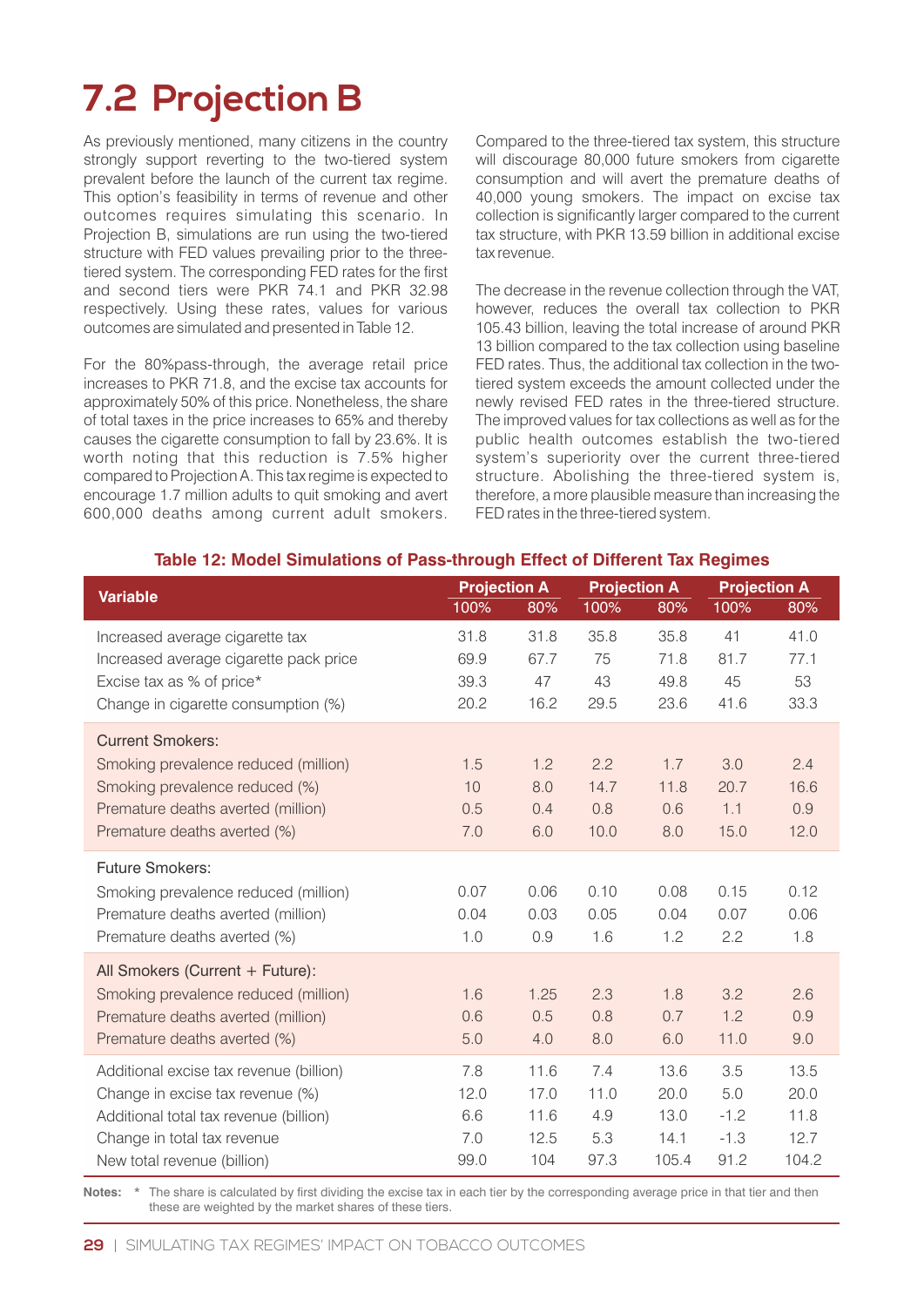## **7.3 Projection C**

Since the two-tiered structure's superiority has been validated, the study intends to simulate the impact of the recently revised FED rates in a two tiered-structure instead of a three-tiered system. This is done by increasing the FED rate of the third tier from PKR 25 to the second tier's FED rate of PKR 36.8, effectively converting the three tiers into two tiers. It is essentially assumed that the consumers from the first and third tier will not shift across tiers (tier one consumers will be in tier two now) and hence the market share will remain constant. The average FED will now increase to PKR 40.95, resulting in an average retail price of PKR77.1. The FED share in the price will be 53% and the share of total taxes in the retail price will be 68.5%, which is very close to the 70% recommended by the WHO. The resultant decrease in cigarette consumption will be about 33%, which is 10% higher than the previous scenario (Projection B in Table 12).

As for the smoking-related outcomes, the new scenario is expected to reduce the number of adult smokers by 2.4 million, premature deaths in adult smokers by nearly 860,000 and is likely to discourage about 120,000 potential young smokers from cigarette consumption. The total reduction in the number of smokers is projected to be around 2.6 million, which is significantly higher than the previous two projections. Similar results are concluded for premature deaths among adult and future smokers. The increase in additional excise tax revenue is very close to the one obtained in Projection B (See Table 12). However, the increase in total tax revenue is about PKR 1.25 billion less than the previous projection.

Overall, the three projections, with a partial passthrough effect, show improvements in tax revenues and public health outcomes. Projections in the two-tiered system show significant improvements over the threetiered system. Although the total tax collections do not significantly differ between the two variants of the twotiered tax system scenario, in one, we see a significant reduction in adult and future smokers as well as in premature deaths. The decision is thus contingent on the importance assigned to the respective outcomes, i.e., the tax collection or public health outcomes. If one can put value on human life or health, the total gain achieved will surpass the slight loss of revenue. This finding accentuates the need for estimating the health cost attributable to tobacco consumption to get accurate estimates for the assessment of various tax regimes.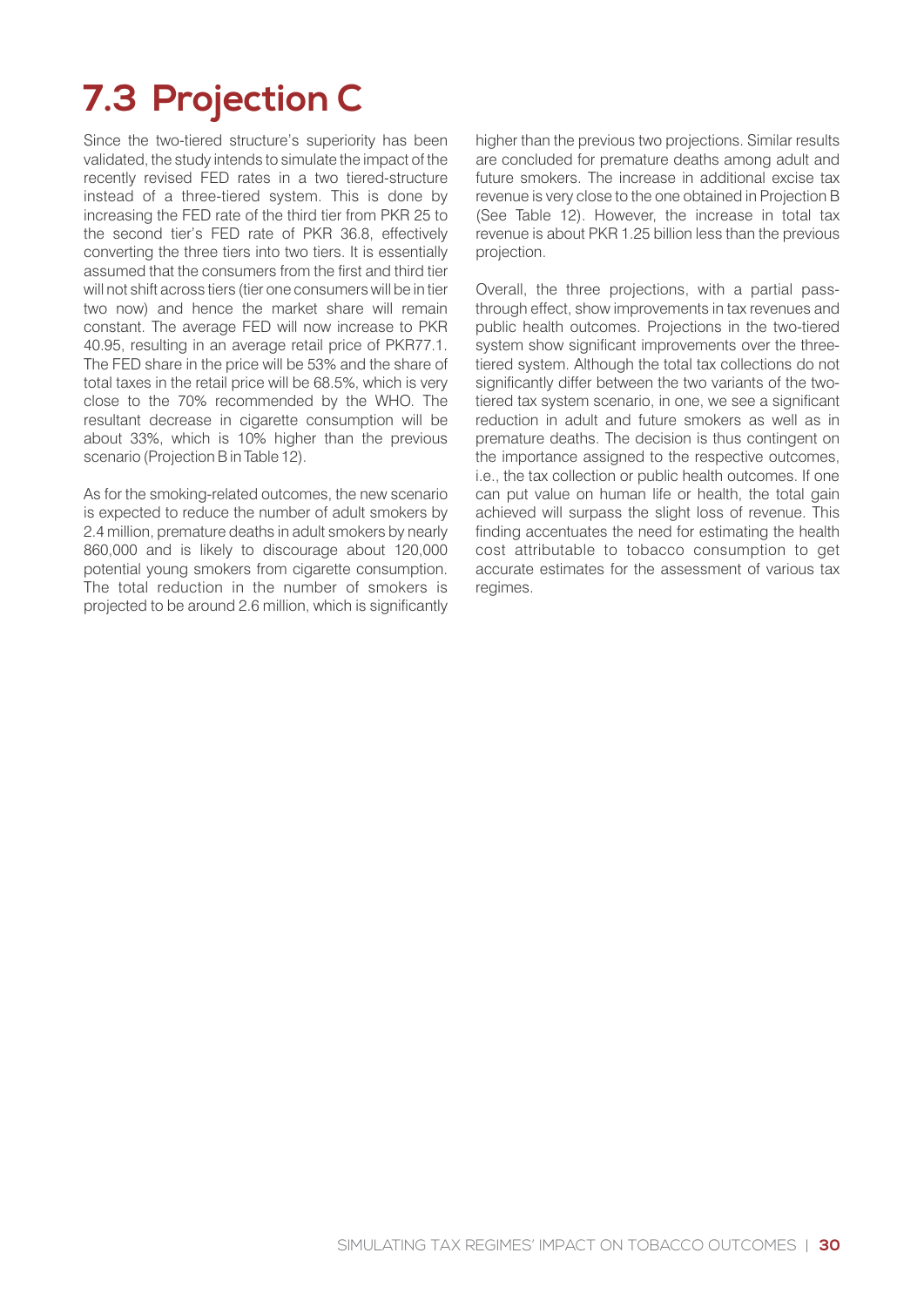# **CONCLUSIONS AND RECOMMENDATIONS**

Tobacco having health costs is as much a reality as is the need for generating revenue for a country. This is the dilemma when we talk about tobacco taxation. Revenue generation remains the priority in most countries and Pakistan is no exception. Different tax regimes have been introduced at different times in the country, some under the pressure of the health advocates and others under the influence of the tobacco lobby, but the prime aim remains revenue generation.

The present study is an economic analysis of tobacco taxation and consumption in Pakistan. A political economy analysis of tobacco taxation and administration was conducted to understand its functioning, or lack of it. Using micro level data, HIICS 2015-2016, the study estimated price and income elasticities and conducted a heterogeneous analysis with respect to income, province and region. These estimates advance the understanding of tobacco tax changes' impacts on different populations, and also provide inputs for the simulation modelling. The effect of tax changes on various outcomes vis-à-vis demand for cigarettes, calculated through simulation modelling, provides a basis for recommending policies related to tax structure and administrative reforms to the Federal Board of Revenue.

The study found that while taxing the tobacco production in the country, health is of no concern and the FBR's success is gauged against the set revenue targets. Furthermore, the FBR also exhibits severe capacity and resource constraints to establish efficient monitoring, enforcement and compliance mechanism. This results in tax administration operating through sectoral field formation, where a single mid-career official is responsible for all dimensions of tax revenue, including collection, monitoring, auditing, and compliance, all of which he can comfortably ignore if the collections meet the set revenue targets. With its existing institutional capacity and low level of political support, the FBR also cannot withstand the lobbying of the tobacco companies even when willing to do something that can curb the tobacco menace. Furthermore, with the FBR's small tax base, the tobacco industry more often than not emerges as its savior in times when it is in need to show that revenue targets are met.

The own-price elasticities of tobacco products were found to be negative and significant for the rural region, while in the urban region they were insignificant. This could be because of the prevailing income levels in each region. The study found the price elasticity to be negative and significant for the lower income households but for the higher ones, it was inelastic. Since the average income in urban areas was visibly higher than the rural ones, this disparity is understandable. Since most of the urban consumers belong to the higher income group and tobacco expenditure constitutes a small fraction of their budget, the increase in tobacco price may have a negligible effect on their demand. Provincial differences are also found, where KP is the only province where own-price elasticity of cigarettes is insignificant, while for others it is negative and significant.

The simulation exercise through the three projections, with a partial pass-through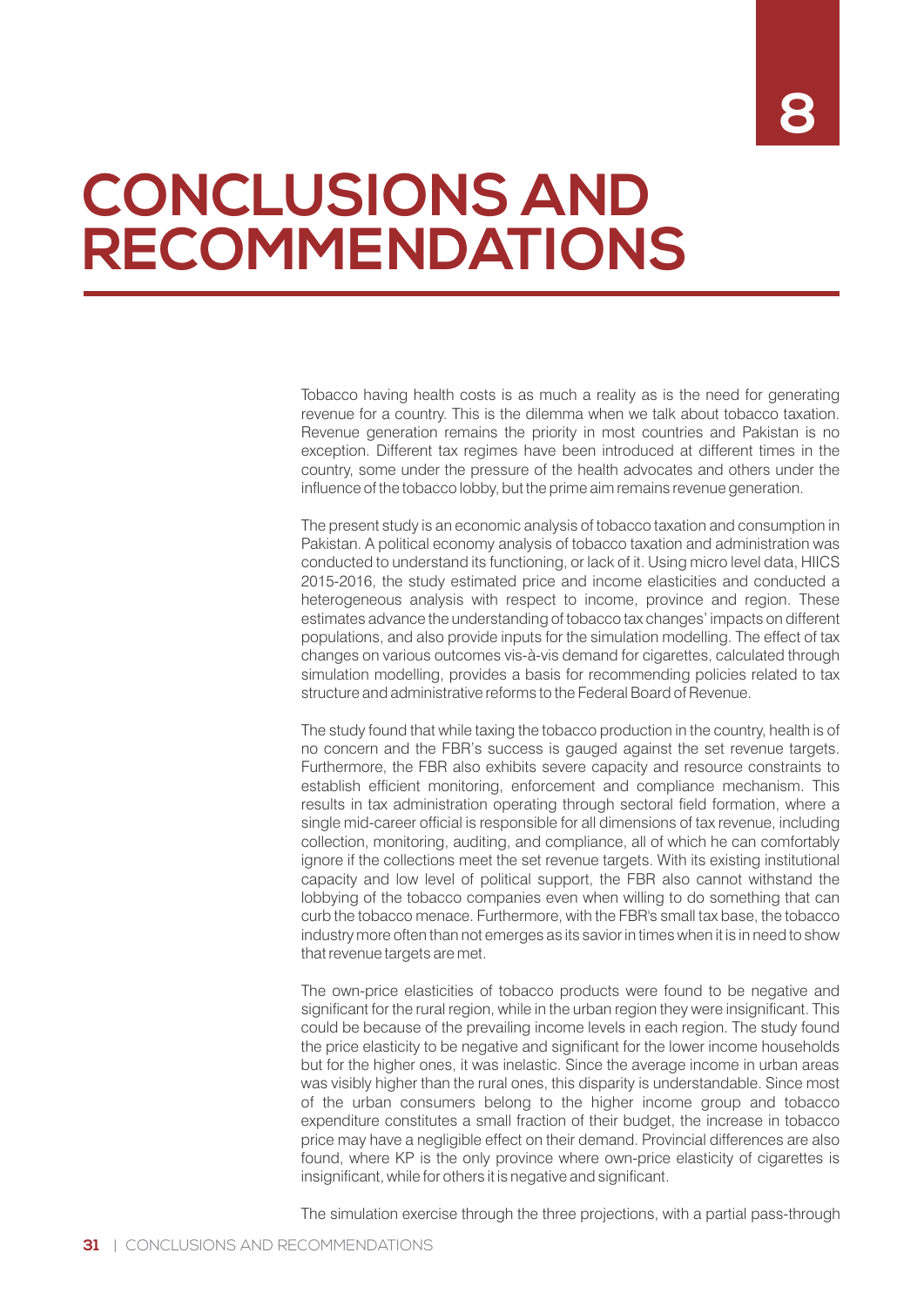effect, projects scenarios to achieve improvements in tax revenues and public health outcomes. Projections in the two-tiered system show significant improvements over the three-tiered system. The third projection, which effectively converts the three tiers into two tiers but with an increased tax rate, results in improving health outcomes without affecting the revenue much. The decision is mainly reliant on the importance attributed to the outcomes for tax collection and public health.

In the light of this study's findings, the following policy suggestions can be prescribed:

Severe capacity constraints in the country's tax administration are resulting in a thin tax base, massive tax evasion and an overall inefficient tax system. Within its narrow fiscal space, the government has to look towards the tobacco industry for tax revenue and cannot afford to squeeze it too much. With an overall improvement in enforcement, the government would be in a better position to realize that a FED on tobacco is not a VAT and its primary purpose is to discourage tobacco consumption instead of revenue generation. However, until such arealization is reached, various other reforms need to be introduced. These include initiating programs that use technological solutions for monitoring, enforcement, and compliance. Strategies

should also be devised to break the political backing behind the tobacco industry and to build a mechanism of social compliance, including discouraging tax evasion, a public demand for tax invoices, and a refusal to purchase smuggled goods. Until these issues are addressed, the FBR's performance will remain suboptimal.

The current three-tiered tax structure, introduced on the pretext of controlling illicit trade, has resulted in 'illicit profiteering' for the tobacco companies. Tinkering with the retail price of the tobacco products, they increased their profit to tax ratios. Ideally, a single-tier tax structure should be in place, which would lower the administrative effort required for implementation, give fewer incentives to tobacco companies for tweaking prices, and increase the tax rate overall, but it entails a high probability of enhancing the illicit trade, thus affecting both health and revenue outcomes. In this scenario, a two-tiered tax structure with increased tax rates is recommended.

Revenue generation from tobacco should be linked to the health cost incurred because of tobacco consumption. Any revenue generated is offset if it leads to mounting health costs because of increased tobacco consumption.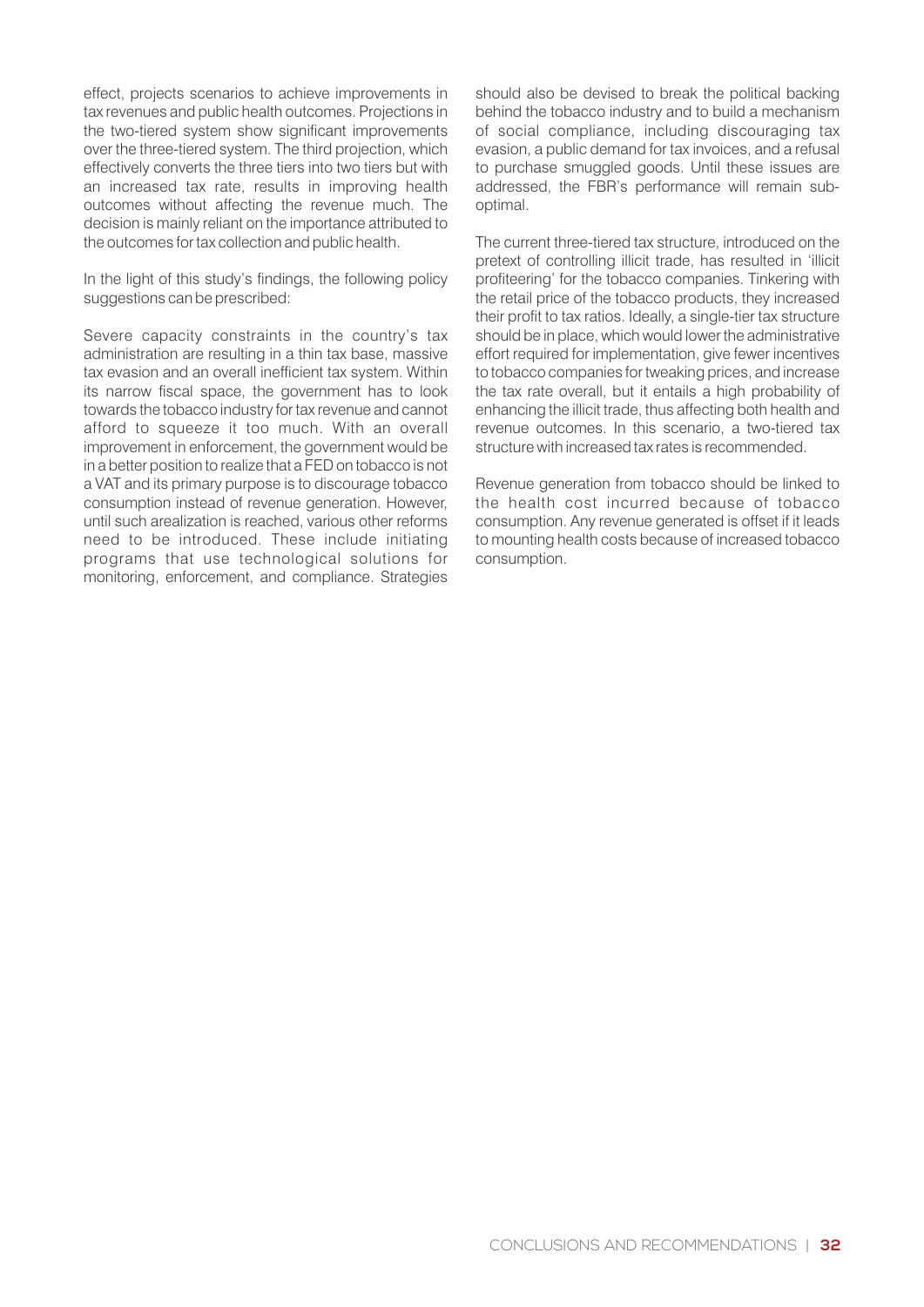## **References**

- Afzal, S., Salman, F., Khan, A., Abdullah, H., Aslam, S., Zia, R., . . . Ali, S. (2013). The determinants of Shisha smoking in medical students. *Annals, 19(2)*, 128-132.
- Ahmad, K., Jafary, F., Jehan, I., Hatcher, J., Khan, A. Q., Chaturvedi, N., & Jafar, T. H. (2005). Prevalence and predictors of smoking in Pakistan: results of the National Health Survey of Pakistan. *European Journal of Cardiovascular Prevention & Rehabilitation, 12*(3), 203-208. doi: 10.1097/s1741-8267(03)12303-1
- Ahmed, M. A. (2017). Pakistan: State autonomy, extraction, and elite capture—A theoretical configuration. *The Pakistan Development Review, 56(2)*, 127-162.
- Alam, A. Y., Iqbal, A., Mohamud, K. B., Laporte, R. E., Ahmed, A., & Nishtar, S. (2008). Investigating socio-economic-demographic determinants of tobacco use in Rawalpindi, Pakistan. *BMC Public Health, 8,* 50. doi: 10.1186/1471-2458-8-50
- Ali, S., Sathiakumar, N., & Delzell, E. (2006). Prevelance and socio-demographic factors associated with tobacco smoking among adult males in rural Sindh, Pakistan. *Southeast Asian J Trop Med Public Health, 37*(5), 1054-1060.
- Alvi, M. O., Naz, F., Khan, M. Q., Mirza, M. H., Ikram, M., & Bux, A. (2016). Analyzing the pattern of smokers in Karachi. *Imperial Journal of Interdisciplinary Research, 2*(7), 387-389.
- Arunatilake, N. (2002). An economic analysis of tobacco demand in Sri Lanka. *Sri Lanka Economic Journal, 3*(1), 96-120.
- Ashraf, S., Ashraf , A., Jabeen, N., Zaman, M., Anwar, R., & Khan, N. (2016). Female tobacco users: Causative factors and their perception about tobacco health hazards. A pilot study. *Pak J Chest Med, 22*(3), 107-111.
- Aslam, M., Asif, M., & Altaf, S. (2011). Estimation of smoking index for male smokers in Multan city. *Pakistan Journal of Nutrition, 10*(1), 80-85.
- Aslam, N., & Bushra, R. (2010). Active smoking in adolescents of Karachi, Pakistan. *Oman Med J, 25*(2), 142. doi: 10.5001/omj.2010.39
- Bank, W. (undated). Tobacco in Soutth Asia. In H. The World Bank South Asia Human Development, Nutrition, and Population Unit (Ed.).
- Bile, K. M., Shaikh, J. A., Afridi, H. U. R., & Khan, Y. (2010). Smokeless tobacco use in Pakistan and its association with oropharyngeal cancer. *Eastern Mediterranean Health Journal, 16*(Supp), S24-S30.
- Brion, J. F., Stella, A. B., M.K.T., W., A.S., F., & L.S., C. (2006). Chapter 8. Evaluating tobacco industry tactics as a counterforce to ASSIST. In S. E. Marcus (Ed.), *Evaluating ASSIST A Blueprint for Understanding State-level Tobacco Control* (pp. 215-257). USA: US Department of Health and Human Servies National Institutes of Health
- Burki, S. J., Pasha, A. G., Pasha, H. A., John, R., Jha, P., Baloch, A. A., . . . Chaloupka, F. J. (2013). *The economics of tobacco and tobacco taxation in Pakistan*. Paris: International Union Against Tuberculosis and Lung Disease.
- Cevik, S. (2018). Smoke screen: Estimating the tax pass**‐**through to cigarette prices in Pakistan. *Review of Development Economics, 22*(3), e1-e15.
- Chaloupka, F. J. (1999). Macro-social influences: the effects of prices and tobacco-control policies on the demand for tobacco products. *Nicotine & Tobacco Research, 1*(Suppl\_1), S105-S109.
- CTReport. (2017). Peshawar Customs Intelligence seizes smuggled cigarettes worth Rs36m, *Customs Today*.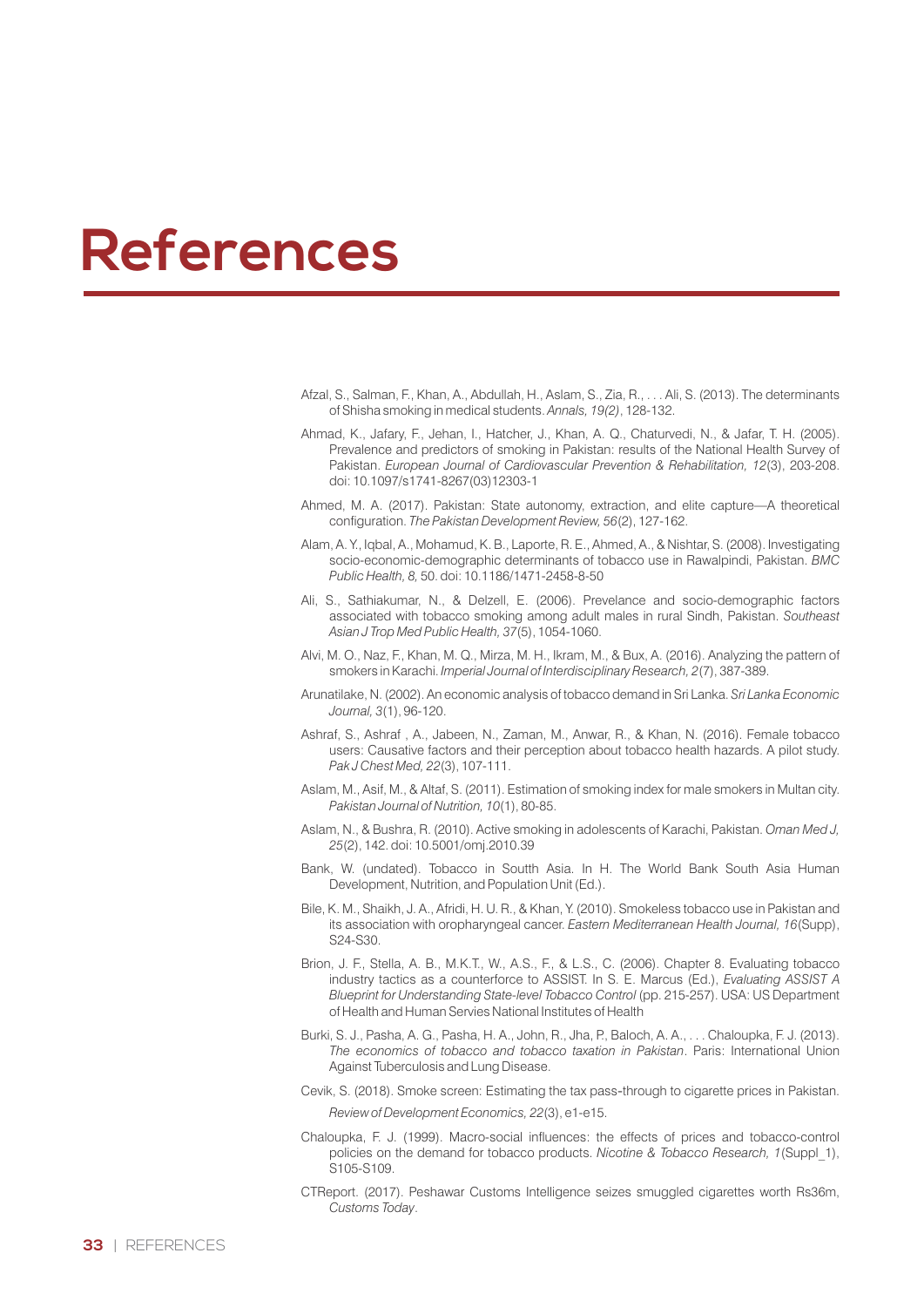- Deaton, A. (1988). Quality, quantity, and spatial variation of price. *The American Economic Review,* 418-430.
- Deaton, A. (1997). The analysis of household surveys: *a microeconometric approach to development policy:* The World Bank.
- Del Carmen, G., Fuchs, A., & Genoni, M. E. (2018). The distributional of impacts of cigarette taxation in Bangladesh: World Bank.
- Gilani, S. I., & Leon, D. A. (2013). Prevalence and socio-demographic determinants of tobacco use among adults in Pakistan: findings of a nationwide survey conducted in 2012. *Population Health Metrics, 11*(16), 2-11.
- Guindon, G. E., Nandi, A., Chaloupka IV, F. J., & Jha, P. (2011). Socioeconomic differences in the impact of smoking tobacco and alcohol prices on smoking in India: National Bureau of Economic Research.
- GYTS. (2012). Pakistan (Ages 13-15) Global Youth Tobacco Survey (GYTS) Fact Sheets various cities and years. from Atlanta GA: U.S. Department of Health and Human Services, Public Health Service, Centers for Disease Control and Prevention, National Center for Chronic Disease Prevention and Health Promotion, Office on Smoking and Health.
- Haider, M. (2018). Govt asked to continue 3rd tier slab system for tobacco taxation, *The News*.
- Haroon, M., Munir, A., Mahmud, W., & Hyder, O. (2014). Knowledge, attitude, and practice of water-pipe smoking among medical students in Rawalpindi, Pakistan. *J Pak Med Assoc, 64*(2), 155-158.
- Hoang, V. M., Tran, T. N., Vu, Q. M., Nguyen, T. T. M., Le, H. C., Vu, D. K., . . . Kim, B. G. (2016). Tobacco control policies in Vietnam: Review on MPOWER implementation progress and challenges. *Asian Pacic Journal of Cancer Prevention, 17*(sup1), 1-9. doi: 10.7314/apjcp.2016.17.s1.1
- Hu, T. W., & Mao, Z. (2002). Effects of cigarette tax on cigarette consumption and the Chinese economy. *Tobacco Control, 11*(2), 105-108. doi: 10.1136/tc.11.2.105
- Husain, M. O., Duddu, V., Husain, M., Drury, A., Chaudhry, N., & Husain, N. (2012). Smoking behaviour among 14-17 year old students: a comparison between Pakistan and the UK. *Southeast Asian J Trop Med Public Health, 43*(1), 219-228.
- Ibrahim, W., Anjum, Y., Abdur, R., Javeria, A., Syed, M. H., Rabeea, F., & Ambrina, Q. (2017). Smokeless tobacco consumption among public and heavy load drivers in Karachi, Pakistan: A cross-sectional study. *Journal of Public Health and Epidemiology, 9*(11), 292-299. doi: 10.5897/jphe2017.0954
- Iqbal, M., Khan, A. I., Imtiaz, M., Ahmed, N., & Khan, M. A. (2016). *FBR Biannual Review*.
- Jawaid, A., Zafar, A. M., Rehman, T.-U., Nazir, M. R., Ghafoor, Z. A., Afzal, O., & Khan, J. A. (2008). Knowledge, attitudes and practice of university students regarding waterpipe smoking in Pakistan. *Int. J. Tuberc Lung Dis, 12*(9), 1077–1084.
- Jha, P., Khan, J., Mishra, S., & Gupta, P. (2017). Raising taxes key to accelerate tobacco control in South Asia. *BMJ, 357,* 1176. doi: 10.1136/bmj.j1176
- John, R. M. (2008). Price elasticity estimates for tobacco products in India. *Health Policy and Planning, 23*(3), 200-209.
- Karki, Y. B., Pant, K. D., & Pande, B. R. (2003). A Study on the Economics of Tobacco In Nepal.
- Khawaja, M. R., Mazahir, S., Majeed, A., Malik, F., Merchant, K. A., Maqsood, M., . . . Fatmi, Z. (2006). Chewing of betel, areca and tobacco: perceptions and knowledge regarding their role in head and neck cancers in an urban squatter settlement in Pakistan. *Asian Pacic Journal of Cancer Prevention, 7,* 95-100.
- Kostova, D., Ross, H., Blecher, E., & Markowitz, S. (2010). Prices and cigarette demand: evidence from youth tobacco use in developing countries: National Bureau of Economic Research.
- Latif, Z., Jamshed, J., & Khan, M. M. (2017). Knowledge, attitude and practice of cigarette smoking among university students in Muzaffarabad, Pakistan: a cross-sectional study. *International Journal of Scientic Reports, 3*(9). doi: 10.18203/issn.2454- 2156.IntJSciRep20174089
- Lee, A. C. K., Siddiqi, K., Khan, M. A., Ahmed, M., Shafiq Ur, R., Shams, N., & Nazir, A. (2010). Local determinants of tobacco use in Pakistan and the importance of context. *The Journal of Smoking Cessation 5*(2), 145-150. doi: 10.1375/jsc.5.2.145
- Lee, J. M., Liao, D. S., Ye, C. Y., & Liao, W. Z. (2005). Effect of cigarette tax increase on cigarette consumption in Taiwan. *Tob Control, 14 Suppl 1*, i71-75. doi: 10.1136/tc.2004.008177
- Lee, S., Ling, P. M., & Glantz, S. A. (2012). The vector of the tobacco epidemic: tobacco industry practices in low and middle-income countries. *Cancer Causes & Control, 23*(1), 117-129.

Mackay, J., & Crofton, J. (1996). Tobacco and the developing world. *British Medical Bulletin, 52*(1),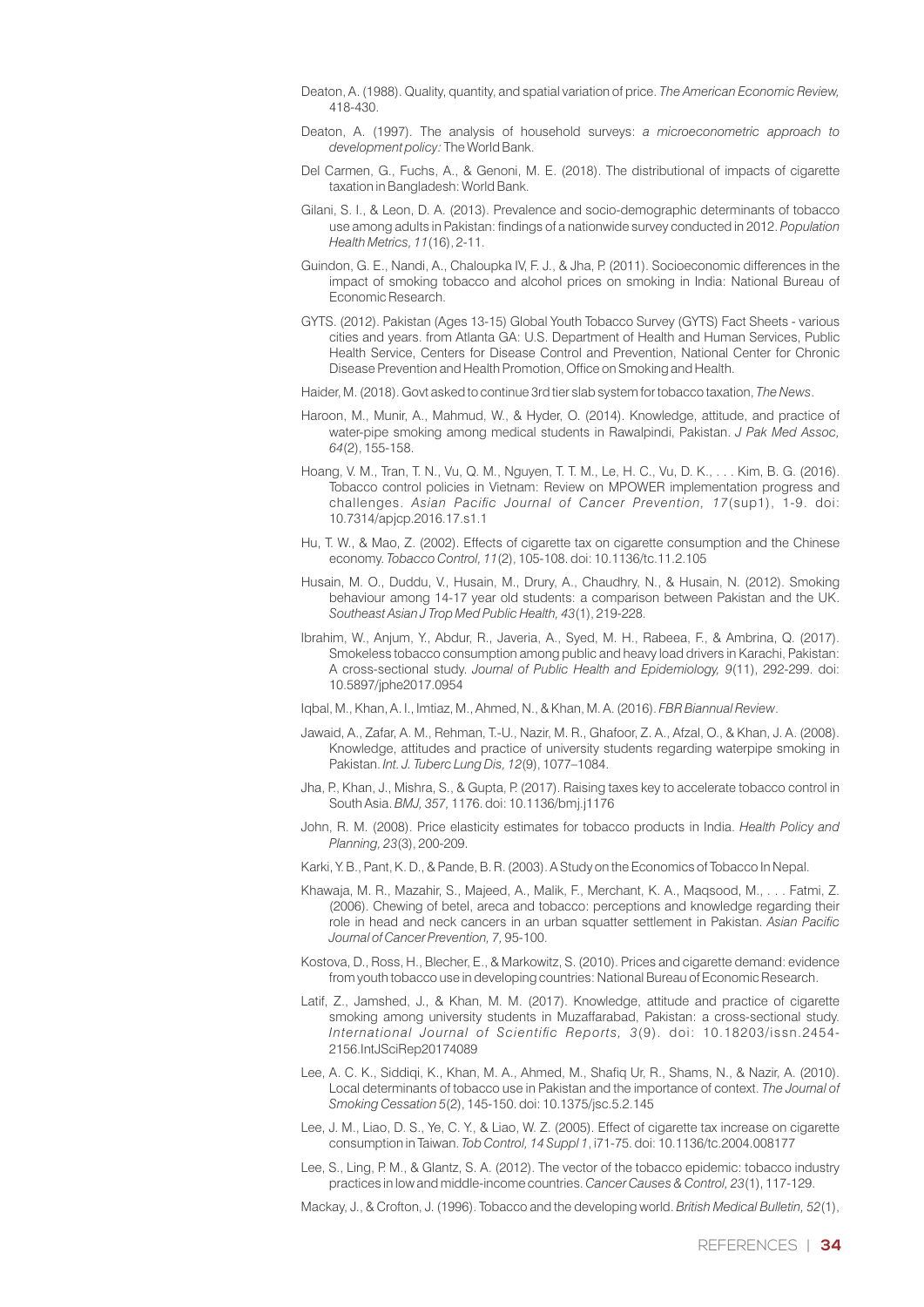206-221.

- Manivong, P., Harper, S., & Strumpf, E. (2017). The contribution of excise cigarette taxes on the decline in youth smoking in Canada during the time of the Federal Tobacco Control Strategy (2002-2012). *Can J Public Health, 108(2)*, e117-e123. doi: 10.17269/cjph.108.5705
- Mitchell, R. K., Agle, B. R., & Wood, D. J. (1997). Toward a theory of stakeholder identification and salience: Defining the principle of who and what really counts. *Academy of management review, 22*(4), 853-886.
- Mushtaq, N., Mushtaq, S., & Beebe, L. A. (2011). Economics of tobacco control in Pakistan: estimating elasticities of cigarette demand. *Tobacco control, 20*(6), 431-435.
- Nargis, N., Ruthbah, U., & Fong, G. (2010). Taxation of tobacco products in Bangladesh: findings from the 2009 ITC Bangladesh survey. *ITC policy evaluation project working paper. Waterloo, Ontario, Canada: University of Waterloo.*
- Nasir, K., & Rehan, N. (2001). Epidemiology of cigarette smoking in Pakistan. *Addiction, 96*(12), 1847-1854. doi: 10.1080/09652140120089599
- Nawaz, H., Imam, S. Z., Zubairi, A. B. S., Pabaney, A. H., Sepah, Y. J., Islam, M., & Khan, J. A. (2007). Smoking habits and beliefs of future physicians of Pakistan. *Int. J. Tuberc Lung Dis, 11*(8), 915–919.
- Nazir, M. S., Iftikhar, M., Rana, A. H., Naeem Sadiq, N., & Ahmed, F. (2010). Reviewing corporate social responsibility initiatives of tobacco industry in Pakistan. *Interndiciplinary Journal of Contemporary Research in Business, 2*(1), 105-117.
- Nizami, S., Sobani, Z. A., Raza, E., Baloch, N., & Khan, J. A. (2011). Causes of smoking in Pakistan: An analysis of social factors. *J Pak Med Assoc, 61*(2), 198-201.
- O'Donnell, M. J., Chin, S. L., Rangarajan, S., Xavier, D., Liu, L., Zhang, H., . . . Yusuf, S. (2016). Global and regional effects of potentially modifiable risk factors associated with acute stroke in 32 countries (INTERSTROKE): a case-control study. *The Lancet, 388*(10046), 761-775. doi: https://doi.org/10.1016/S0140-6736(16)30506-2
- Saloojee, Y., & Dagli, E. (2000). Tobacco industry tactics for resisting public policy on health. *Bulletin of the World Health Organization,* 78, 902-910.
- Saqib, M. A. N., Rafique, I., Qureshi, H., Munir, M. A., Bashir, R., Arif, B. W., ... Bhatti, L. (2017). Burden of tobacco in Pakistan - Findings from Global Adult Tobacco Survey 2014. *Nicotine Tob Res.* doi: 10.1093/ntr/ntx179
- Selvaraj, S., Srivastava, S., & Karan, A. (2015). Price elasticity of tobacco products among economic classes in India, 2011–2012. *BMJ open, 5*(12), e008180.
- Shang, C., Chaloupka, F., & Kostova, D. (2013). Who quits? An overview of quitters in low-and middle-income countries. *Nicotine & Tobacco Research, 16*(Suppl\_1), S44-S55.
- Sinha, D. N., Kumar, A., Bhartiya, D., Sharma, S., Gupta, P. C., Singh, H., & Mehrotra, R. (2017). Smokeless tobacco use among adolescents in global perspective. *Nicotine Tob Res, 19*(11), 1395-1396. doi: 10.1093/ntr/ntx004
- Stillman, F., Hoang, M., Linton, R., Ritthiphakdee, B., & Trochim, W. (2008). Mapping tobacco industry strategies in South East Asia for action planning and surveillance. *Tob Control, 17*(1), e1. doi: 10.1136/tc.2006.017988
- Tobacco Control Laws. (2017). Country details for Pakistan. Retrieved Dec 7, 2017, from https://goo.gl/Fzsxdp
- WHO. (2003). World Health Survey. Report of Pakistan.
- WHO. (2015a). Tobacco control in Pakistan. *Tobacco Free Initiative (TFI)*. Retrieved Dec 7, 2017, from https://goo.gl/Lv4qm1
- WHO. (2015b). WHO global report on trends in prevalence of tobacco smoking 2015 (pp. 359).
- WHO. (2017). WHO report on the global tobacco epidemic Country profile: Pakistan (pp. 20): World Health Organization.
- Zaidi, S. M., Bikak, A. L., Shaheryar, A., Imam, S. H., & Khan, J. A. (2011). Perceptions of antismoking messages amongst high school students in Pakistan. *BMC Public Health, 11*, 117. doi: 10.1186/1471-2458-11-117